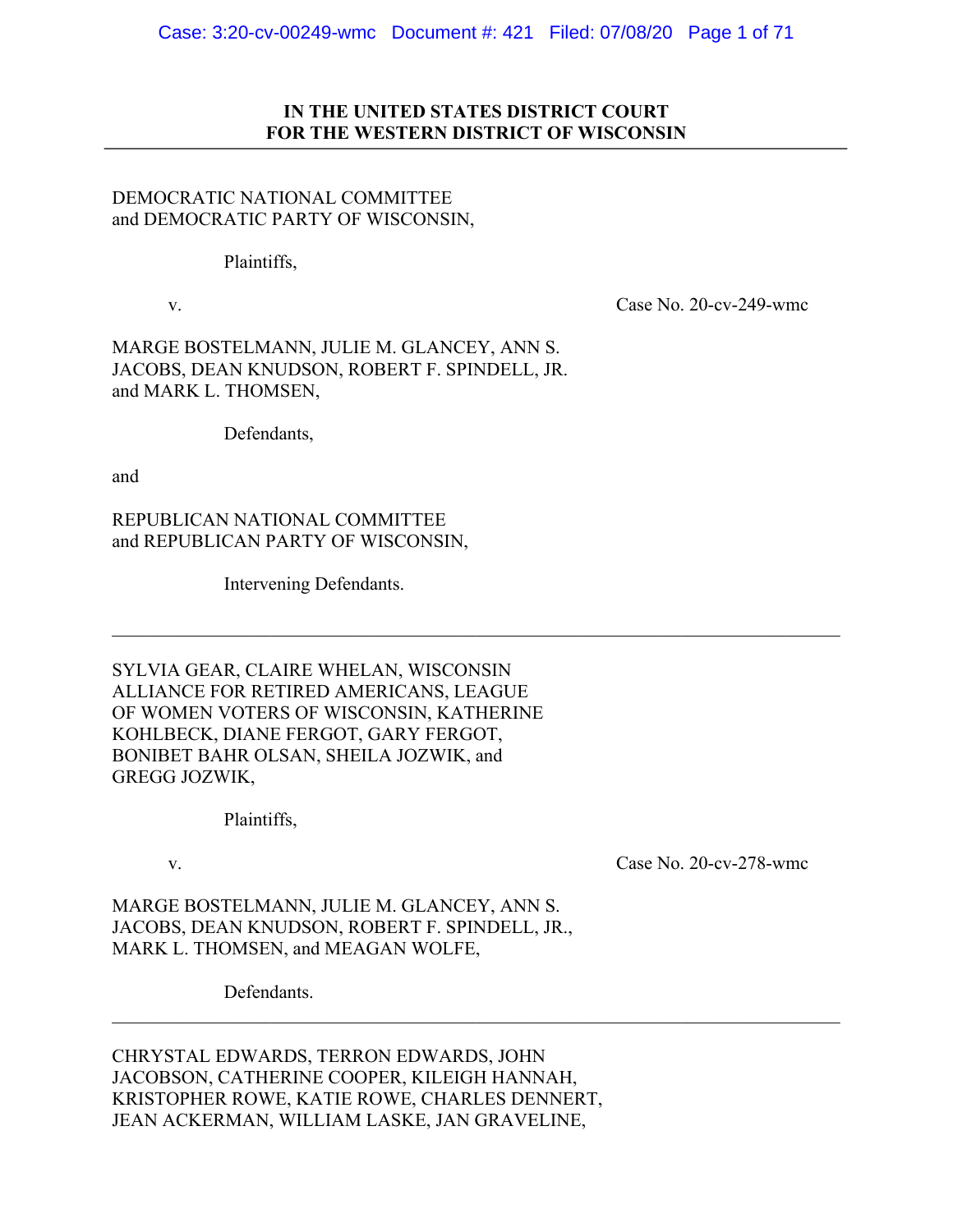TODD GRAVELINE, ANGELA WEST, DOUGLAS WEST, and all others similarly situated,

Plaintiffs,

v. Case No. 20-cv-340-wmc

ROBIN VOS, SCOTT FITZGERALD, WISCONSIN STATE ASSEMBLY, WISCONSIN STATE SENATE, WISCONSIN ELECTIONS COMMISSION, MARGE BOSTELMANN, JULIE M. GLANCEY, ANN S. JACOBS, DEAN KNUDSON, ROBERT F. SPINDELL, JR., MARK L. THOMSEN, and MEAGAN WOLFE,

Defendants.

JILL SWENSON, MELODY McCURTIS, MARIA NELSON, BLACK LEADERS ORGANIZING FOR COMMUNITIES, DISABILITY RIGHTS WISCONSIN

Plaintiffs,

v. Case No. 20-cv-459-wmc

MARGE BOSTELMANN, JULIE M. GLANCEY, ANN S. JACOBS, DEAN KNUDSON, ROBERT F. SPINDELL, JR., MARK L. THOMSEN, and MEAGAN WOLFE,

Defendants.

# **MEMORANDUM IN SUPPORT OF** *GEAR v. BOSTELMANN***, 20-CV-278, PLAINTIFFS' MOTION FOR PRELIMINARY INJUNCTION**

 $\mathcal{L}_\mathcal{L} = \{ \mathcal{L}_\mathcal{L} = \{ \mathcal{L}_\mathcal{L} = \{ \mathcal{L}_\mathcal{L} = \{ \mathcal{L}_\mathcal{L} = \{ \mathcal{L}_\mathcal{L} = \{ \mathcal{L}_\mathcal{L} = \{ \mathcal{L}_\mathcal{L} = \{ \mathcal{L}_\mathcal{L} = \{ \mathcal{L}_\mathcal{L} = \{ \mathcal{L}_\mathcal{L} = \{ \mathcal{L}_\mathcal{L} = \{ \mathcal{L}_\mathcal{L} = \{ \mathcal{L}_\mathcal{L} = \{ \mathcal{L}_\mathcal{$ 

# **INTRODUCTION AND SUMMARY**

The Covid-19 pandemic has changed the way we vote. Of the many concerns that voters might have had prior to March, their physical safety was not usually among them. Confronted with a highly lethal virus marked by asymptomatic and airborne transmission, in-person voting has become fraught with peril for voters at elevated risk from Covid-19. Even were the application of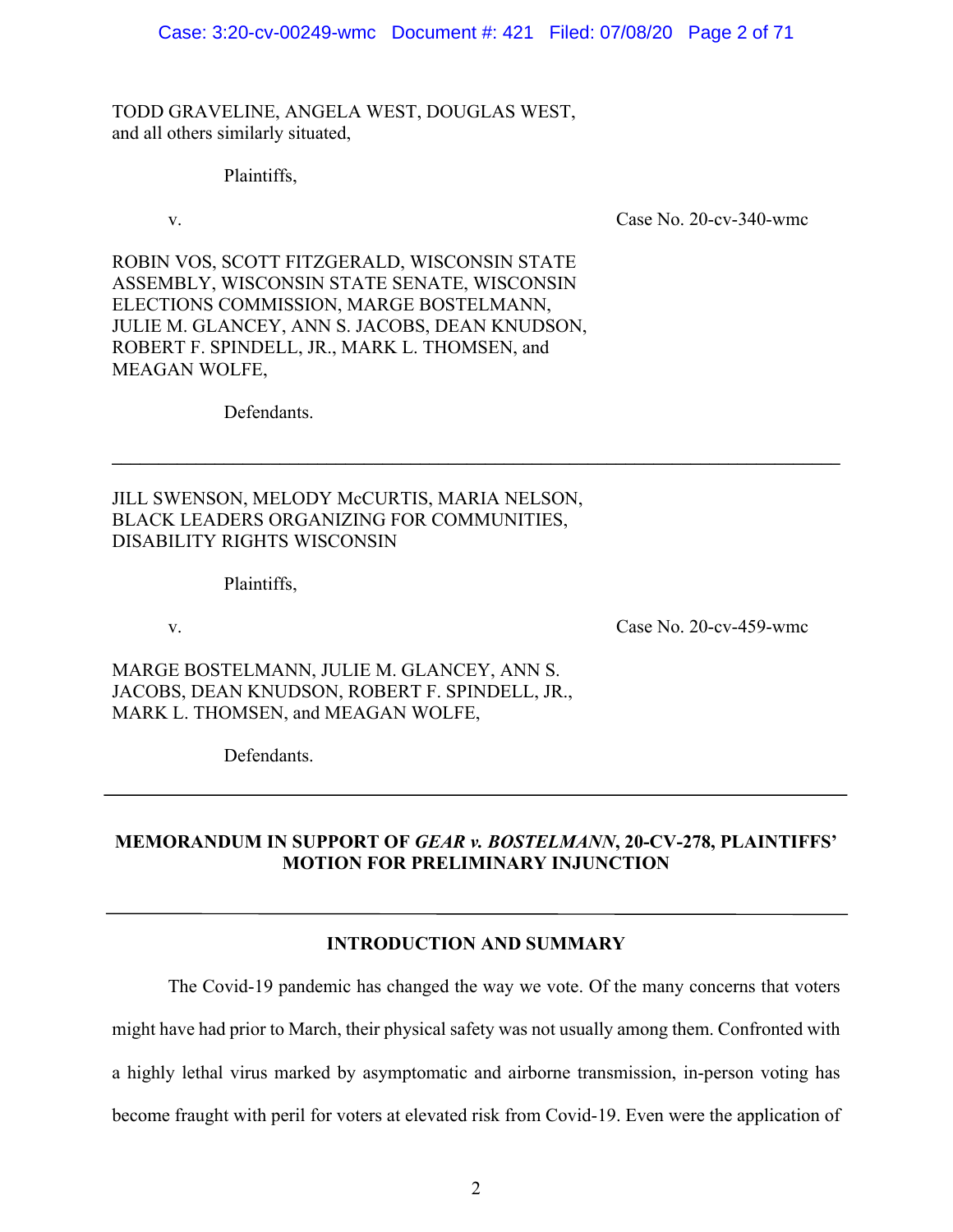#### Case: 3:20-cv-00249-wmc Document #: 421 Filed: 07/08/20 Page 3 of 71

Covid-19 safety measures or compliance with public health guidance consistent, the evidence does not demonstrate that these countermeasures can make indoor places where people congregate substantially safe. With Covid-19 spreading exponentially once again, there is every reason to believe that the danger to voters will be real and substantial, if not greater than at present, when early voting for the November general election begins in a little over 100 days.

As a direct consequence of the pandemic's onset, in the April 7 election, nearly 62 percent of Wisconsin's electorate chose to vote by mail. This unprecedented demand for mail-in voting strained and then broke the systems by which absentee ballots are prepared and delivered to voters. At least thousands of voters, including six of the Plaintiffs in this action, never received their timely-requested ballots in the mail, due to administrative overload at municipal clerks' offices, still-unexplained U.S. Postal Service ("USPS") delivery failures, and even a software update glitch. Wisconsin's municipal clerks' offices were barely able to keep up with one million mail-in absentee ballot requests, even as they worked overtime and, in desperation, enlisted other city departments' employees, as well as volunteers from Plaintiff League of Women Voters of Wisconsin ("LWVWI"). November will be the first time in over a century that Wisconsin has held an election during a global pandemic. If this year's turnout is comparable to the level seen in the 2016 presidential election, the state will face 1.8 to 2 million mail-in absentee ballot requests for the November general election. That the Wisconsin Elections Commission ("WEC" or "the Commission") has voted to mail absentee ballot applications and information on how to request an absentee ballot online to 2.7 million registered Wisconsin voters all but guarantees that.

Defendants, the WEC Commissioners, concede that they and their municipal clerks' offices face a steep climb in processing the anticipated volume of mail-in ballot requests: "If voting patterns from April hold true, the state could see more than 1.8 million requests for absentee ballots by mail. This kind of volume would present terrific challenges for Wisconsin election officials at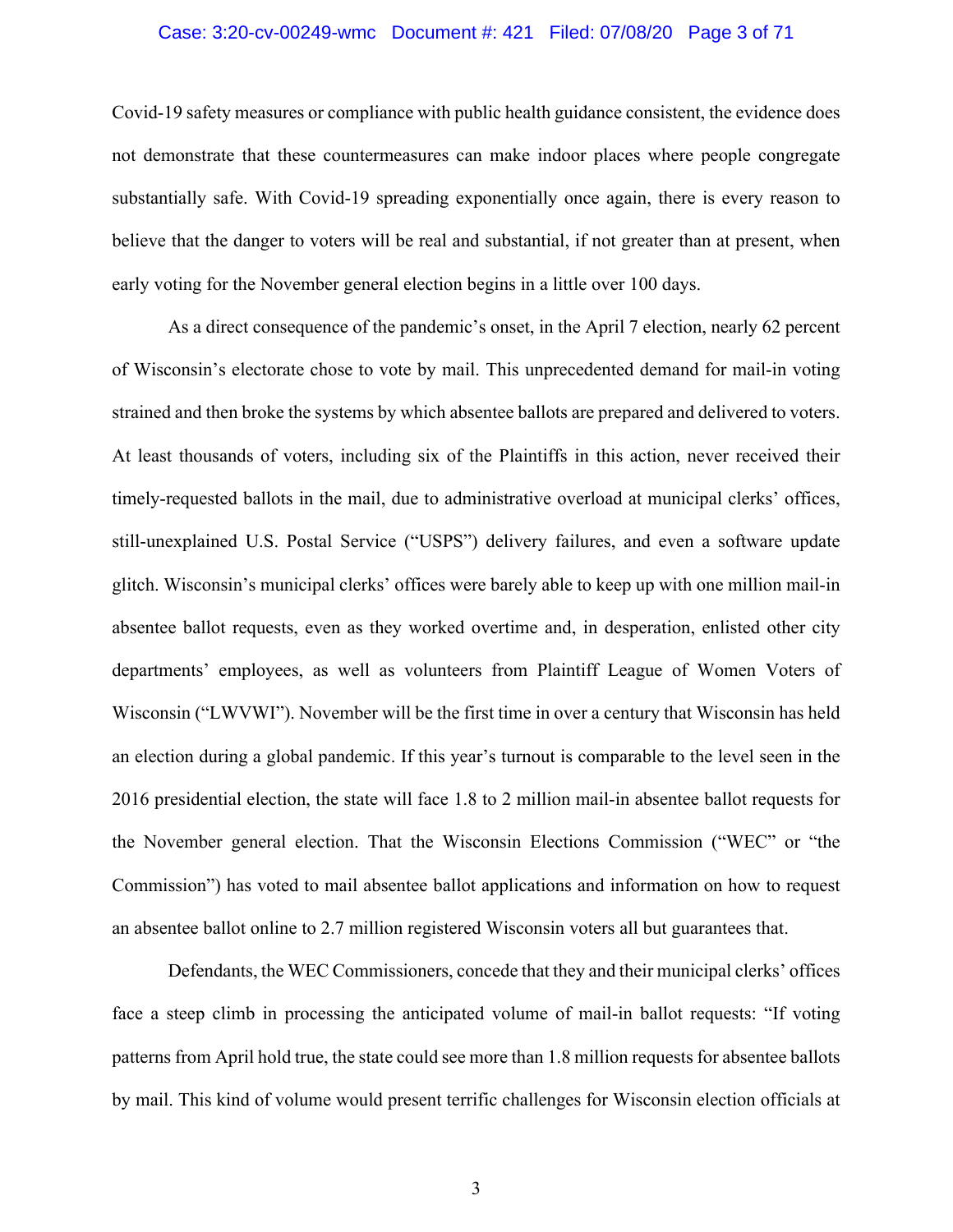#### Case: 3:20-cv-00249-wmc Document #: 421 Filed: 07/08/20 Page 4 of 71

all levels."1 Wisconsin election officials have made heroic efforts, but they are feeling the pressure and uncertain whether they have the resources, funding, tools, and staff necessary to timely complete this gargantuan task. Intervenor-Defendant the Wisconsin Legislature has done nothing since the April 7 election to remedy this problem. For its part, WEC has announced a few reforms, but, according to municipal clerks, these will not be sufficient to reduce the crushing administrative burden on their offices, let alone the USPS.

Fortunately, there are solutions to the problem of absentee ballot delivery failures. Indeed, Wisconsin's election officials largely already have the tools and procedures to solve this problem; they just need to extend their availability from overseas civilian and military voters only to all regular Wisconsin voters who do not receive a requested absentee ballot in the mail on time. This extension, if ordered by this Court,<sup>2</sup> will not require Defendants and municipal clerks to do something they have never done before; they need only offer existing alternative methods of *replacement* absentee ballot delivery to additional voters who face disenfranchisement. All three of these options would still require that the voter request a ballot by mail delivery in the first instance, and that the voted replacement ballot be mailed in or dropped off. This proposed remedy would simply give Plaintiffs other ways to access a blank mail-in absentee ballot and the certificate for the ballot envelope.

<sup>&</sup>lt;sup>1</sup> Sherman Decl., Ex. 1, Wisconsin Elections Commission, April 7, 2020 Absentee Voting Report ("Post-Election Absentee Voting Report"), at 12 (May 15, 2020), https://elections.wi.gov/sites/elections.wi.gov/files/2020-<br>05/April%202020%20Absentee%20Voting%20Report.pdf.

<sup>&</sup>lt;sup>2</sup> Once the U.S. Court of Appeals for the Seventh Circuit issues the mandate in *Luft v. Evers*, No. 16-3003, 2020 WL 3496860 (7th Cir. June 29, 2020), only overseas civilian and military voters will be able to use the alternative absentee ballot delivery methods proposed as relief in this case. That pre-pandemic case, of course, does not foreclose this lawsuit though because the former was premised merely on the alleged discriminatory treatment of regular voters, on the one hand, and overseas and military voters on the other. *Id*. at \*7–8. That case predates the Covid-19 pandemic and, unlike this case, the record in *Luft* contained no epidemiological evidence related to the danger the pandemic poses to voters and how long that danger may persist.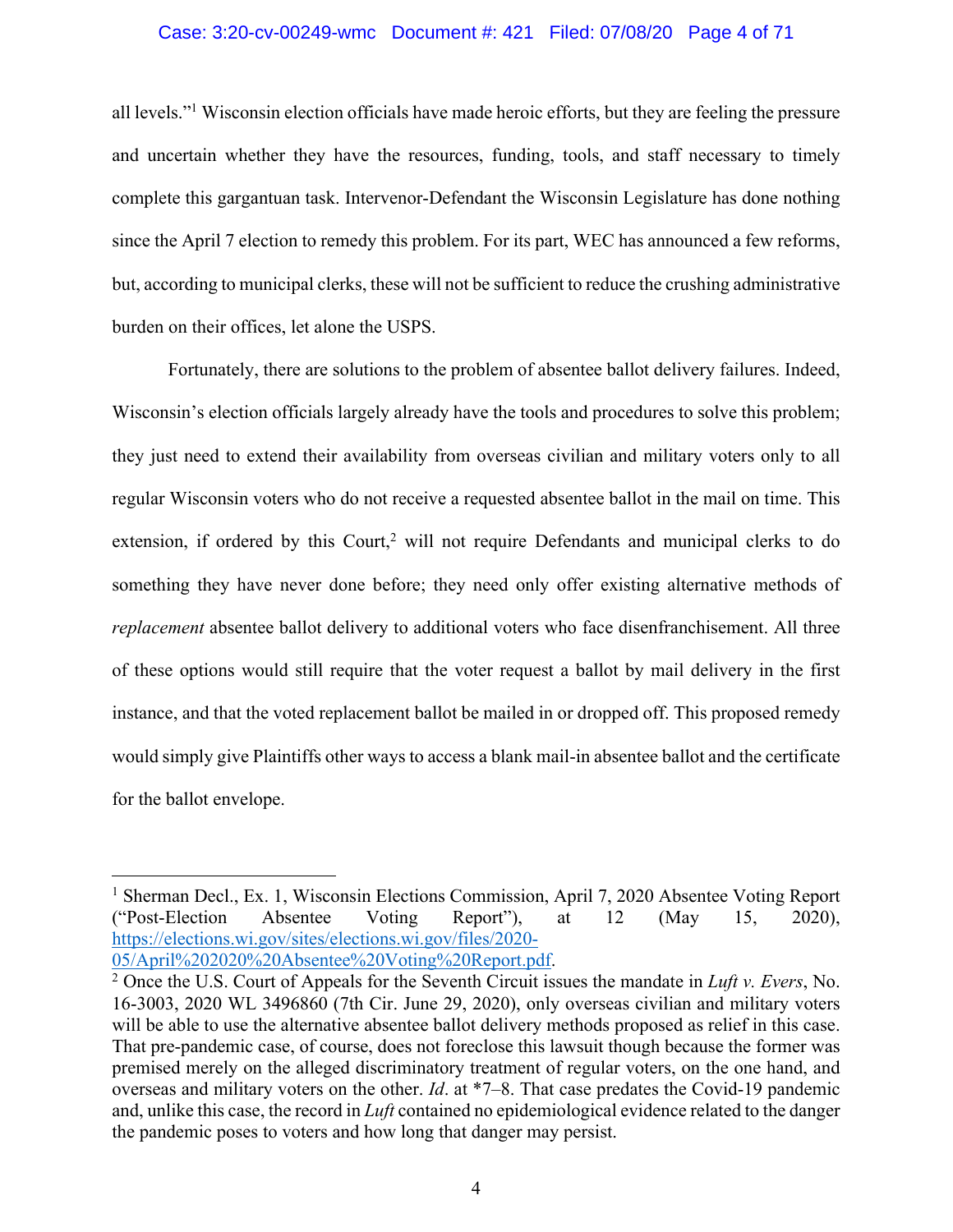#### Case: 3:20-cv-00249-wmc Document #: 421 Filed: 07/08/20 Page 5 of 71

The best option is to extend the availability of the online access and download option through myvote.wi.gov from just overseas civilian and military voters to domestic civilian voters who do not timely receive a requested absentee ballot in the mail. This option would put a *replacement* mail-in ballot in the hands of voters who do not receive one in the mail and is significantly less burdensome for municipal clerks' offices than mailing the replacement ballot. Crucially, because this means of absentee ballot preparation and delivery is fully automated, it would not require the WEC or municipal clerks to invent a new web portal or an entirely new process, but merely to enable all registered voters in the statewide voter registration WisVote system to use this preexisting option if they certify on the myvote.wi.gov (hereinafter, "MyVote") portal3 that they have not received an absentee ballot in the mail and confirm the last four digits of their Social Security Number. The previously-requested mail-in ballot would be cancelled by the municipal clerk's office. Because any regular absentee voter using this back-up option to obtain a *replacement* absentee ballot would have already submitted their photo ID, the required verification will have already taken place or can be fully automated. Wis. Stat. § 6.87(1).

The next best option for voters to receive a replacement mail-in absentee ballot is email delivery. When a voter contacts a municipal clerk's office to inform them that they have not received a ballot in the mail, staff members typically seek to mail out a replacement ballot, even if Election Day is less than a week away, or to inform voters of in-person voting options before and on Election Day. Up until the Seventh Circuit's decision last week, email delivery was an option, though it was discretionary for clerks to offer it and only offered sporadically across and within municipalities. This absentee ballot delivery option was extended to all regular absentee voters in

<sup>&</sup>lt;sup>3</sup> "MyVote . . . is just kind of . . . the pretty face of WisVote. . . . WisVote is where all the data is, where everything happens, is created. MyVote is just the user interface for voters to be able to interact with that data." Sherman Decl, Ex. 2, Deposition of Meagan Wolfe Transcript (July 3, 2020) ("Wolfe Tr.") at 147:11-16.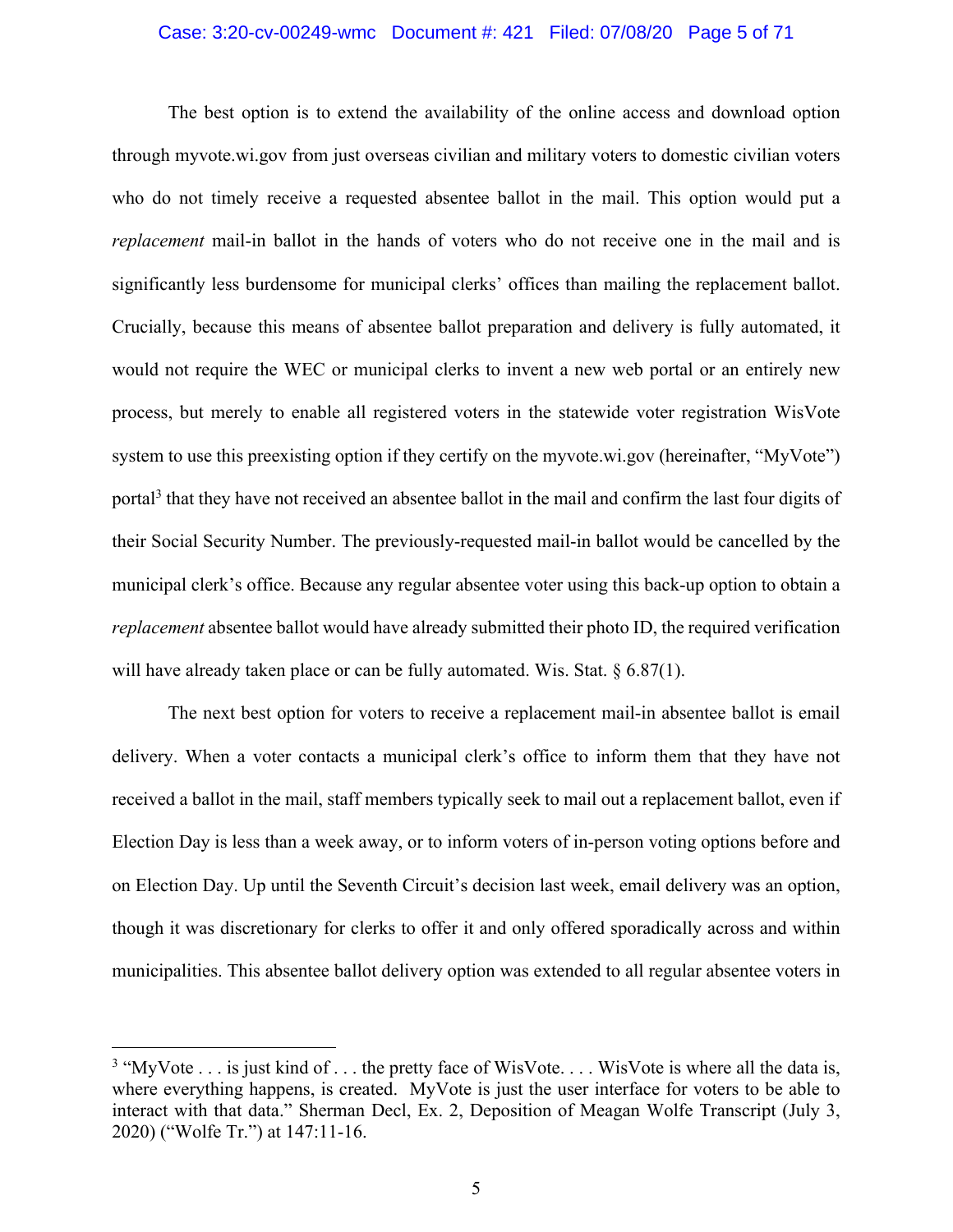#### Case: 3:20-cv-00249-wmc Document #: 421 Filed: 07/08/20 Page 6 of 71

2016 by the district court's opinion in *One Wisconsin Institute, Inc. v. Thomsen*, 198 F. Supp. 3d 896, 946 (W.D. Wis. 2016), and that availability to all absentee voters will continue until the Seventh Circuit issues the mandate reversing that part of the decision. But Wisconsin does have experience with this method of absentee ballot delivery. In the 2016 presidential election, 9,619 mail-in absentee ballots were delivered by email to voters without incident. That comprised about 5 percent of the 178,996 mail-in ballots delivered to absentee voters statewide. 4

The final fail-safe option that this Court could afford to regular absentee voters who do not receive a requested ballot in the mail is the Federal Write-In Absentee Ballot ("FWAB"). Wisconsin already accepts and processes the FWAB for overseas civilian and military voters, even if they have not previously requested a ballot be delivered by mail. Sherman Decl, Ex. 2, Wolfe Tr. at 185:4-186:12. This is the only option that does not give the voter an official absentee ballot with all the offices and candidates listed, but at least it would permit voters to download a fail-safe ballot that they can use to write in their choices.

All of these measures are last, not first, resorts. To cure the constitutional and federal law violations identified by Plaintiffs, Defendants would only need to make these alternatives available to voters who have previously requested a mail-in absentee ballot, and only in the last week or even just the last few days before Election Day. These limitations on the relief will ensure it is used only as a last resort and keep the numbers of voters exercising these fail-safe options manageable. Defendants may argue that these measures increase election officials' burdens and costs, but any administrative burden on the back end when these ballots are received is far outweighed by the reduced burden on the front end when clerks will struggle to mail out replacement ballots while conducting in-person absentee voting and preparing for Election Day,

<sup>4</sup> Sherman Decl., Ex. 3, Wisconsin Elections Commission, Absentee Ballot Report (Nov. 8, 2016), https://elections.wi.gov/node/4397.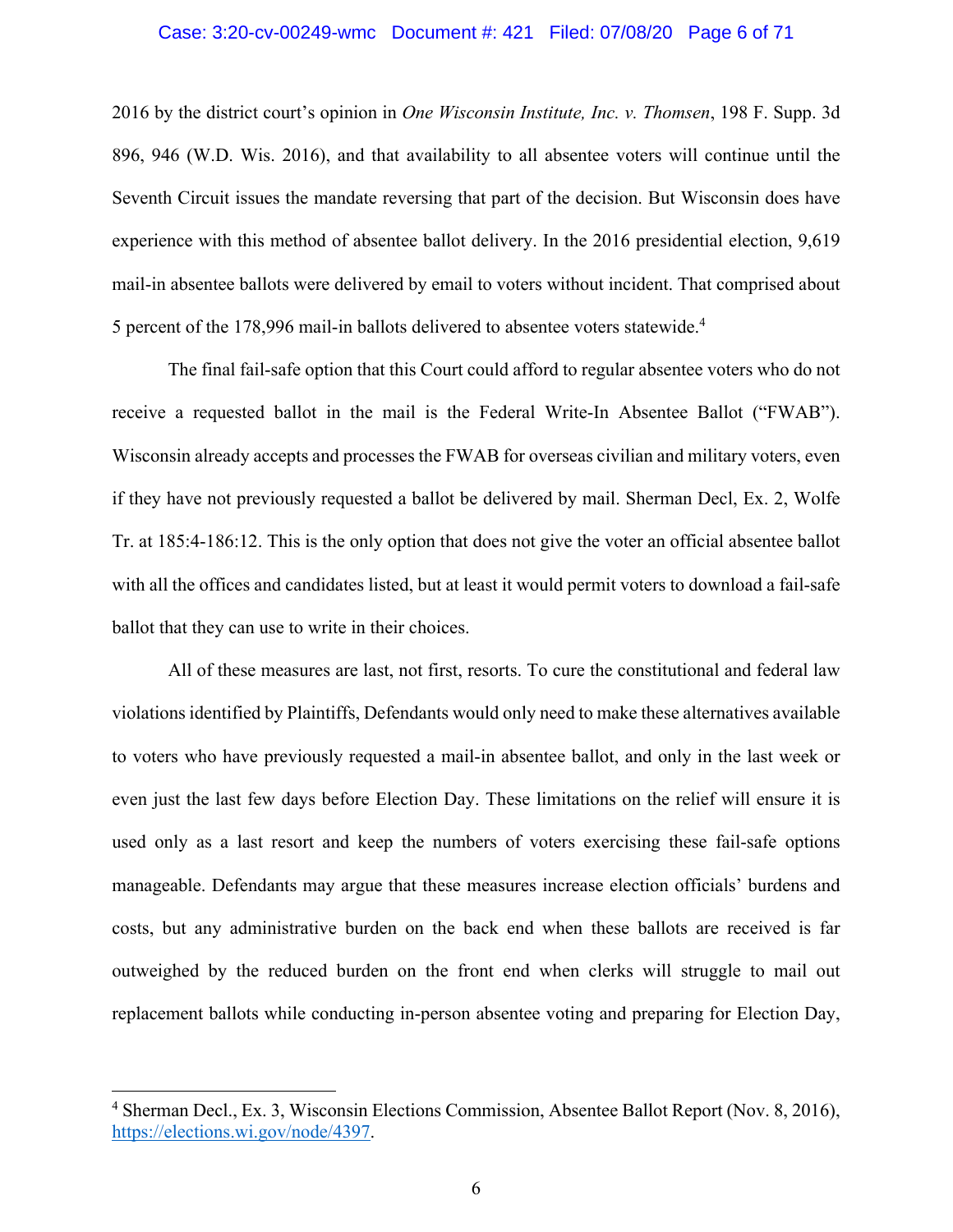#### Case: 3:20-cv-00249-wmc Document #: 421 Filed: 07/08/20 Page 7 of 71

and by the voters' interest in casting a ballot safely. They may argue that in-person voting is safe, but voting in a confined space with other people cannot be made anywhere near as safe as voting by mail—no matter what precautions are taken—and many voters are at heightened risk of complications and death from Covid-19. Finally, all of these fail-safe measures will alleviate the strain on early voting and Election Day polling sites, which in turn will have cascading benefits for election administrators and voters alike.

Finally, the Organizational Plaintiffs LWVWI and Wisconsin Alliance for Retired Americans ("Wisconsin Alliance") seek to enjoin the witness requirement. This requirement has such minimal value to law enforcement that it cannot justify forcing voters at high risk from Covid-19 to take unreasonable steps to secure a witness. Enforcing this law during a pandemic in turn compels LWVWI and Wisconsin Alliance to divert resources and time from their core missions to educate and help voters comply with this requirement. There are alternatives, some suggested by the Seventh Circuit panel in April, and they can and should be ordered as alternatives for voters.

Plaintiffs meet each of the requirements for entry of a preliminary injunction, and respectfully request that this injunction be issued as to the November general election.

#### **LEGAL STANDARD**

Under Federal Rule of Civil Procedure 65(b), a court may issue a temporary restraining order without notice to Defendants if "specific facts in an affidavit or a verified complaint clearly show that immediate and irreparable injury, loss, or damage will result to the movant before the adverse party can be heard in opposition." Fed. R. Civ. P. 65(b). "Where the adverse party has received notice of a motion for a temporary restraining order and a hearing has been held on the motion, it is proper for the court to consider the motion as one for a preliminary injunction." *Milwaukee Cty. Pavers Ass'n v. Fielder*, 707 F. Supp. 1016, 1018 n.3 (W.D. Wis. 1989); *see also Planned Parenthood of Wis., Inc. v. Van Hollen*, 963 F. Supp. 2d 858, 865 (W.D. Wis. 2013).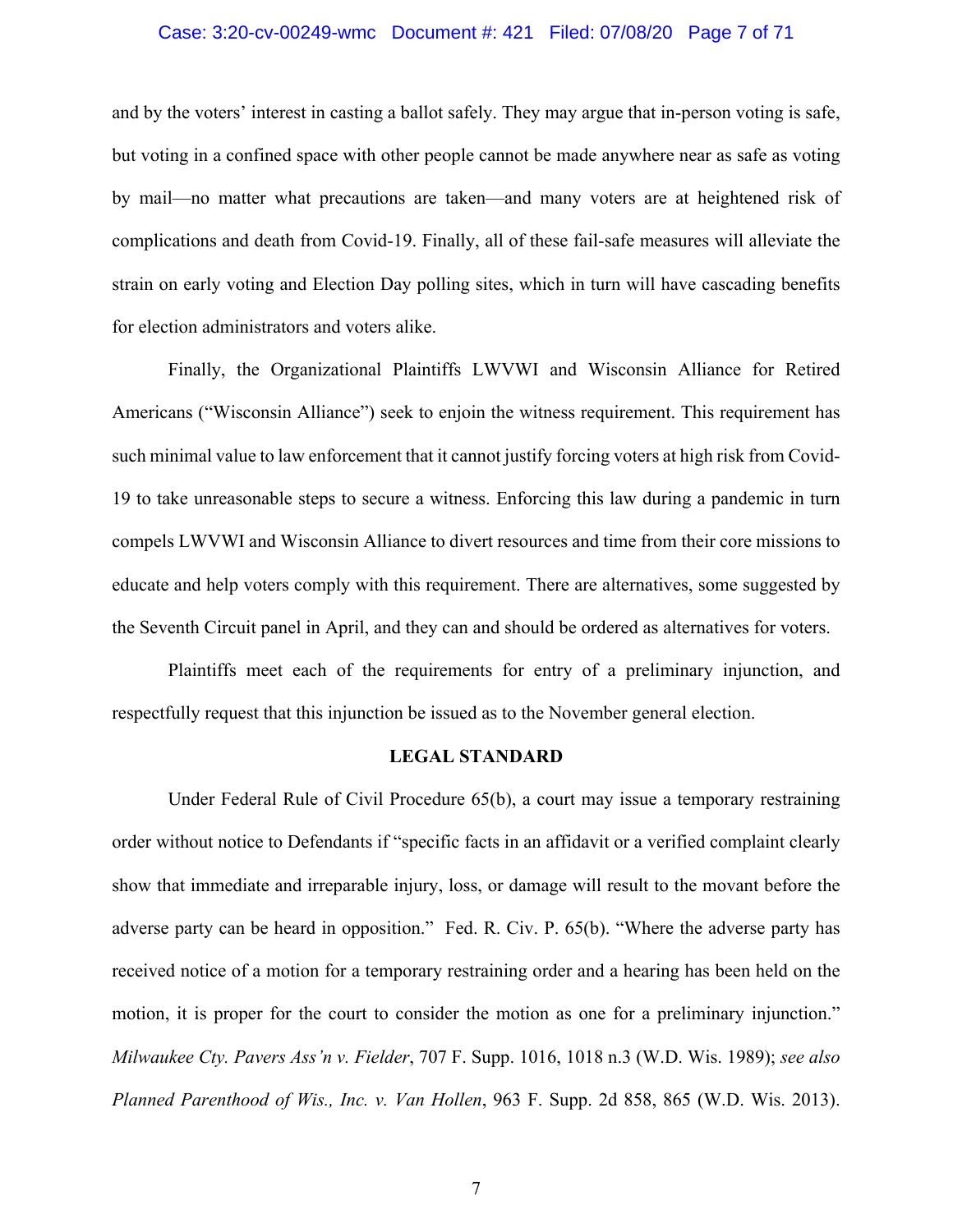"[T]he same showing is required to obtain either" a temporary restraining order or a preliminary injunction. *Van Hollen*, 963 F. Supp. 2d at 865 (citing *Winnig v. Sellen*, 731 F. Supp. 2d 855, 857 (W.D. Wis. 2011)). "'To win a preliminary injunction, a party must show that it has(1) no adequate remedy at law and will suffer irreparable harm if a preliminary injunction is denied and (2) some likelihood of success on the merits.'" *Am. Civil Liberties Union of Ill. v. Alvarez*, 679 F.3d 583, 589 (7th Cir. 2012) (quoting *Ezell v. City of Chicago*, 651 F.3d 684, 694 (7th Cir. 2011)). "If the moving party makes this threshold showing, the court 'weighs the factors against one another, assessing whether the balance of harms favors the moving party or whether the harm to the nonmoving party or the public is sufficiently weighty that the injunction should be denied.'" *Id*. (quoting *Ezell*, 651 F.3d at 694). This Court "applies a sliding scale in weighing whether preliminary relief is warranted." *Van Hollen*, 963 F. Supp. 2d at 864. "[T]he more net harm an injunction can prevent, the weaker the plaintiff's claim on the merits can be while supporting some preliminary relief." *Hoosier Energy Rural Elec. Coop., Inc. v. John Hancock Life Ins. Co.*, 582 F.3d 721, 725 (7th Cir. 2009).

#### **ARGUMENT**

# **I. Plaintiffs have standing to bring their claims.**

Article III standing consists of three elements: an injury in fact, traceability, and redressability. *Lujan v. Defenders of Wildlife*, 504 U.S. 555, 560–61 (1992). Under the Supreme Court's decision in *Havens Realty Corp. v. Coleman*, an organization has standing, and has demonstrated an injury in fact, when a defendant's actions impede the organization's efforts to carry out its mission and cause a "consequent drain on the organization's resources." 455 U.S. 363, 379 (1982); *Common Cause Indiana v. Lawson,* 937 F.3d 944, 952 (7th Cir. 2019) (holding voter advocacy organizations had standing where organizational missions would be thwarted and need to combat confusion would displace other projects normally undertaken, and agreeing with sister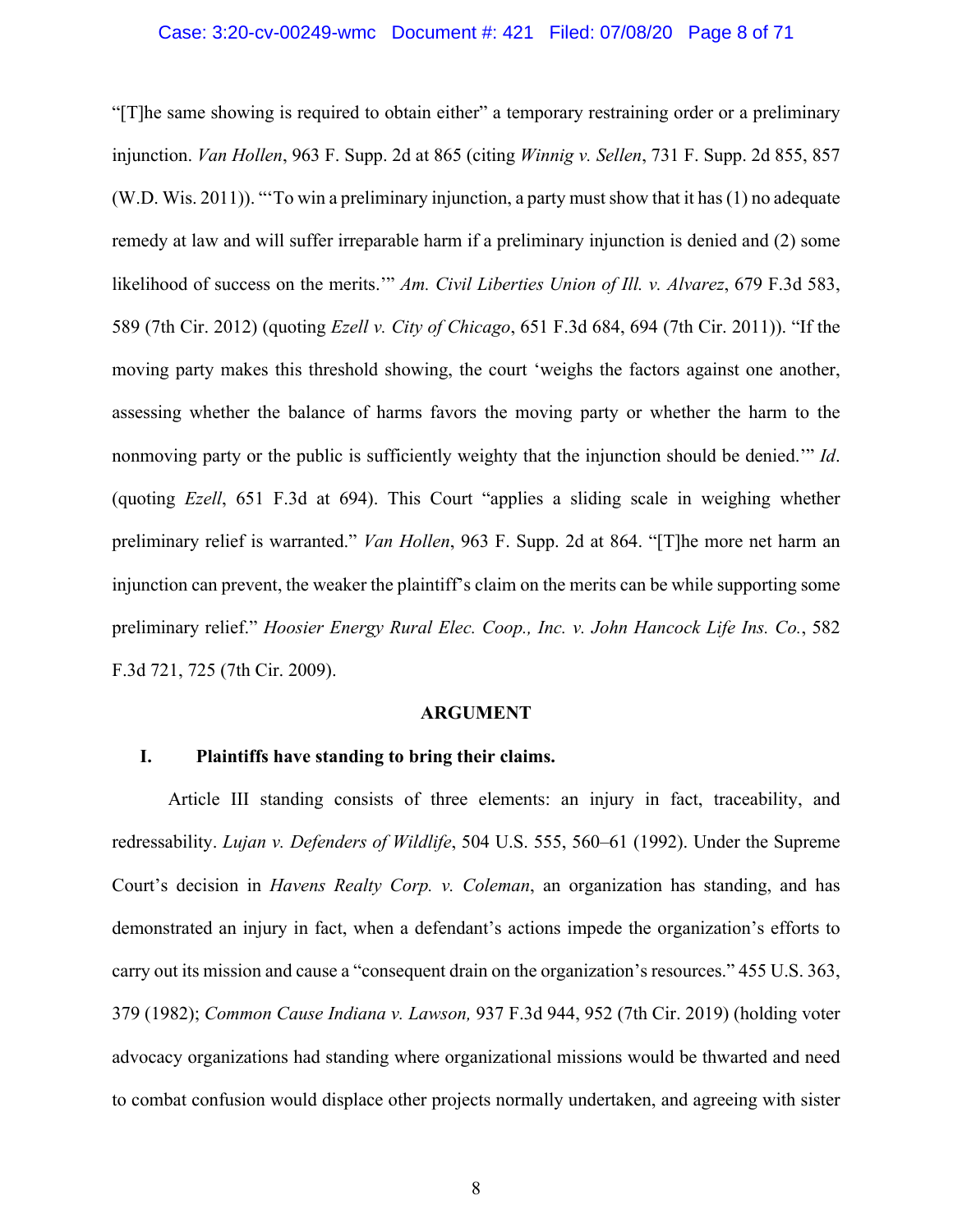#### Case: 3:20-cv-00249-wmc Document #: 421 Filed: 07/08/20 Page 9 of 71

circuits which " upheld the standing of voter-advocacy organizations that challenged election laws…[and] demonstrated the necessary injury in fact in the form of the unwanted demands on their resources.")

# **a. Absentee ballot delivery failures**

## **i. Injury in fact**

# **1. The Covid-19 Pandemic**

The individual Plaintiffs in this action would face a severe risk to their physical health and lives if they were forced to vote in person. This risk is a concrete and imminent injury for the purposes of their undue burden claim. *See, e.g., Thomas v. Andino*, No. 3:20-CV-01552-JMC, 2020 WL 2617329, at \*21 (D.S.C. May 25, 2020) ("Thomas/Middleton Plaintiffs are likely to prevail on their constitutional challenge to [the voting requirement] under the *Anderson-Burdick* balancing test because the character and magnitude of the burdens imposed on Thomas/Middleton Plaintiffs in having to place their health at risk during the COVID-19 pandemic likely outweigh the extent to which [the voting requirement] advances the state's interests of voter fraud and integrity."); *see also Democratic Exec. Comm. of Fla. v. Lee*, 915 F.3d 1312, 1319 (11th Cir. 2019) (noting that "Florida's signature-match scheme subjects vote-by-mail and provisional electors to the *risk* of disenfranchisement") (emphasis added).

The threat of airborne transmission of SARS-CoV-2, the virus that causes Covid-19, in indoor settings where people congregate, like a polling place, is real, substantial, and not meaningfully mitigated by any of the available protective measures. Murray Decl. ¶¶ 6-20, 32-44. The risk of in-person voting facilitating the transmission of Covid-19 was on full display after the April 7 election in Wisconsin. As Dr. Murray concludes after analyzing several studies on the postelection Covid-19 transmission dynamics, "despite labor-intensive and costly efforts to maintain the safety of in-person voting during the [April 7] Wisconsin election, a rigorous study provides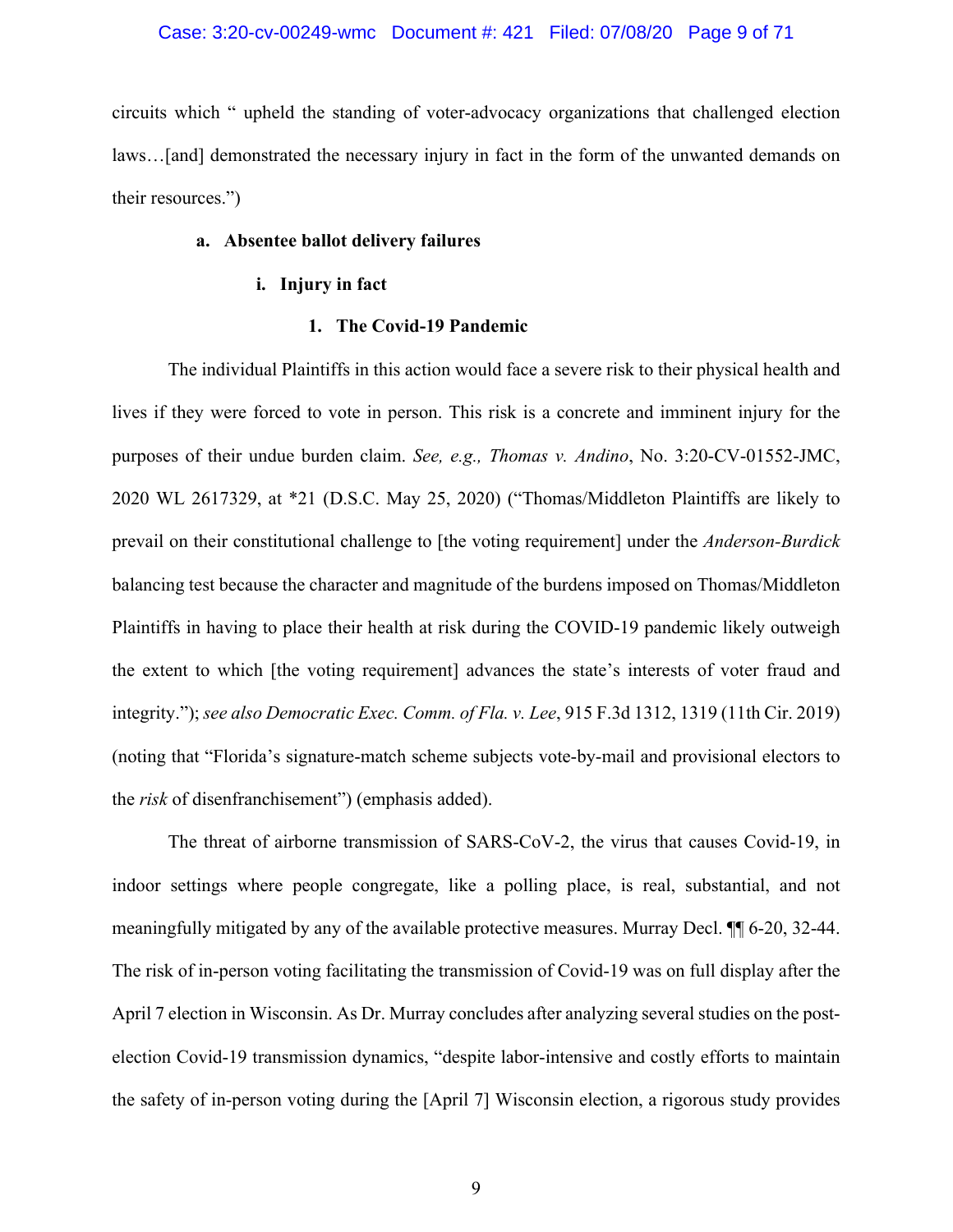#### Case: 3:20-cv-00249-wmc Document #: 421 Filed: 07/08/20 Page 10 of 71

support for the contention that this election increased Covid-19 transmission." *Id*. ¶ 65; *see also id.*  $\P$  60-65. And COVID-19 continues to spread at an unprecedented pace within the United States and in Wisconsin. There are currently more than 3 million confirmed cases in the United States, and there have been  $131,285$  deaths nationwide.<sup>5</sup> As of the early morning of July 8, 2020, the Wisconsin Department of Health Services had confirmed 32,556 positive cases of coronavirus in Wisconsin, 3,639 hospitalizations, and 805 deaths. $6\overline{ }$ 

COVID-19 appears to be much more contagious than other respiratory illnesses, in significant part because of its capacity for asymptomatic transmission, and highly lethal, particularly for people with underlying health conditions or comorbidities that put them at severe risk of complications or death. According to the U.S. Centers for Disease Control and Prevention, ("CDC"), individuals are at higher risk of severe complications and death from Covid-19 if they are 65 years old or older or have underlying health conditions and diseases, including Chronic kidney disease, COPD (chronic obstructive pulmonary disease), immunocompromised state (weakened immune system) from solid organ transplant, obesity (body mass index [BMI] of 40 or higher), serious heart conditions, such as heart failure, coronary artery disease, or cardiomyopathies, sickle cell disease, and Type 2 diabetes mellitus. <sup>7</sup> The CDC also notes that individuals with the following conditions or diseases *may* be at increased risk from Covid-19: asthma (moderate to severe), cerebrovascular disease (affects blood vessels and blood supply to the brain), cystic fibrosis, hypertension or high blood pressure, immunocompromised state

<sup>5</sup> Sherman Decl., Ex. 4, Mitch Smith et al, *Coronavirus in the U.S.: Latest Map and Case Count*, N.Y. TIMES https://www.nytimes.com/interactive/2020/us/coronavirus-us-cases.html (last accessed July 8, 2020).

<sup>6</sup> Sherman Decl., Ex. 5, Wisconsin Department of Health Services, *COVID-19: Wisconsin Summary Data*, https://www.dhs.wisconsin.gov/outbreaks/index.htm (last accessed July 8, 2020). <sup>7</sup> Sherman Decl., Ex. 6, CDC, Coronavirus Disease 2019 (COVID-19), *People of Any Age with Underlying Medical Conditions*, https://www.cdc.gov/coronavirus/2019-ncov/need-extraprecautions/people-with-medical-conditions.html (last updated June 25, 2020).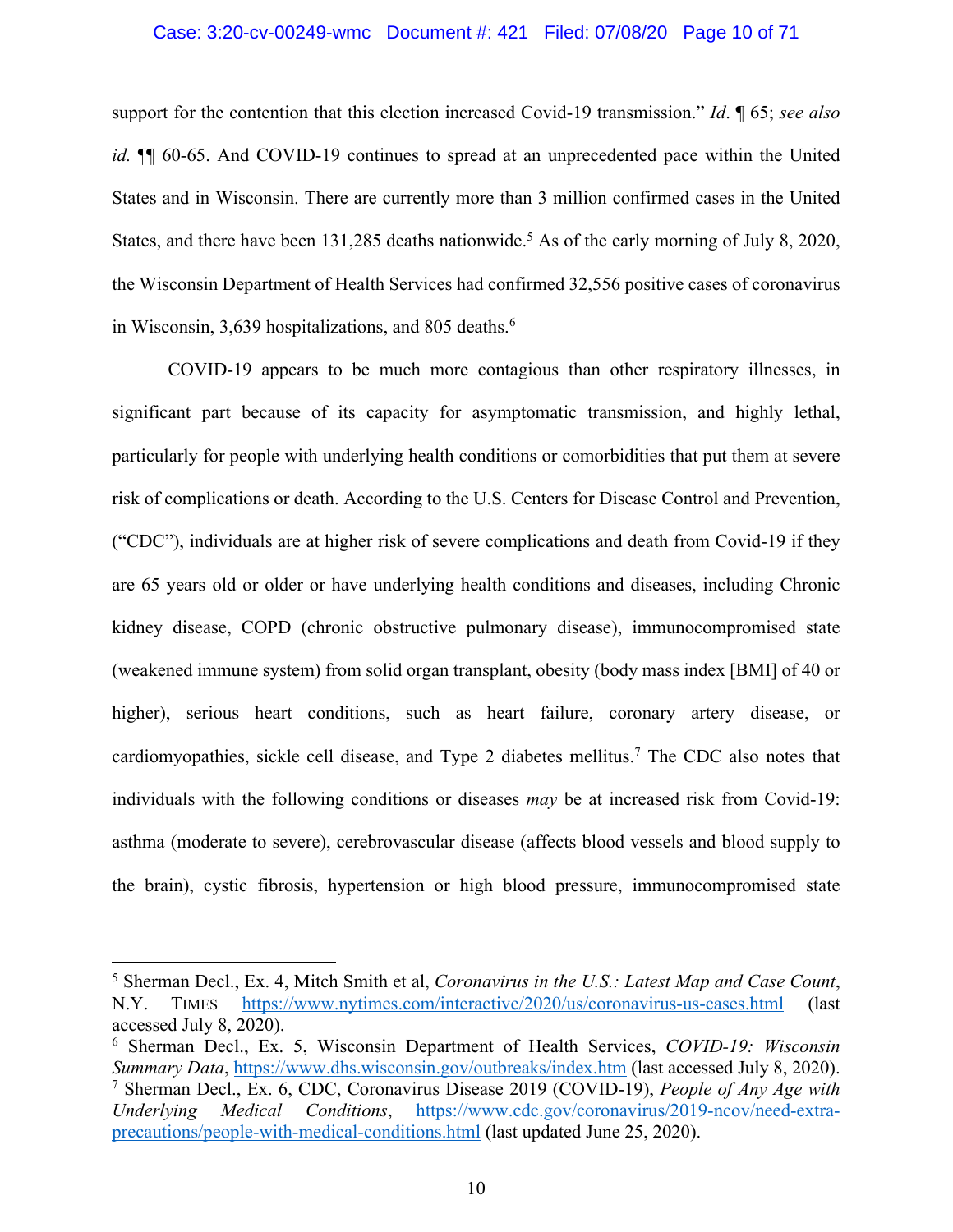#### Case: 3:20-cv-00249-wmc Document #: 421 Filed: 07/08/20 Page 11 of 71

(weakened immune system) from blood or bone marrow transplant, immune deficiencies, HIV, use of corticosteroids, or use of other immune weakening medicines, neurologic conditions, such as dementia, liver disease, pregnancy, pulmonary fibrosis (having damaged or scarred lung tissues), smoking, thalassemia (a type of blood disorder), and Type 1 diabetes mellitus.<sup>8</sup> *See also* Murray Decl. ¶¶ 6-13, 28, 79-81.

This virus spreads through respiratory droplets that are attached to the surfaces of objects or are suspended in air and transmitted via inhalation and "emitted during coughs, sneezes or even talking." *Id*. ¶¶ 8-13. Since it can be transmitted "by symptomatic and asymptomatic people" alike, individuals can spread the disease before realizing they are infected and self-quarantining. *Id.* ¶¶ 8-9, 32-33, 42. The CDC has also warned that asymptomatic COVID-19-positive individuals can transmit the disease to others.<sup>9</sup> As a result, voters can spread the disease at a polling place before they even realize they are infected.

Though Covid-19 typically begins with "a flu-like illness that starts out with fever, cough, sore throat and shortness of breath," some people "develop much more serious illness, characterized by respiratory compromise due to pneumonia that can be gradual or sudden." Murray Decl.  $\P$  6, 21, 22. The major complication in patients with severe disease is acute respiratory distress syndrome ("ARDS*"*), which commonly requires patients to be put on a ventilator. *Id*. ¶¶ 7, 23. People who develop severe complications and require mechanical ventilation to survive ARDS "are likely to develop lung scarring that may permanently impair their pulmonary function" or, in the case of stroke, "long term neurological deficits from these events." *Id*. ¶¶ 7, 26. In critical cases, Covid-19 can be fatal. Murray Decl. ¶¶ 27-31. Infections are more common in people

<sup>&</sup>lt;sup>8</sup> *Id.* 9 Sherman Decl., Ex. 7, *Coronavirus 2019 (COVID-19): How to Prepare*, CTRS. FOR DISEASE CONTROL & PREVENTION, https://www.cdc.gov/coronavirus/2019 ncov/prepare/transmission.html (last updated Mar. 4, 2020).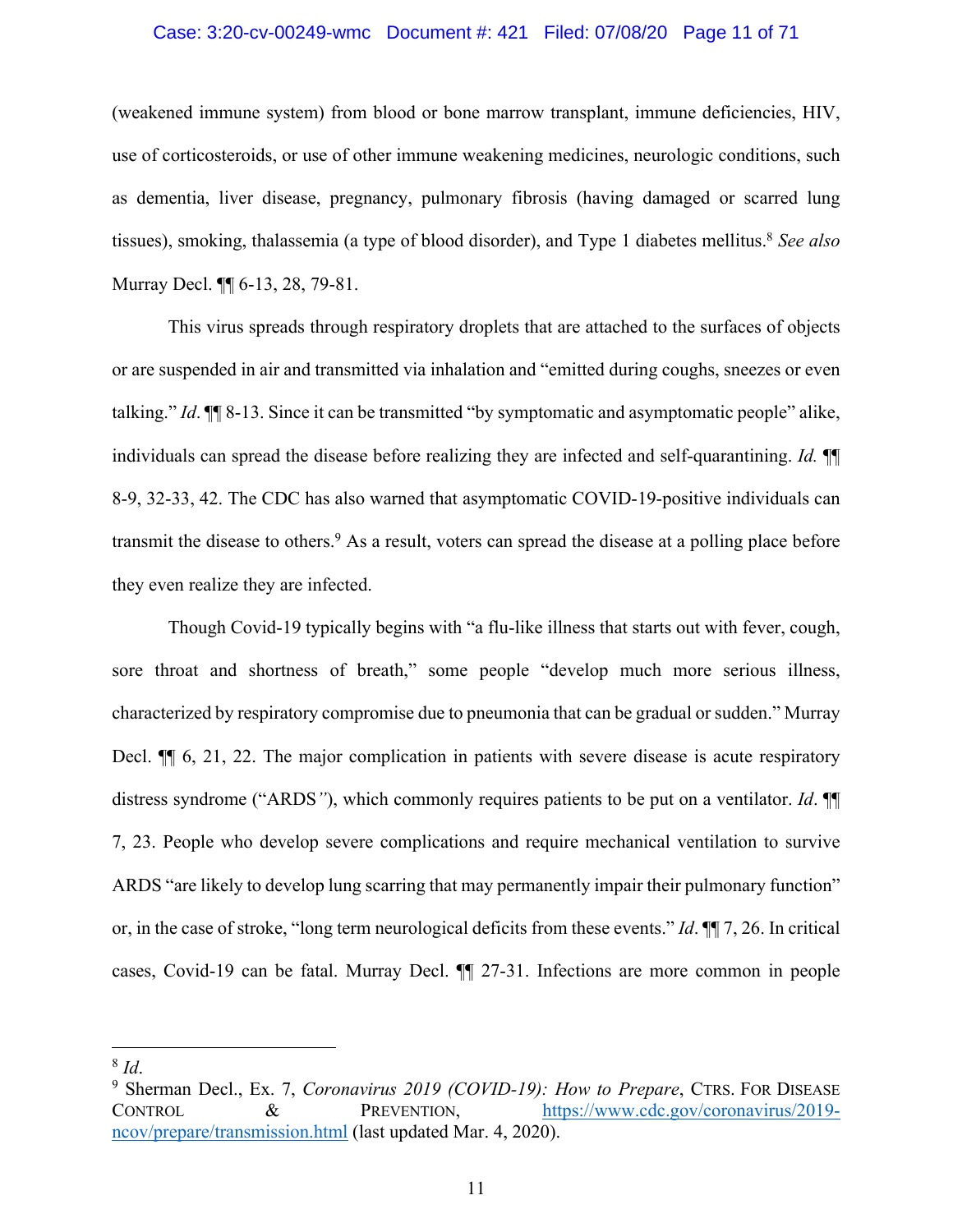#### Case: 3:20-cv-00249-wmc Document #: 421 Filed: 07/08/20 Page 12 of 71

younger than 50. Murray Decl. ¶ 31. Even young individuals, including children, are at risk of severe complications and death from COVID-19. Murray Decl. <sup>¶</sup> 24-25. In fact, because 66 percent of the U.S. population is under 50, Dr. Murray notes that "deaths among people under 50 will not be uncommon as the epidemic progresses over time." Murray Decl.  $\P$  31.

It is highly likely that COVID-19 will continue to circulate at its current level or at an even higher level in October and November of 2020. *Id*. ¶¶ 10, 66. The COVID-19 pandemic is expected to produce steady or increased transmission in the United States through the fall, as voters seek to cast their ballots on or before Election Day. Dr. Megan Murray notes in her declaration that within the range of different possible scenarios for COVID-19 epidemic trajectories, "all of these scenarios are similar in that they predict that it is highly likely that Covid-19 will continue to circulate at its current level or at an even higher level than currently in October and November of 2020." Murray Decl. ¶ 66. Likewise, Dr. Anthony Fauci, Director of the National Institute of Allergy and Infectious Diseases, has said a second wave of infections in the United States is "inevitable," and CDC Director Robert Redfield has said that wave may "be even more difficult than the one we just went through."10 In his recent testimony to Congress, Dr. Redfield stated: "I want to make it clear we are going to experience significant coronavirus infection in the fall and winter of 2020."<sup>11</sup>

<sup>10</sup> Sherman Decl., Ex. 8, *Remarks by President Trump, Vice President Pence, and Members of the Coronavirus Task Force in Press Briefing*, White House (Mar. 25, 2020), at 84, https://www.whitehouse.gov/briefings-statements/remarks-president-trump-vice-presidentpence-members-coronavirus-task-force-press-briefing-11/; Sherman Decl., Ex. 9, H. Rept. 116- 420, Authorizing Remote Voting by Proxy in the House of Representatives and Providing for Official Remote Committee Proceedings During a Public Health Emergency Due to a Novel Coronavirus, and For Other Purposes, at 7, https://www.congress.gov/congressional-report/116thcongress/house-report/420/1.

<sup>&</sup>lt;sup>11</sup> Sherman Decl., Ex. 10, House Committee on Energy and Commerce, *Oversight of the Trump Administration's Response to the COVID-19 Pandemic*, 3:54:02, YOUTUBE (June 23, 2020), https://www.youtube.com/watch?v=TX-x9tAmx6Q.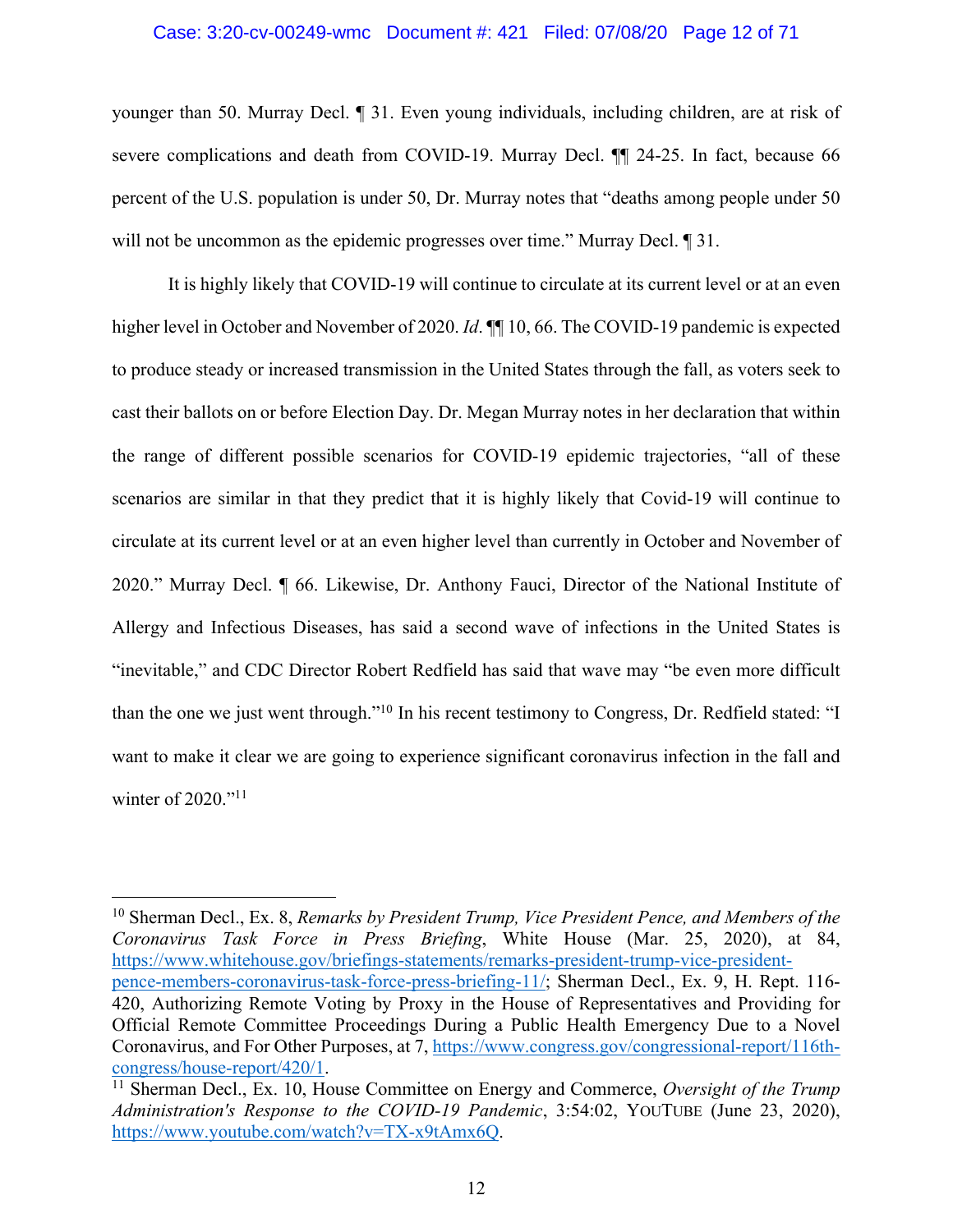## Case: 3:20-cv-00249-wmc Document #: 421 Filed: 07/08/20 Page 13 of 71

While seasonal changes as to temperature and humidity may or may not ultimately have a significant impact on Covid-19's transmission, the risk of transmission in the fall and winter will track "differences in the ways people congregate," as "people tend to spend more time indoors with less ventilation and less personal space than they do in the summer." Murray Decl. ¶ 72. With additional contacts, particularly in indoor settings, comes increased risk of infection. Murray Decl. ¶¶ 58, 71-72. Based on studies of previous influenza epidemics, Dr. Murray notes that the "most likely scenario" is that "the current first wave of Covid-19 will be followed by a larger wave in the fall or winter of 2020 and one or more smaller subsequent waves in 2021," and that "most epidemiologists expect that incidence will increase in the fall/winter months of 2020-2021." *Id*. ¶¶ 74-75. "In the period prior to the widespread use of an effective vaccine, this spread will continue to lead to serious disease and death in at-risk groups." *Id*. ¶ 77. Progress towards herd immunity and vaccine development and production are unlikely to advance sufficiently quickly to significantly alter the trajectory of the COVID-19 outbreak. *Id*. ¶¶ 68, 82-83.. Finally, there are no known pharmaceutical treatments that substantially reduce the danger of Covid-19. *Id*. ¶¶ 9, 43, 85.

According to Dr. Murray's report, "There is a substantial risk that an infection with Covid-19 acquired during voting at a poll place in Wisconsin in the fall of 2020 could result in symptomatic disease, hospitalization or death." That is because "[t]o the extent that polling places are crowded, require people to wait in lines, involve interacting with polling staff or other voters at a close distance, move people through the process slowly, are poorly ventilated and/or involve people touching objects like pens, paper, or surfaces within the voting booth, they constitute a risk to voters." Murray Decl. ¶¶ 11, 47. Despite precautions taken during the April 7, 2020 election to protect in-person voters, "the Wisconsin department of health services detected 71 cases that they consider may have resulted from in-person voting, and a recent study found that counties with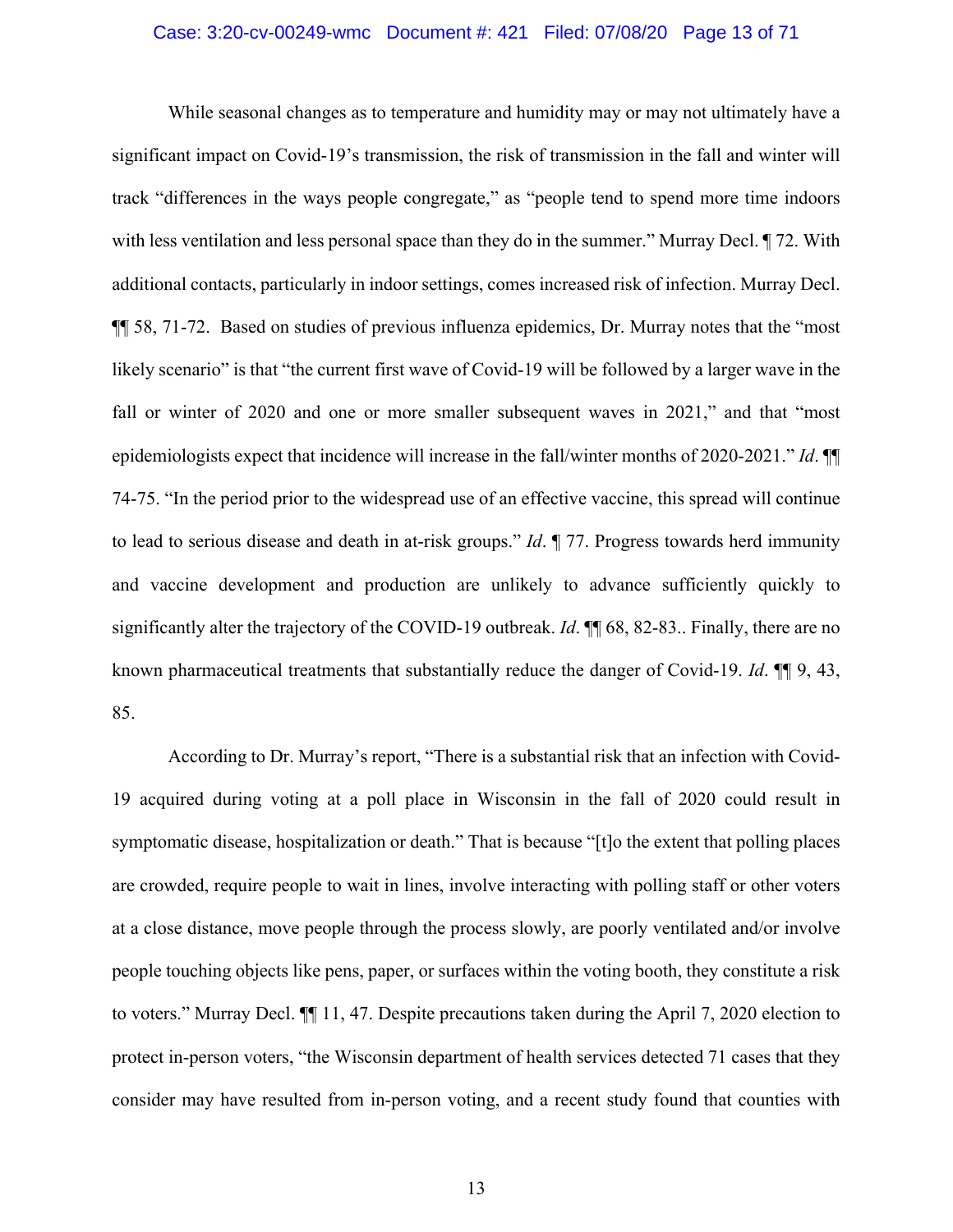higher than average in person voting had twice the rate of Covid-19 positive tests in the weeks that followed the election." Murray Decl. ¶¶ 13, 65.

A Kaiser Family Foundation analysis found that "37% of adults over age 18 in Wisconsin are at risk for serious disease with older adults making up 59% of those at high risk." Murray Decl.  $\P$ 81.

# **2. Mail-in Absentee Ballot Delivery Failures During the April 7 Election**

The threat of contracting COVID-19, particularly in confined spaces like polling sites and the long lines of voters who waited for their turn to access them on April 7, along with the precipitous reduction in election administration resources (including poll workers) for in-person voting both on and before Election Day, have forced a seismic shift towards mail-in absentee voting in Wisconsin. Sherman Decl., Ex. 1, Post-Election Absentee Voting Report, at 3-6; Plaintiffs' Proposed Findings of Fact ("PPFOF") Nos. 1-2, 7-9, 25. According to the WEC's "Post-Election Absentee Voting Report," mail-in absentee ballots have been cast by 4.8 to 8.1 percent of voters in spring and fall general elections going back to the 2016 fall general election, but in the April 7, 2020 election, they comprised a stunning  $61.8$  percent of votes cast.<sup>12</sup> In that election, voters submitted an unprecedented total of 1,239,611 absentee ballot requests to municipal clerks, clerks issued 1,282,097 absentee ballots (which, of course, includes replacement ballots), and voters returned 1,157,599 of those ballots, or 73.2 percent of the total turnout in the election, 1,555,263.13 Only a fraction of these were in-person absentee ballots, as 964,433 or 83.3 percent of the 1,157,599 absentee ballots were mail-in absentee ballots.14 Based on these figures, 42,486

<sup>13</sup> Sherman Decl., Ex. 11, Absentee Ballot Report - April 7, 2020 Spring Election and Presidential Preference Primary (updated Apr. 21, 2020), https://elections.wi.gov/node/6862; *see* Sherman Decl., Ex. 1, Post-Election Absentee Voting Report, at 4 (Table 2), 5 (Table 3).

<sup>12</sup> *See* Sherman Decl., Ex. 1, Post-Election Absentee Voting Report, at 6 (Table 4).

<sup>14</sup> *See* Sherman Decl., Ex. 1, Post-Election Absentee Voting Report, at 4 (Table 1).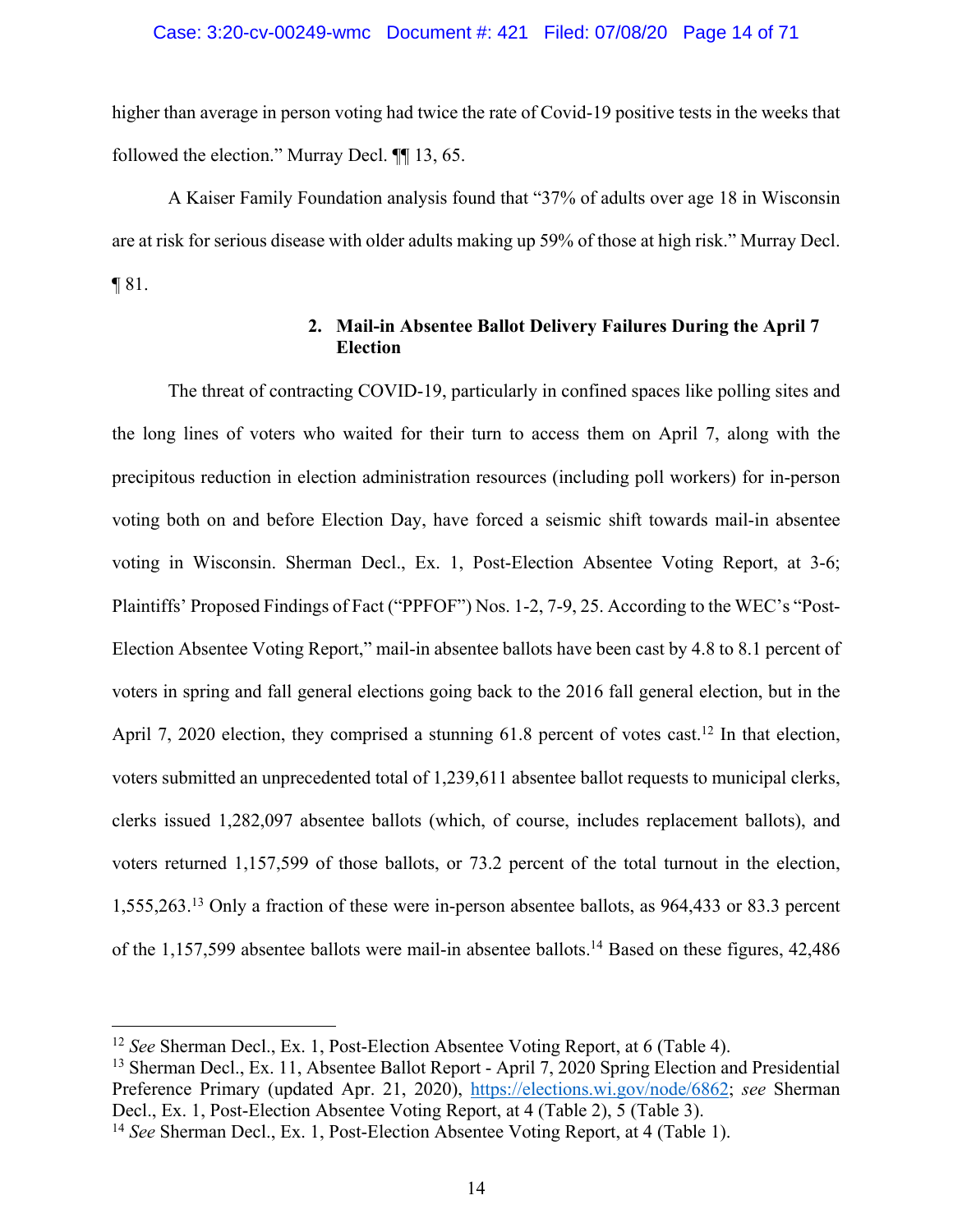### Case: 3:20-cv-00249-wmc Document #: 421 Filed: 07/08/20 Page 15 of 71

of the mail-in absentee ballots were replacement ballots, many chasing previously-requested ballots that were delayed or lost in the mail, and 124,498 mail-in absentee ballots were ultimately never returned.15

Notwithstanding municipal clerks' heroic efforts to prepare and mail out an unprecedented volume of absentee ballots, voters in the April 7th election faced a systemic and catastrophic failure to timely prepare and deliver absentee ballots by mail. Sherman Decl., Ex. 1, Post-Election Absentee Voting Report, at 13-20. The total number of voters disenfranchised in this way is unknown, but as recounted by Defendants in their Post-Election Absentee Voting Report, at least several thousand voters never received their ballots in the mail. PPFOF Nos. ; Sherman Decl., Ex. 2, Wolfe Tr. at 88:1-4 (noting Post-Election Absentee Voting Report does not include all absentee ballot delivery failures, just those that rose "to the level of a trend"). According to Defendants' own rolling absentee ballot reports, as of the morning of April 7, the last day to postmark a ballot for delivery or drop it off, it appears that 9,388 ballots had not yet been mailed out.<sup>16</sup> Some voters received their ballots too late to cast and deliver or postmark them by April 7th, Ackerbauer Decl. ¶ 11, Thompson Decl. ¶¶ 5, 7, while some voters never received them at all, even weeks or months later. Kohlbeck Decl. ¶ 9; Diane Fergot Decl. ¶ 7; Gary Fergot Decl. ¶ 7; Bahr Olsan Decl. ¶ 6; Sheila Jozwik Decl. ¶ 7; Gregg Jozwik Decl. ¶ 7; Harrell Decl. ¶ 5; Krejci Decl. ¶ 7; Lohrenz Decl. ¶ 5; Newby Decl. ¶ 5; Wood Decl. ¶ 6. Absent any fail-safe alternatives for these voters who diligently and timely requested absentee ballots, their remaining options were to play Russian roulette with their health at the polls or lose their right to vote. Kohlbeck Decl.  $\P$ 9; Diane Fergot Decl. ¶ 7; Gary Fergot Decl. ¶ 7; Bahr Olsan Decl. ¶ 8; Sheila Jozwik Decl. ¶ 8; Gregg Jozwik

<sup>&</sup>lt;sup>15</sup> Sherman Decl. Ex. 11, Absentee Ballot Report - April 7, 2020 Spring Election and Presidential Preference Primary (updated Apr. 21, 2020), https://elections.wi.gov/node/6862.

<sup>&</sup>lt;sup>16</sup> Sherman Decl., Ex. 12, Absentee Ballot Report - April 7, 2020 Spring Election and Presidential Preference Primary (updated Apr. 7, 2020 at 7:30 a.m.), https://elections.wi.gov/node/6825.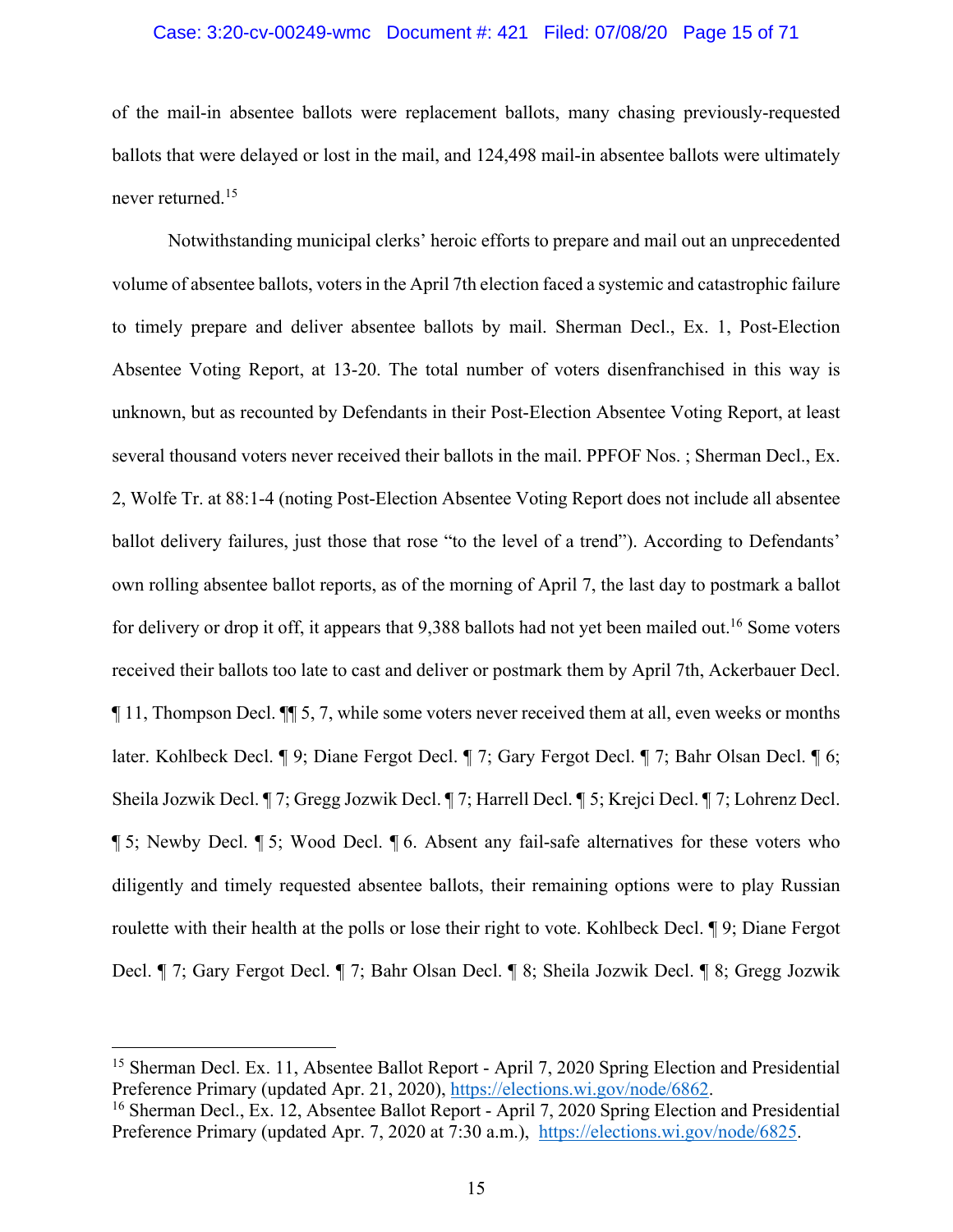Decl. ¶ 8; Harrell Decl. ¶ 8; Krejci Decl. ¶ 8; Lohrenz Decl. ¶ 9; Newby Decl. ¶ 8; Thompson Decl.  $\P$  6; Wood Decl.  $\P$  6.

This debacle was fueled by the Legislature's and Governor's inaction, Defendants', municipal clerks', and the USPS's systemic administrative incapacity to meet the demand for absentee ballots in a timely manner, flaws or weaknesses in Defendants' computer systems and database management, and the burdens of enforcing Wisconsin's myriad legal requirements, such as the photo ID requirement for absentee voters and the mandatory 24-hour turn-around for mailing out ballots. PPFOF Nos. 28-73. All of these factors made it extremely difficult to process and deliver so many ballots to voters. As Defendants put it in their post-mortem report, "The most fundamental challenge faced by election officials was simply meeting the unprecedented demand."17 That same report notes that:

Absentee voting remains a largely manual, labor-intensive process administered by each individual jurisdiction across the state. While voters can request a ballot and upload a photo ID on their smart phone in just a few minutes, behind the scenes clerks must still manually verify the IDs, stuff and seal envelopes by hand, apply postage, carry boxes of envelopes to the post office, and physically check off each request. . . . When mail volume is up to ten times higher than anticipated, clerks must complete the same tasks without the benefit of having more staff, additional supplies or more hours to meet statutory deadlines.<sup>18</sup>

Given the complex and labor-intensive procedures for processing and mailing out absentee ballots, Wisconsin election offices are simply not adequately staffed or funded to cope with an unprecedented shift to mail-in absentee voting by the majority of the electorate. Given these circumstances and the meager funding received from Congress, it is far more likely than not that Wisconsin election officials will remain unable to satisfy a much greater demand for mail-in absentee ballots in the fall.

<sup>17</sup> *See* Sherman Decl., Ex. 1, Post-Election Absentee Voting Report, at 13.

<sup>18</sup> *Id*. at 3.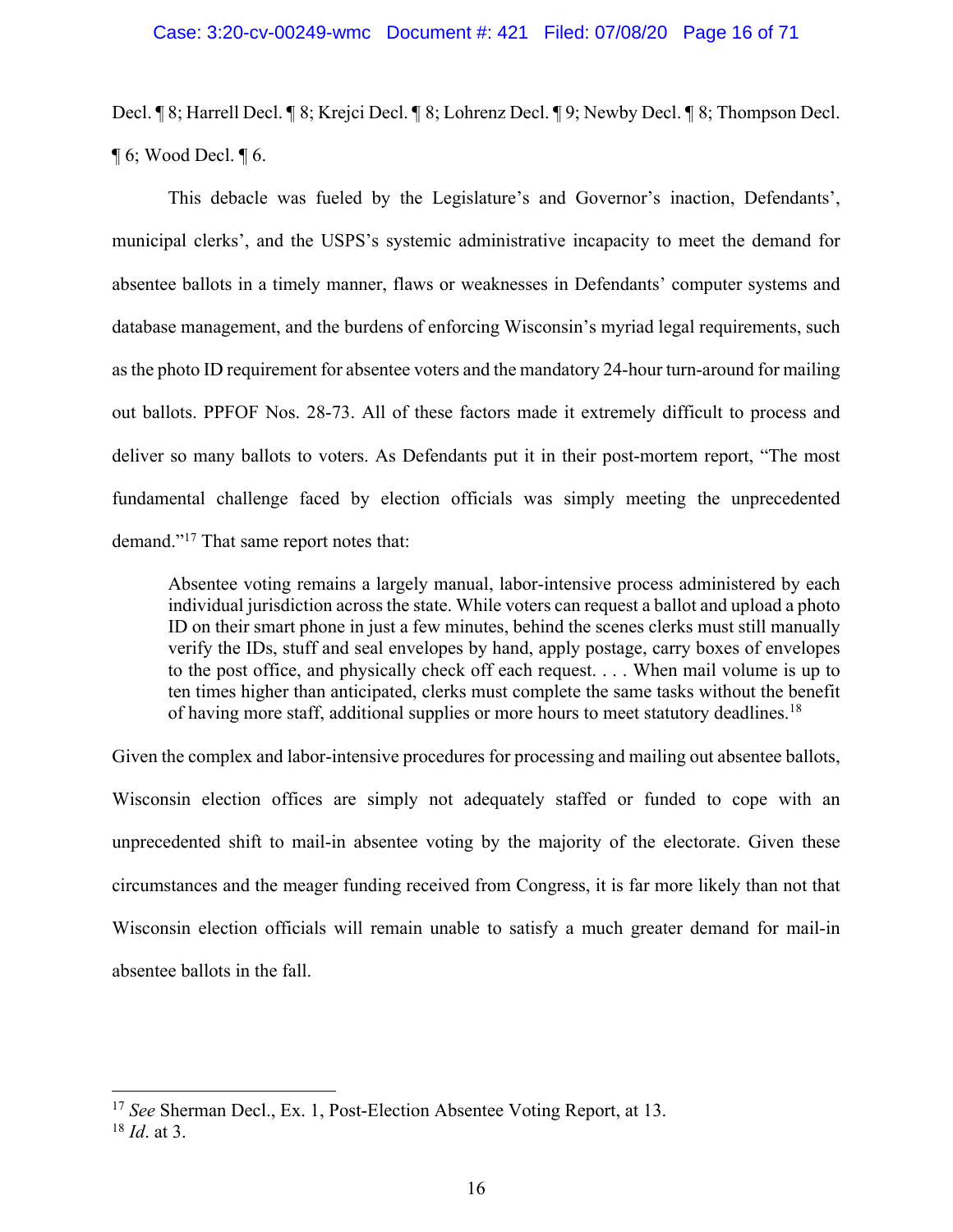### Case: 3:20-cv-00249-wmc Document #: 421 Filed: 07/08/20 Page 17 of 71

The April 7, 2020 election set the record for most mail-in ballots ever cast in any Wisconsin election ever.19 The Commission reports that "[a]s the enormous quantity of absentee ballots began entering the mail system, voters began asking more questions and expressing concerns about ballot deliveries. With nearly six times more ballots in circulation, the number of complaints and concerns increased by a similar amount. Some voters also reported not receiving their absentee ballots . . . ."20 Voters who requested their mail-in absentee ballots weeks in advance of April 7th, such as Plaintiffs Katherine Kohlbeck, Diane Fergot, Gary Fergot, Bonibet Bahr Olsen, Sheila Jozwik, and Gregg Jozwik, as well as Declarants Michele Harrell, Marina Krejci, Megan Lohrenz, Halee Newby, and Christopher Wood, never received their ballots in the mail, even after Election Day. Kohlbeck Decl. ¶ 9; Diane Fergot Decl. ¶ 7; Gary Fergot Decl. ¶ 7; Bahr Olsan Decl. ¶ 6; Sheila Jozwik Decl. ¶ 7; Gregg Jozwik Decl. ¶ 7; Harrell Decl. ¶ 5; Krejci Decl. ¶ 7; Lohrenz Decl. ¶ 5; Newby Decl. ¶ 5; Wood Decl. ¶ 6. All of these Plaintiffs and Declarants were in Wisconsin at the time of the election and requested the ballots be mailed to their residential addresses. Kohlbeck Decl. ¶¶ 5, 9; Diane Fergot Decl. ¶¶ 5-6; Gary Fergot Decl. ¶¶ 5-6; Bahr Olsan Decl. ¶ 6; Sheila Jozwik Decl. ¶ 4; Gregg Jozwik Decl. ¶ 4; Ackerbauer Decl. ¶ 8; Harrell Decl. ¶ 5; Lohrenz Decl. ¶ 6; Newby Decl. ¶ 6; Krejci Decl. ¶ 7; Thompson Decl. ¶ 6; Wood Decl. ¶ 6. Many voters like Plaintiffs Katherine Kohlbeck, Diane Fergot, and Gary Fergot, as well as Declarants Diane Ackerbauer, Michele Harrell, Megan Lohrenz, and Halee Newby, contacted their municipal clerks' offices to inquire about their missing absentee ballots, all to no avail. Kohlbeck Decl. ¶ 8; Diane Fergot Decl. ¶ 6; Gary Fergot Decl. ¶ 6; Ackerbauer Decl. ¶ 8; Harrell Decl. ¶ 5; Lohrenz Decl. ¶ 6; Newby Decl. ¶ 6. Others believed they would arrive by Election Day, allowing them time to

<sup>20</sup> *Id*. at 12.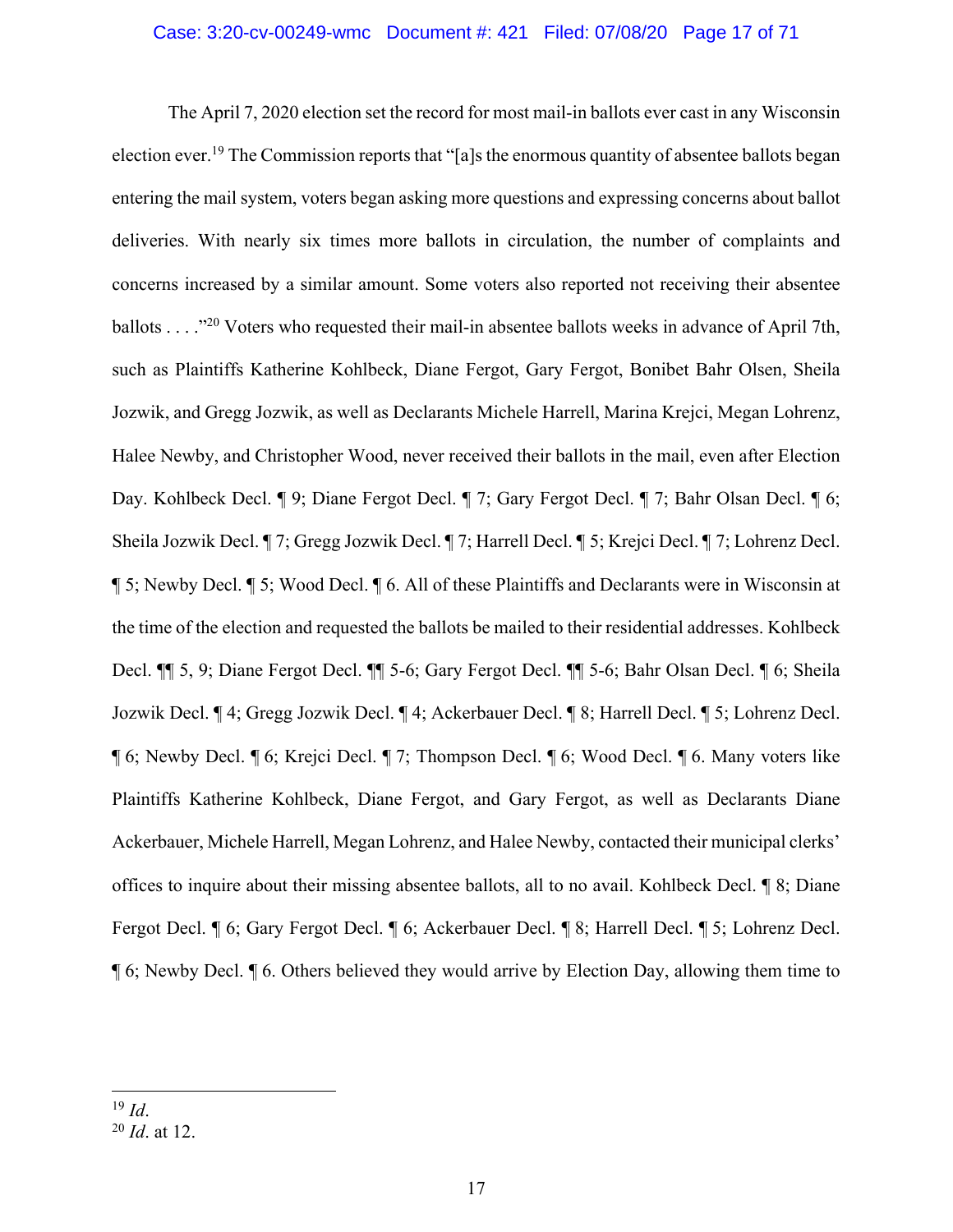#### Case: 3:20-cv-00249-wmc Document #: 421 Filed: 07/08/20 Page 18 of 71

vote the ballots and postmark or drop them off. Bahr Olsan Decl. ¶ 7; Sheila Jozwik Decl. ¶ 7; Gregg Jozwik Decl. ¶ 7; Krejci Decl. ¶ 7; Thompson Decl. ¶ 6; Wood Decl. ¶ 6.

The Commission has released a report on absentee voting in the April 7, 2020 election, which recounts the multifarious and alarming failures to put absentee ballots in voters' hands. "Oshkosh and other Fox Valley communities all reported voters complaining that their ballots were arriving late or not arriving at all," but Defendants could not ascertain why this had occurred.21 The day after the election, USPS notified WEC that it had found three tubs of approximately 1,600 absentee ballots destined for Appleton and Oshkosh; no explanation was given, and none has been discovered or provided since then. <sup>22</sup> Sherman Decl., Ex. 2, Wolfe Tr. at 89:20-91:19; 95:9-95:18; 127:11-22. In the Village of Fox Point, USPS bizarrely and repeatedly returned absentee ballots to the clerk's office without explanation as to any defect precluding delivery, culminating in the return of 100 to 150 returned ballots *per day* in the week leading up to Election Day and 175 returned in a plastic mail bin on Election Day.23 The WEC's report notes that "[r]esidents who did not receive an absentee ballot in the mail were advised to vote in person at their polling place on Election Day," but that was not a viable, safe option for at-risk voters.<sup>24</sup> USPS was also unable to explain what happened in Fox Point. Sherman Decl., Ex. 2, Wolfe Tr. at 93:15-94:18; 127:19-22. WEC's Administrator Meagan Wolfe has testified that she had "significant concerns" with these USPS problems. Sherman Decl., Ex. 2, Wolfe Tr. at 89:10-15.

<sup>21</sup> *See* Sherman Decl., Ex. 1, Post-Election Absentee Voting Report, at 16.

<sup>22</sup> *Id*. at 16.

<sup>&</sup>lt;sup>23</sup> *Id.* at 16-17. In response to these inexplicable failures, both of Wisconsin's U.S. Senators called upon the Inspector General of the U.S. Postal Service to investigate "absentee ballots not being delivered in a timely manner." *See* Sherman Decl., Ex. 13, Letter from Senators Tammy Baldwin and Ron Johnson to U.S. Postal Service Inspector General (Apr. 9, 2020), https://www.ronjohnson.senate.gov/public/\_cache/files/9485956c-0c16-4f38-9be0 f8d45e926aac/baldwin-johnson-letter-to-usps-ig-on-wisconsin-absentee-ballots.pdf. 24 *See* Sherman Decl., Ex. 1, Post-Election Absentee Voting Report, at 16-17.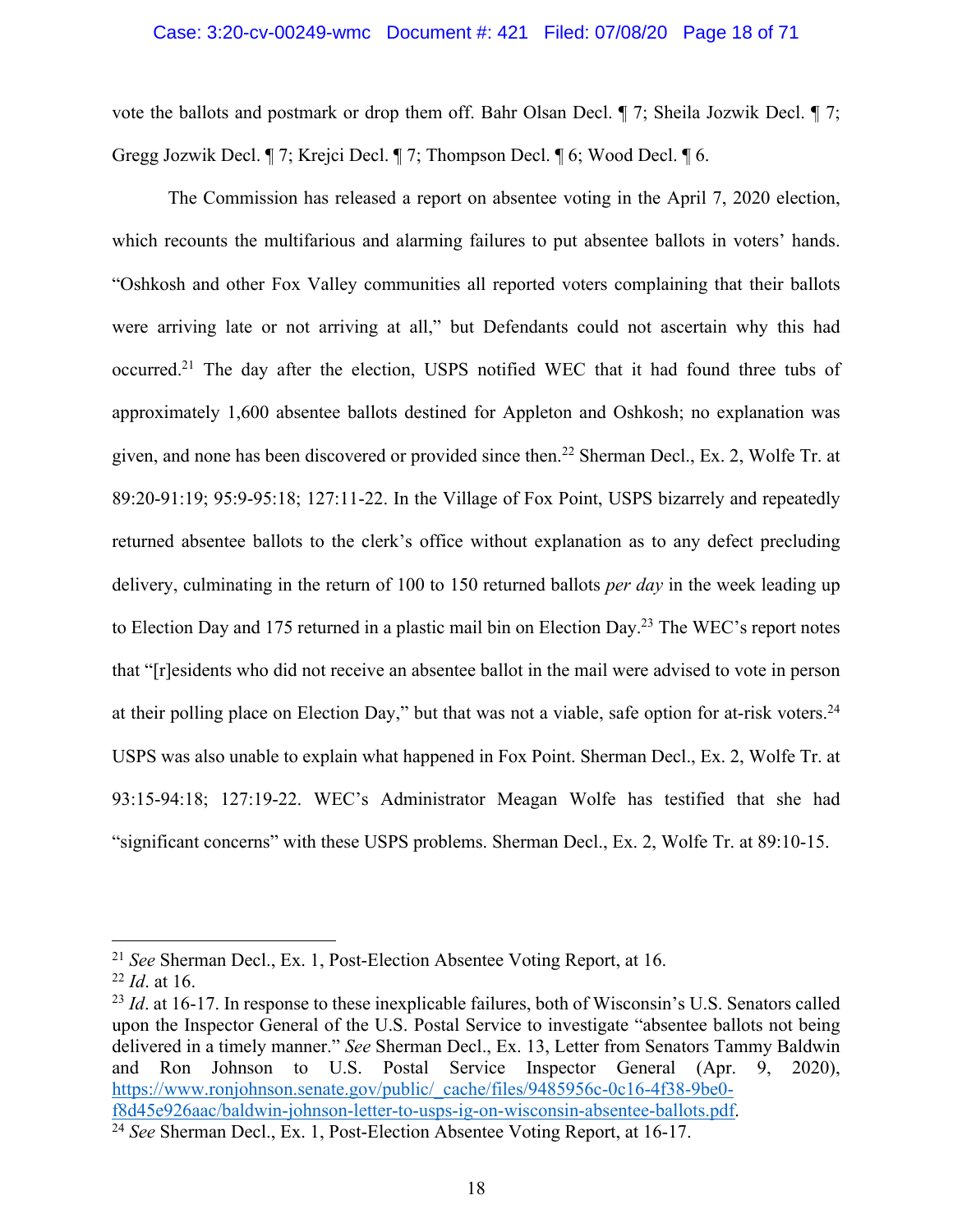#### Case: 3:20-cv-00249-wmc Document #: 421 Filed: 07/08/20 Page 19 of 71

Finally, in Milwaukee, on March 22, 2020, as a result of human and computer error or delay, "2,693 requested ballots were never sent to City of Milwaukee residents. Of the affected voters, 52.5% voted in the election either on a replacement absentee ballot or at the polls on election day."25 This shocking incident therefore disenfranchised approximately 1,279 voters, who lost their right to vote through no fault of their own. They had timely requested their ballots more than two weeks before Election Day and, with no other alternatives for ballot delivery likely known to them, watched the days elapse and finally Election Day go by without receiving an absentee ballot in the mail.

If the preceding narrative shows the level of ballot delivery failures and disenfranchisement when a total of 1,555,263 of Wisconsin's voters—less than half of all registered voters—turn out to vote,26 it is inevitable that the state's 1,850 municipal clerks' offices, *see* Sherman Decl., Ex. 2, Wolfe Tr. at 152:7-8, will not be able to handle nearly double that volume of absentee ballot requests in a timely fashion for the November 3, 2020 general election. Wisconsin had 3,406,952 registered voters as of July 1, 2020.<sup>27</sup> In 2016, 2,976,150 voters cast ballots for President.<sup>28</sup> If the same number of voters who voted in the 2016 presidential election vote in the fall general election, and, as in the April 7 election, 61.8 percent of those ballots cast are mail-in absentee ballots, municipal clerks will need to process a *minimum* of 1,839,260 absentee ballot requests and

<sup>25</sup> *Id*. at 19-20.

<sup>&</sup>lt;sup>26</sup> Sherman Decl., Ex. 14, Wisconsin Elections Commission, Canvass Results for 2020 Spring Election and Presidential Preference Vote, https://elections.wi.gov/sites/elections.wi.gov/files/Canvass%20Results%20Summary\_spring%2 0election%20all%20contests 4 7 2020.pdf; Sherman Decl., Ex. O, Wisconsin Elections Commission, July 1, 2020 Voter Registration Statistics, https://elections.wi.gov/node/6948.<br><sup>27</sup> Sherman Decl., Ex. 15, Wisconsin Elections Commission, July 1, 2020 Voter Registration

Statistics, https://elections.wi.gov/node/6948.

<sup>28</sup> Sherman Decl., Ex. 16, Wisconsin Elections Commission, Canvass Results for 2016 General Election,

https://elections.wi.gov/sites/elections.wi.gov/files/Statewide%20Results%20All%20Offices%20 %28post-Presidential%20recount%29.pdf.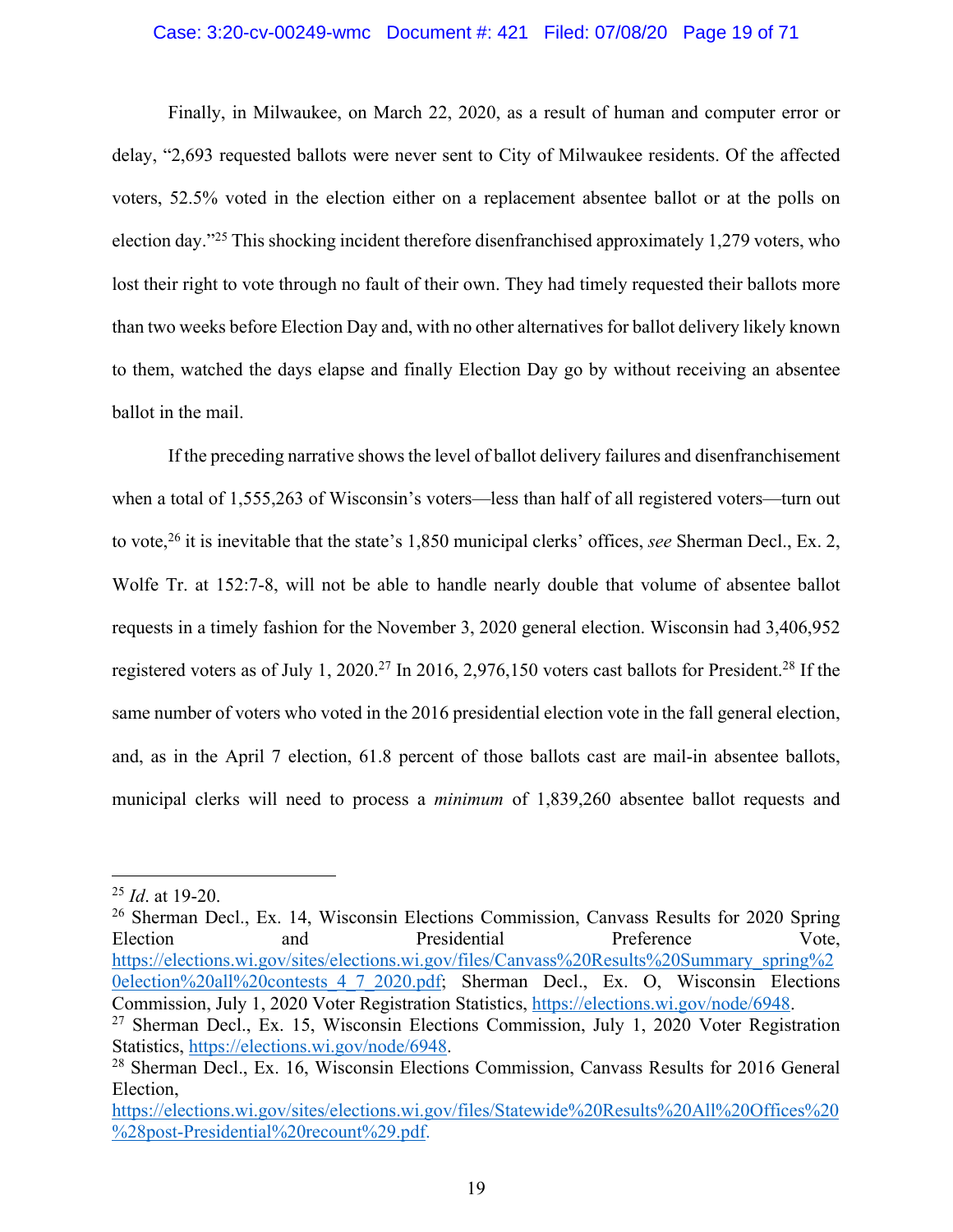#### Case: 3:20-cv-00249-wmc Document #: 421 Filed: 07/08/20 Page 20 of 71

successfully deliver the same number by mail. Assuming the 1 to 1.129 ratio of returned mail-in ballots to total issued mail-in absentee ballots holds from the April 7 election, then clerks will need to process over 2 million mail-in absentee ballot requests and issue the same number of ballots this fall.29 This stands in stark contrast to the 2016 fall general election, in which just 162,445 absentee ballots were returned by mail and other means such as special voting deputies (excluding *in-person*  absentee voting), and which constitutes about one-sixth of the total such ballots cast in the April 7 election and just 8.83 percent of the projected total for the 2020 fall general election.<sup>30</sup> All but guaranteeing another unprecedented surge in absentee voting, Defendants have voted to send absentee ballot request forms to approximately 2.7 million registered Wisconsin voters, excluding the who have already requested absentee ballots and those on the Electronic Registration Information Center's "movers" list because they are suspected of moving to a different municipality or state.<sup>31</sup>

Further, many of these requests are submitted in the final days before the deadline, when municipal clerks' offices will be busy conducting in-person absentee voting and making other preparations for Election Day. The Commission notes in its report that: "Statewide, the volume of absentee requests received remained high in the week prior to April 7. Clerks received over 60,000 requests alone on the Friday before election day. Even if all these requests were mailed on Saturday, it is unknown how long those ballots took to reach voters."32 With significant USPS

 $29$  This calculation assumes that all or almost all in-person absentee ballots are returned.

<sup>30</sup> Sherman Decl., Ex. 3, Wisconsin Elections Commission, Absentee Ballot Report (Nov. 8, 2016), https://elections.wi.gov/node/4397; Sherman Decl., Ex. 1, Post-Election Absentee Voting Report, at 4.

<sup>&</sup>lt;sup>31</sup> Sherman Decl., Ex. 17, Wisconsin Elections Commission, Meeting Agenda, Memorandum re: Voter Mailing Proposal and Mailer (June 10, 2020), at 145-50, https://elections.wi.gov/sites/elections.wi.gov/files/2020-

<sup>06/</sup>Open%20Session%206.10.2020.Final\_.pdf; Sherman Decl., Ex. 2, Wolfe Tr. at 27:2-7; Sherman Decl., Ex. 18, Wisconsin Elections Commission, Notice of Open Meeting, Wisconsin Elections Commission Special Teleconference-Only Meeting (May 27, 2020), at 8.

<sup>32</sup> *See* Sherman Decl., Ex. 1, Post-Election Absentee Voting Report, at 17.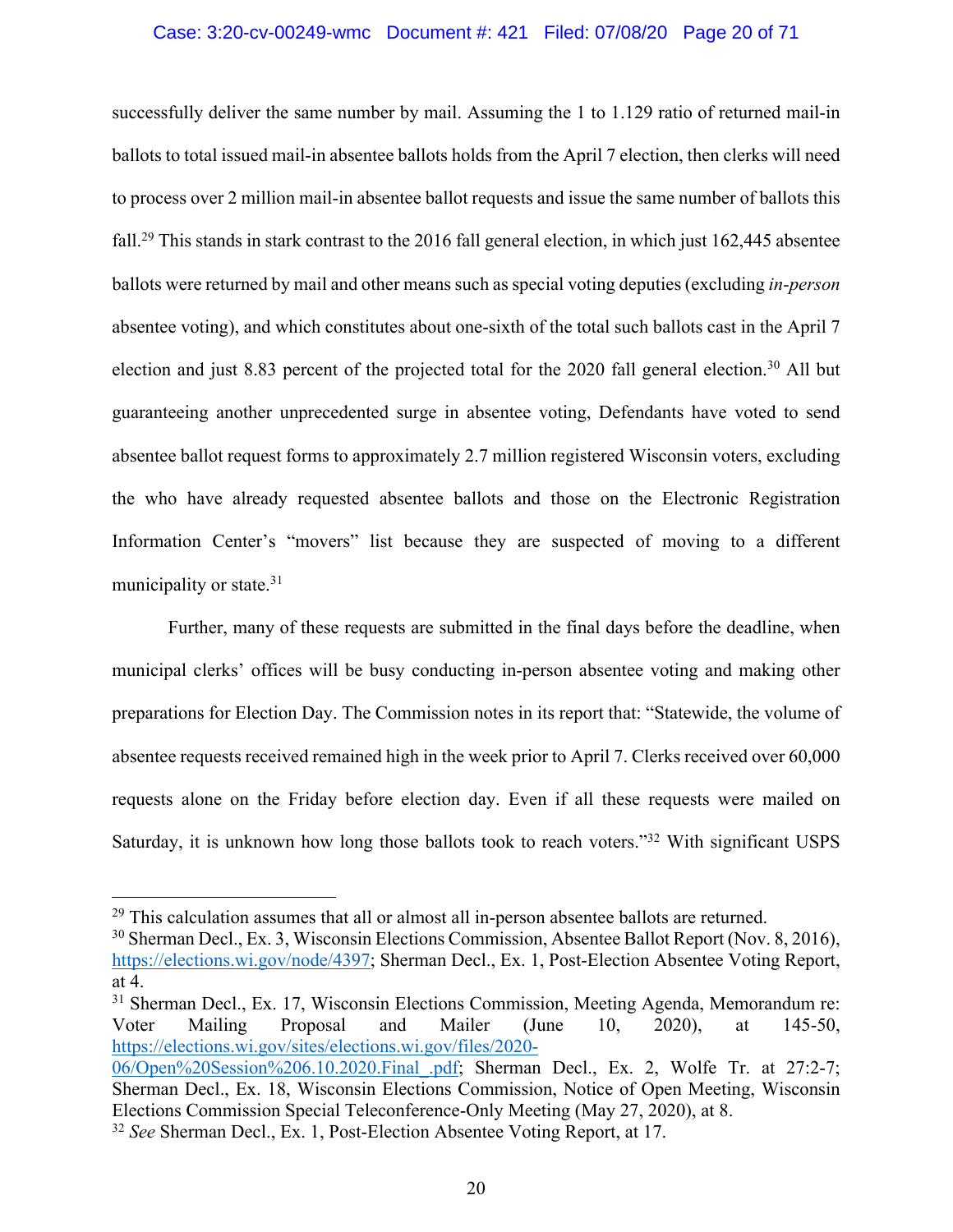# Case: 3:20-cv-00249-wmc Document #: 421 Filed: 07/08/20 Page 21 of 71

delays, it is likely that a substantial portion did not arrive in time for voters to cast them. Furthermore, 80,593 requests were submitted on March 31, 2020, 66,482 on April 1, 79,921 on April 2, and 62,172 on April 3, which, by this Court's order, was the last day to request a *mail-in*  absentee ballot.33 *See Democratic Nat'l Comm. v. Bostelmann*, No. 20-cv-249, 2020 WL 1638374, at \*22 (W.D. Wis. Apr. 2, 2020). The overwhelming majority of these 289,168 requests, which municipal clerks received on just those four days alone, were requests for mail-in absentee ballots, which by law must be mailed out to voters within a day of receiving them. Wis. Stat.  $\S 7.15(1)(cm)$ .

Wisconsin election officials at the state and local level will not be able to handle such an enormous increase in mail-in absentee ballot requests. The WEC Defendants seem to concur with this assessment: "If voting patterns from April hold true, the state could see more than 1.8 million requests for absentee ballots by mail. This kind of volume would present terrific challenges for Wisconsin election officials at all levels."34 In her declaration, Madison City Clerk Maribeth Witzel-Behl describes an incredibly "challenging" situation, with her staff "work[ing] around the clock, including on weekends, struggling to meet the unprecedented demand for mail-in absentee ballots." Witzel-Behl Decl. ¶ 3. She explains that they

were barely able to send all these requested ballots out, and it took all of the city's resources, as well as volunteer help, to accomplish this. Absentee ballot request processing and data entry were handled by my full-time and part-time staff, with just a few other trained employees from the city's Planning and Library departments. Other City of Madison municipal departments' employees worked on absentee ballot mailings, specifically the manual work of affixing labels and mailing out the ballots. The staff and other departments' employees worked over the weekend to complete these mailings and were compelled to rely on outside help from League of Women Voters of Dane County volunteers. For the April 7 election, we had over 100 city employees from other departments helping us; now we only have 7 available to us.

*Id*. Ms. Witzel-Behl notes that the city clerk's office was barely able to meet its obligation to mail ballots within 24 hours of receiving the request under Wis. Stat. § 7.15(1)(cm), and the backlog

<sup>33</sup> *Id*.

<sup>34</sup> *Id*. at 12.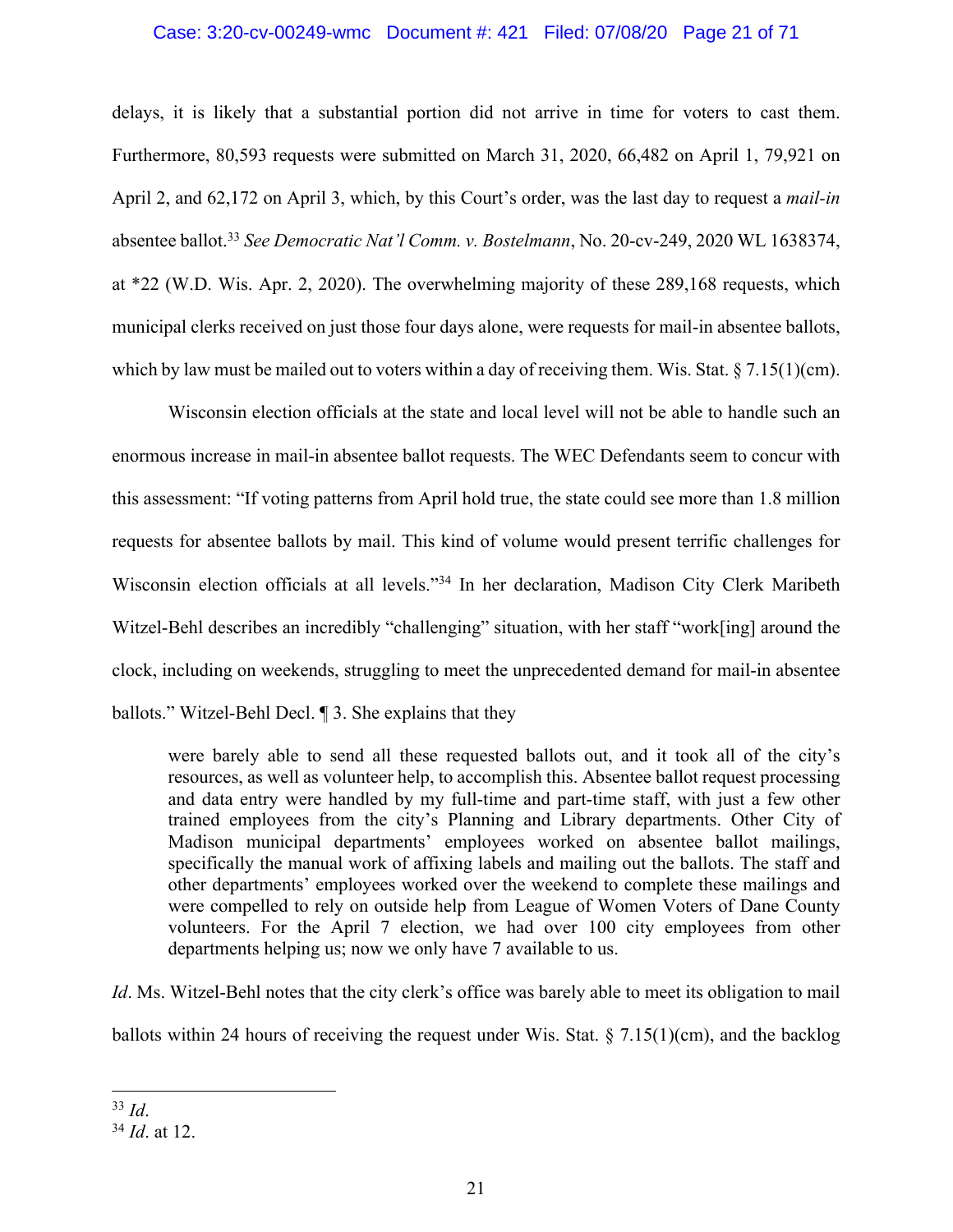#### Case: 3:20-cv-00249-wmc Document #: 421 Filed: 07/08/20 Page 22 of 71

grew "as high as 12,000 absentee requests" but was ultimately cleared. *Id*. ¶ 4. Unfortunately, however, notwithstanding all of their efforts, their office still "received thousands of calls and emails from voters in Madison informing us that they had never received their requested absentee ballot in the mail" and still "sent thousands of replacement ballots to such voters in the weeks before the election." *Id*. Ms. Witzel-Behl adds that "most of the voters who called [her] office in late March and early April had been waiting over a week since their ballot had been placed in the mail, and it had not yet been delivered." *Id*. Shockingly, she also notes that her office is still "receiving ballots back from the Post Office, marked as undeliverable," some twelve weeks after the April 7 election ended. *Id*.

Racine was similarly inundated. The City Clerk Tara Coolidge notes that: "In previous election years, my office typically received about 1,500 requests for absentee ballots, per election. For the April 7 election, we received 11,083 timely requests for absentee ballots, meaning they were requested by the Friday before election day." Coolidge Decl. ¶ 3. Ms. Coolidge explains that:

In order to meet the demand for processing absentee ballots for the April 7 election, I had to recruit approximately 40 City employees from other departments to assist my staff in the days and weeks leading up to the election, including nights and weekends. At this time, I do not know how many other City employees will be available to assist with the August and November elections. This does not include the additional number of workers needed to process absentee ballots at the polls on Election Day, many of whom were members of the National Guard, who may or may not be required to assist with the August and November elections.

*Id*. **[6. For November, Ms. Coolidge makes clear that "[i]n order to timely process these requests,** I will again need additional assistance from members outside of my office." *Id*. ¶ 7. She also notes that many ballots arrived too late to be counted: "[h]undreds of ballots were returned to my office after the deadline, none of which could be processed." *Id*. Despite processing all of the absentee ballot requests, Ms. Coolidge notes that "[i]n the days and weeks leading up to the April 7 election, my office received hundreds of phone calls, emails and text messages from voters complaining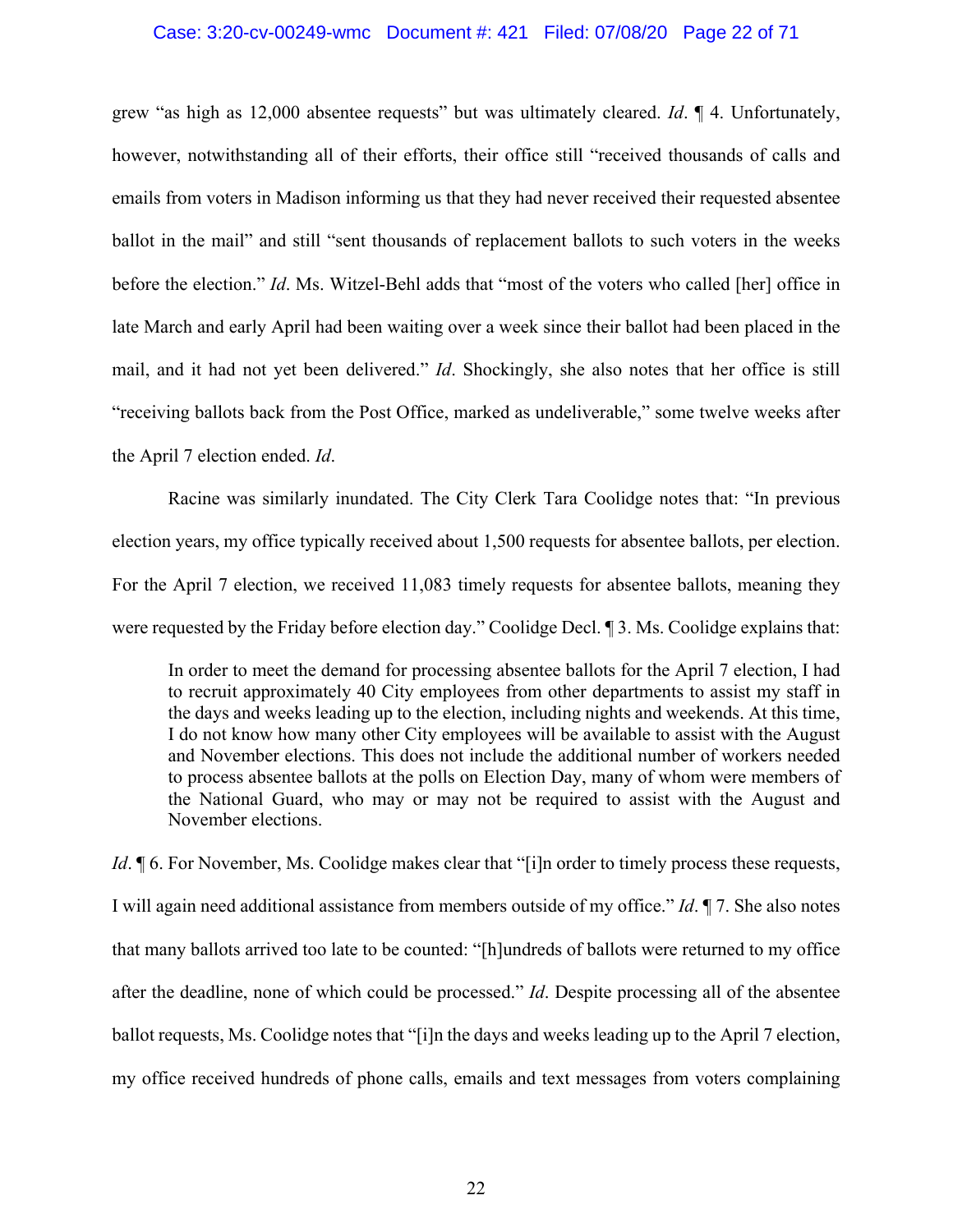#### Case: 3:20-cv-00249-wmc Document #: 421 Filed: 07/08/20 Page 23 of 71

that they never received their absentee ballots as requested. It is unclear how many of those people eventually received their ballots, returned them, or went to the polls to vote in person." *Id*. ¶ 4.

For Kenosha, former City Clerk-Treasurer Debra Salas notes that her office depended upon "roughly fifteen City of Kenosha municipal employees from the Libraries, Museums and Parks Departments" and "[a]pproximately 3 to 4 poll workers . . . each day" to process the onslaught of absentee ballots. Salas Decl. ¶ 4. This of course detracted from the city clerk's office's other duties and responsibilities. *Id*. It even detracted from in-person absentee voting and Election Day planning. *Id*. ("Due to the volume of absentee ballot requests and the Covid-19 precautions we were taking, in-person absentee voting was limited to the two weeks before the election by appointment only during a limited number of hours from 7:00 a.m. to 9:00 a.m."); *id*. ¶ 5. She underscores that for the November election "the City Clerk/Treasurer's office will need to hire and train substantially more people than were involved in the April 7 election." *Id*. ¶ 4.

The above narratives of the clerks April 7 election difficulties are consistent with what the Commission reported:

Nearly every community experienced unprecedented absentee request volume, and many hired temporary staff to cope with demand. Many small and medium size jurisdictions learned to use WisVote absentee batch processing tools for the first time, having never previously needed any automation assistance to manage their workload. Larger cities, while used to higher volumes, were forced to work around the clock and conduct much larger batch mailings then [*sic*] previously experienced. For all jurisdictions, the statutory requirement to mail ballots within 24 hours of receiving a request presented a significant challenge.35

## **3. November 2020 General Election**

On June 25, 2020, the WEC Defendants submitted a status report outlining the various measures they are taking in advance of the August and November elections. 20-cv-249, dkt. 227. Only a few of these proposed or ongoing reforms can have any impact on the administrative

<sup>35</sup> *See* Sherman Decl., Ex. 1, Post-Election Absentee Voting Report, at 13.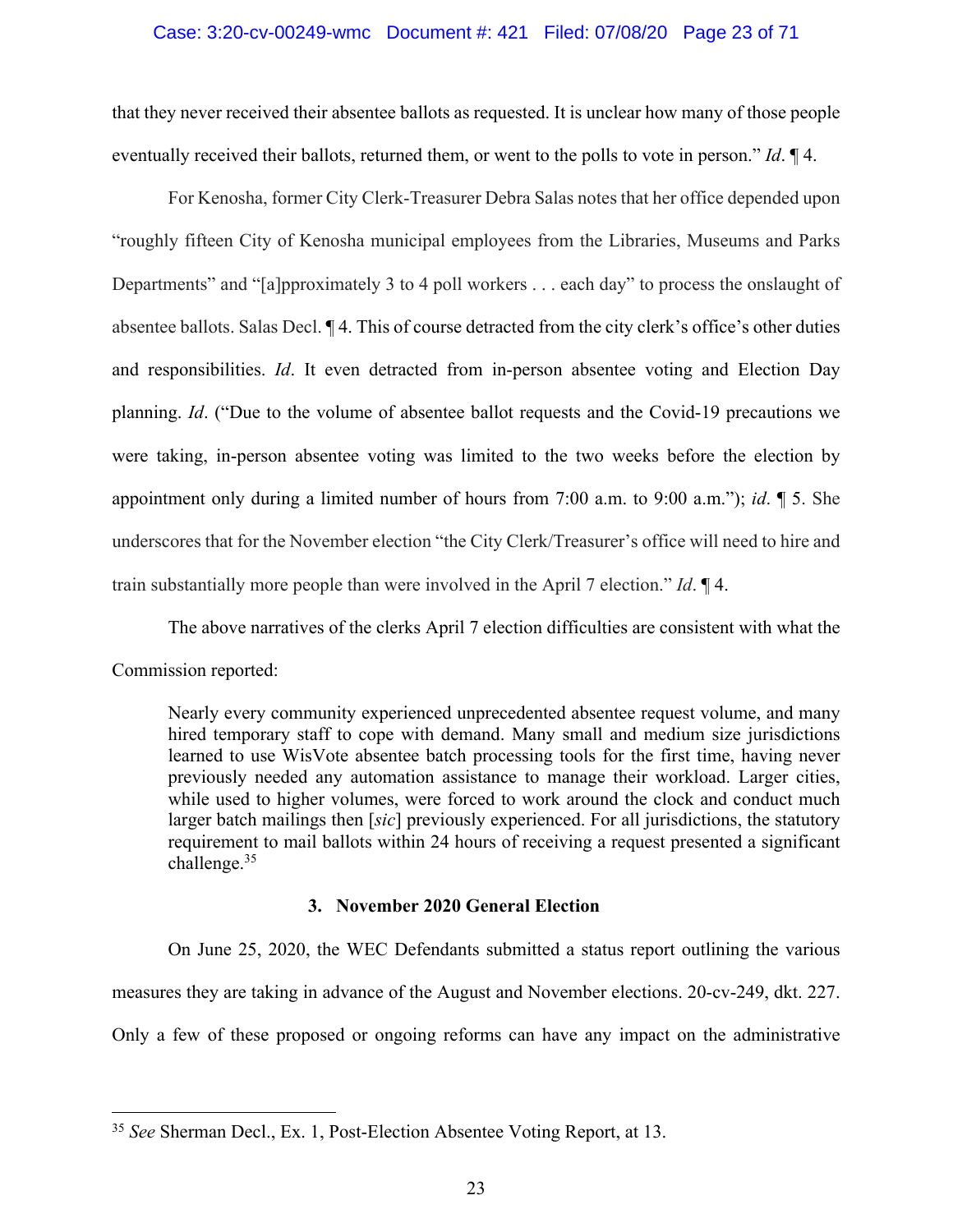#### Case: 3:20-cv-00249-wmc Document #: 421 Filed: 07/08/20 Page 24 of 71

burdens of absentee ballot preparation, data entry, and delivery. They include: (1) funding to municipal clerks through subgrants for additional staffing for processing higher levels of absentee ballots, *id*. at 5; (2) a still-developing plan to modify the state's voter information database, WisVote, "to identify which method of processing absentee ballot requests, ballot records, and absentee address labels is best in managing high volumes of requests, and [to] train exclusively on this method," *id*. a 9; and (3) a further WisVote modification "to implement additional tracing procedures and audit tools in WisVote to enable early detection of issues that could occur during the high volume of absentee ballot request processing," *id*. Defendants expressly disclaim that intelligent mail barcodes ("IMBs") will have a meaningful impact on the burden of processing and mailing so many ballots: "Use of IMBs will not change the preparation of absentee ballots in any significant way, but they will allow for more precise population of tracking information in WisVote/MyVoteWI." *Id*. at 6.

Additional funding, a single common procedure for absentee ballot processing, and better visibility on potential WisVote problems notwithstanding, Defendants cannot guarantee that the labor-intensive tasks of processing over 2 million absentee ballot requests, entering data in WisVote, verifying photo IDs, printing labels, affixing these labels, and then mailing the ballots and certificate envelopes off will not once again cause the system to break down. Defendants also cannot guarantee that USPS will timely deliver ballots to absentee voters. Indeed, WEC Administrator Wolfe has testified that she does not know what, if any, steps USPS is or will be taking to address its past failures to deliver absentee ballots on time or at all in Wisconsin. Sherman Decl., Ex. 2, Wolfe Tr. at 101:2-5. None of Defendants' proposals for new data entry procedures, tracking tools, and other measures can cure this shortfall in resources and staff. When WEC states the coming onslaught will pose "terrific challenges for Wisconsin election officials at all levels,"36

<sup>36</sup> *Id*. at 12.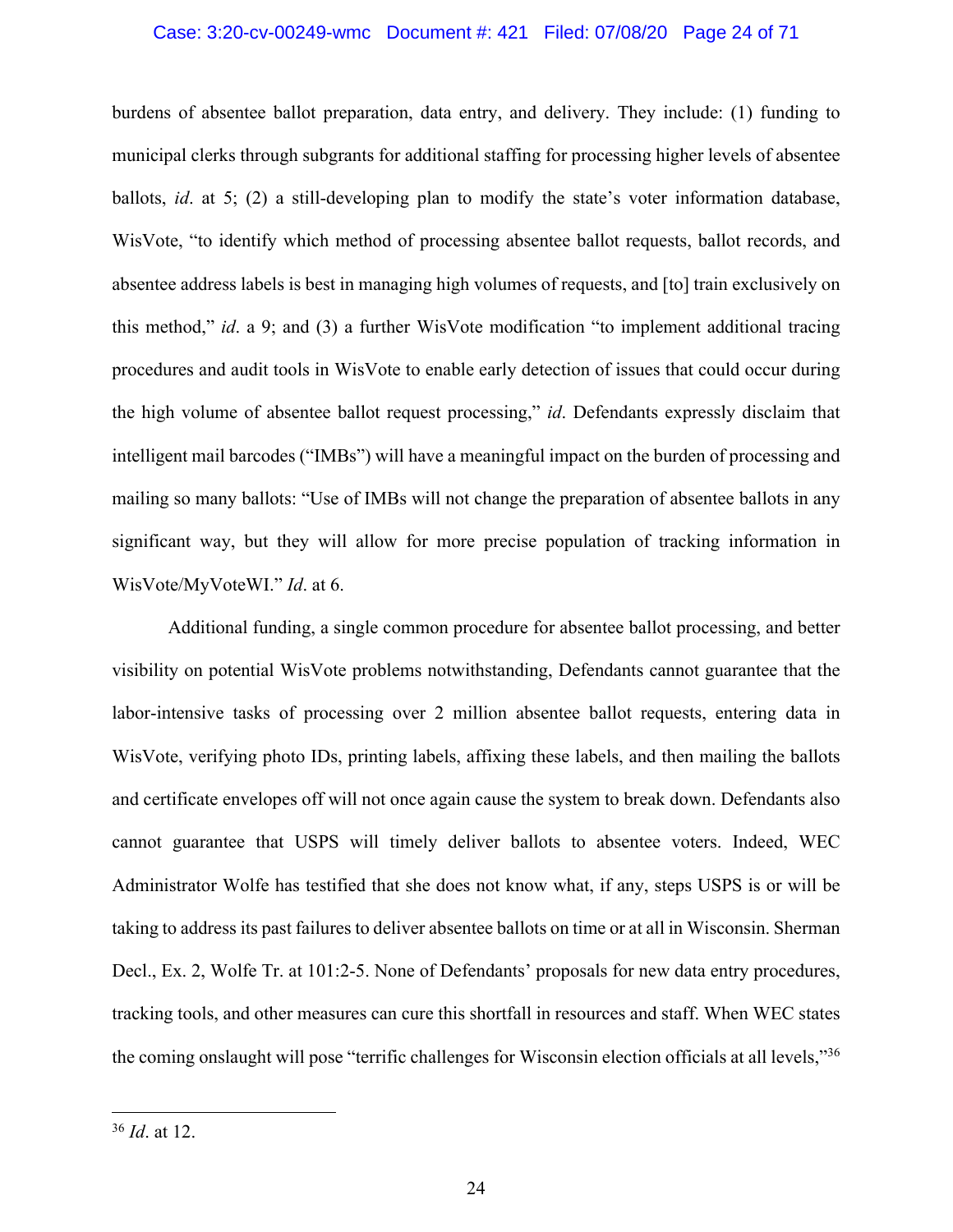## Case: 3:20-cv-00249-wmc Document #: 421 Filed: 07/08/20 Page 25 of 71

this is not a statement of confidence; it is a statement of trepidation—that, even if municipal clerks marshal all city employees, resources, and efforts, they still will not be able to process and mail absentee ballots in a timely manner. Given that nearly 300,000 ballot requests came in over the course of the last four days before the deadline, the concern that they may not be able to fulfill their obligations under Wisconsin law is understandable.

Madison City Clerk Ms. Witzel-Behl states that her office "has not been given the resources" and money necessary to meet the anticipated demand for mail-in absentee ballots in November" and that "with other departments going back to work, [her] staff now only has a few dozen League of Women Voters volunteers available to help." Witzehl-Behl Decl. ¶ 6. With respect to IMBs, she states that "better tracking of ballots with anticipated delivery dates listed on myvote.wi.gov can only do so much to alleviate the burden on [her] staff. Although we anticipate that the intelligent bar codes may reduce the number of telephone inquiries we receive, this will not make it easier to process a massive volume of absentee ballot requests—according to the WEC, an estimated 1.8 million statewide." *Id*.; Salas Decl. ¶ 8.

Absentee ballot delivery failures were experienced by voters statewide, including Plaintiffs. Even without comprehensive statewide data, the record shows that voters did not receive their absentee ballots on time, or at all, in many Wisconsin municipalities, including Fox Point, Oshkosh, Appleton, Milwaukee, Brookfield, and Sun Prairie. Diane Fergot Decl. ¶¶ 1, 7 (Oshkosh); Gary Fergot Decl. ¶¶ 1, 7 (Oshkosh); Harrell Decl. ¶¶ 1, 5 (Oshkosh); Bahr Olsan Decl. ¶¶ 1, 5 (Appleton); Kohlbeck Decl. ¶¶ 1, 5 (Milwaukee); Krejci Decl. ¶¶ 1, 6 (Milwaukee); Lohrenz Decl. ¶¶ 1, 5 (Milwaukee); Newby Decl. ¶¶ 1, 5 (Milwaukee); Thompson Decl. ¶¶ 1, 5 (Milwaukee); Wood Decl. ¶¶ 1, 6 (Milwaukee); Greg Jozwik Decl. ¶¶ 1, 7 (Brookfield); Sheila Jozwik Decl. ¶¶ 1, 7 (Brookfield); Ackerbauer Decl. ¶¶ 1,11 (Sun Prairie). Absent any fail-safe, these voters saw their most fundamental right of U.S. citizenship denied or severely burdened.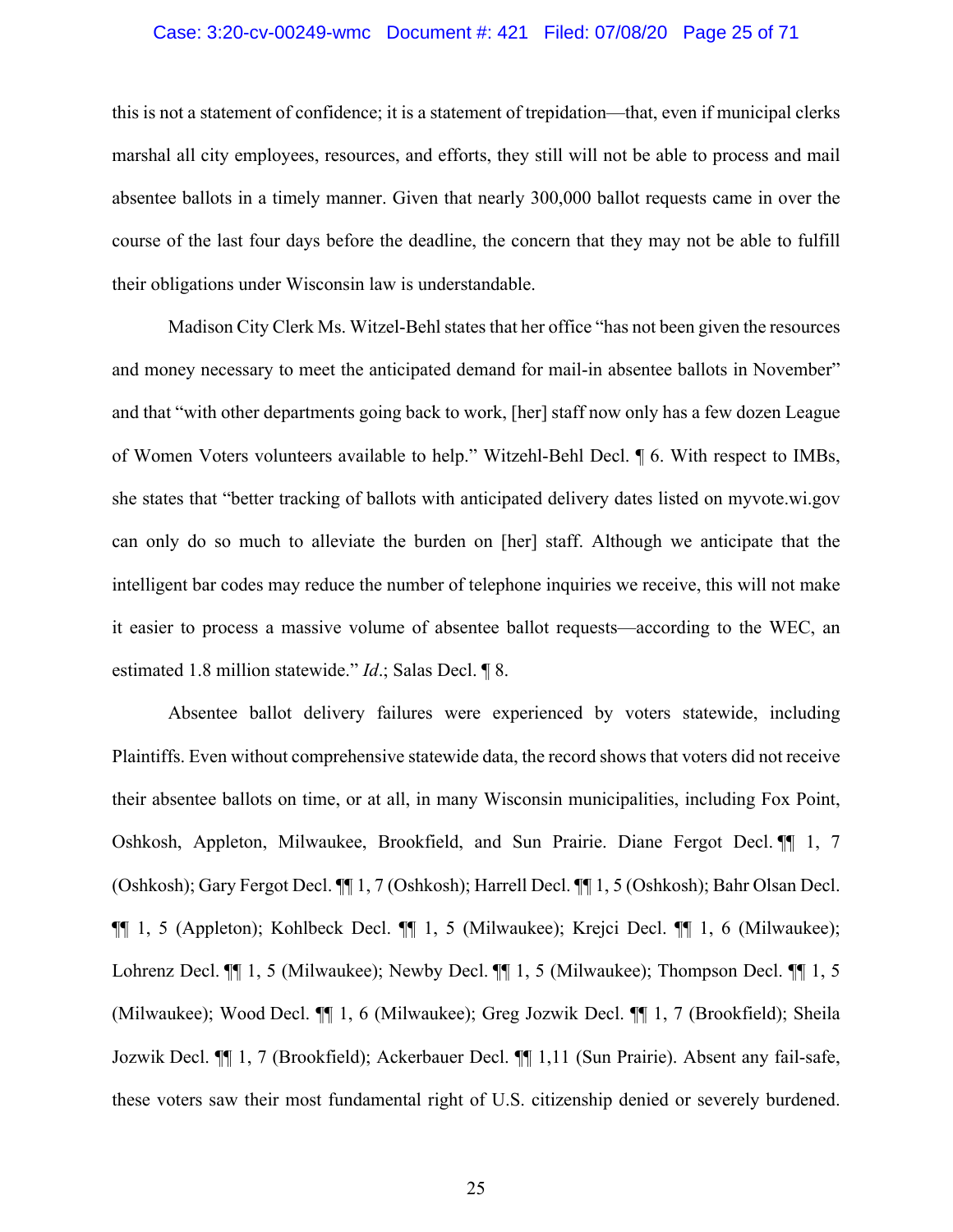# Case: 3:20-cv-00249-wmc Document #: 421 Filed: 07/08/20 Page 26 of 71

These individual Plaintiffs all suffered a concrete injury and stand to lose their right to vote again if a similar systemic overload delays their ballots or prevents their delivery. And while Plaintiffs Claire Whelan and Sylvia Gear received their ballots in April, as both cannot risk voting in person at the polls, they too run the risk of disenfranchisement if their ballots do not arrive in time for them to be cast in the November election. Whelan Decl. ¶¶ 4-5, 7, 9; Gear Decl. ¶¶ 4, 6-7.

Finally, the Organizational Plaintiffs LWVWI and Wisconsin Alliance are also severely burdened by the failure to provide voters with back-up options if their ballots do not arrive timely in the mail. When voters do not receive requested absentee ballots in the mail, they turn to civic engagement organizations for information and assistance. This necessarily diverts organizational resources away from core mission activities to helping voters navigate a broken absentee ballot process that leaves them with few and bad options. *Havens Realty*, 455 U.S. at 379; *see also Common Cause Indiana,* 937 F.3d at 952 (agreeing with sister circuits which "upheld the standing of voter-advocacy organizations that challenged election laws . . . [and] demonstrated the necessary injury in fact in the form of the unwanted demands on their resources."). LWVWI and Wisconsin Alliance have already expended resources, time, and money educating and helping voters that would not need help but for the unconstitutional failure to offer back-up delivery options to them and will continue to do so through the November general election. Cronmiller Decl. ¶¶ 10-11, 13; Mitchell Decl. ¶¶ 11-14.

## **ii. Traceability**

Plaintiffs' injury is traceable to Defendants' failure to offer a back-up option to voters who do not receive an absentee ballot in the mail. Ultimately, it does not matter *why* the ballot does not arrive in the voter's mailbox, because (a) under Wisconsin law, Defendants hold the ultimate responsibility to ensure delivery, and (b) Defendants could but do not offer alternatives to regular

26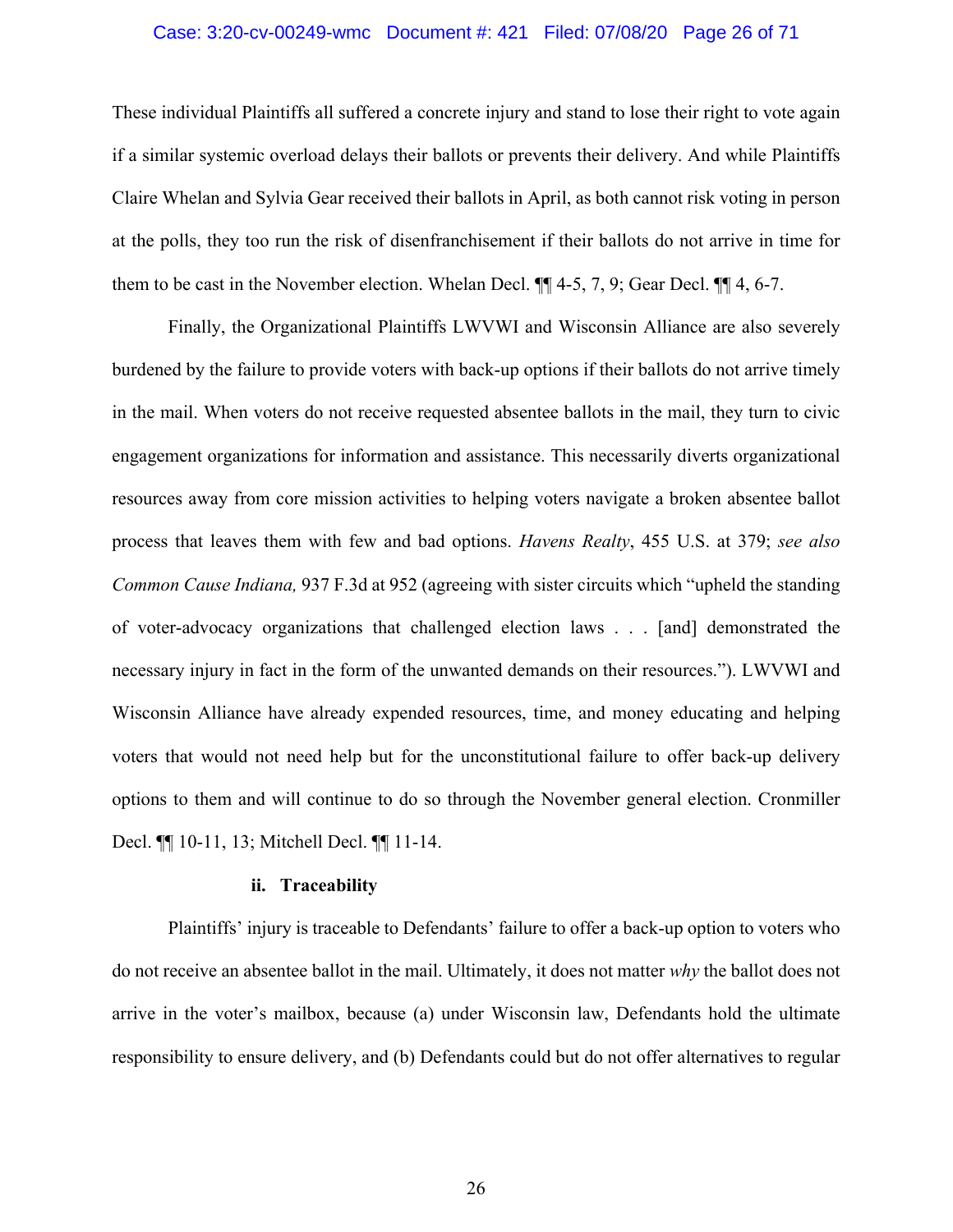## Case: 3:20-cv-00249-wmc Document #: 421 Filed: 07/08/20 Page 27 of 71

domestic civilian voters in Wisconsin to cast a ballot, should their absentee ballot not arrive on time.

The Supreme Court has held that causation, in the context of Article III, does not mean proximate causation, but rather that the plaintiff's injury must "be fairly traceable to the defendant's conduct." *Lexmark Int'l, Inc. v. Static Control Components, Inc.*, 572 U.S. 118, 134 n.6 (2014). The traceability requirement does not bar standing in cases where the alleged injury is most immediately caused by a third party but is also fairly traceable to the government's failure to regulate that party. *See, e.g., Massachusetts v. E.P.A.*, 549 U.S. 497, 521–26 (2007). Put simply, the defendant's actions need not be "the very last step in the chain of causation" for standing to exist. *Bennett v. Spear*, 520 U.S. 154, 169 (1997); *see also Warth v. Seldin*, 422 U.S. 490, 504–05 (1975) ("The fact that the harm to petitioners may have resulted indirectly does not in itself preclude standing."). Rather, the traceability requirement may be satisfied when the injury is "produced by [a] *determinative or coercive effect* upon the action of someone else." *Bennett*, 520 U.S. at 169 (emphasis added).

The Seventh Circuit's traceability doctrine allows for standing when the injury is caused by multiple parties or government inaction. The Court has held that a plaintiff does not "lack standing merely because the defendant is one of several persons who caused the harm." *Lac du Flambeau Band of Lake Superior Chippewa Indians v. Norton*, 422 F.3d 490, 500 (7th Cir. 2005). To establish Article III standing, "the complaint need only allege that 'but for' some act or omission of the defendant, the injury would not have occurred." *Boyden v. Conlin*, No. 17-CV-264-WMC, 2018 WL 2191733, at \*3 (W.D. Wis. May 11, 2018) (Conley, J.). Accordingly, this Court has noted "Article III causation is a fairly modest bar." *Boyden* 2018 WL 2191733 at \*3; *see also Bennett*, 520 U.S. at 171.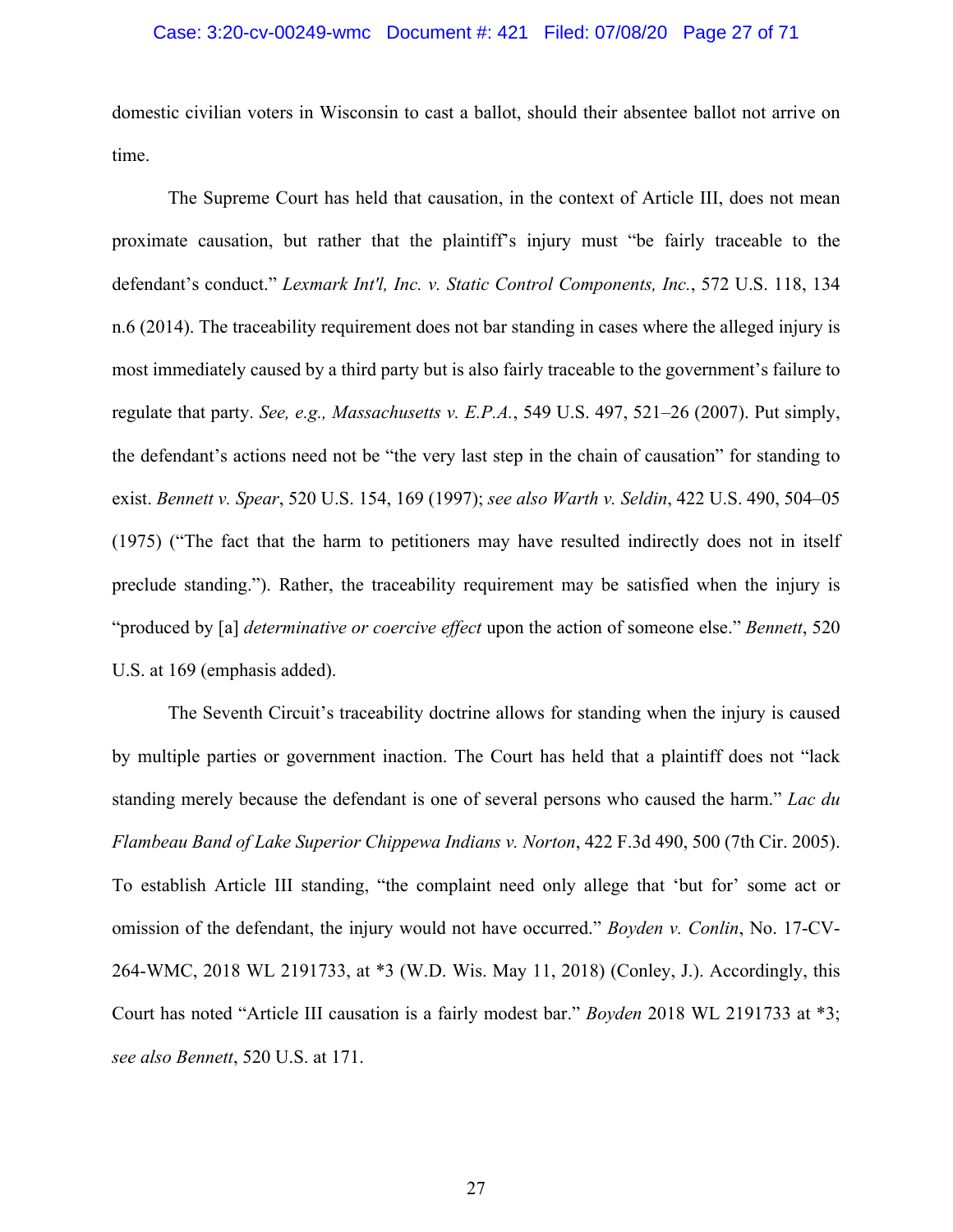# Case: 3:20-cv-00249-wmc Document #: 421 Filed: 07/08/20 Page 28 of 71

Importantly, the Seventh Circuit allows for standing when multiple actors are responsible for the plaintiff's injury. In *Lac du Flambeau*, for instance, an Indian tribe sued the Secretary of the Interior to void a compact between a second tribe and the state of Wisconsin. 422 F.3d at 493- 94. The Secretary disputed the plaintiffs' standing on the grounds that it was the action of the thirdparty tribes and state—not the Interior Department—that had caused the plaintiff's harm. However, the court held that "the Secretary's silent approval caused that potential [harm] to become a reality because, but for her approval, the compact would have no effect." *Id.* at 501. Hence, although the Secretary was not the sole cause of injury, the court found that plaintiffs had standing to sue U.S. Secretary of Interior because the regulable third party would not have harmed the plaintiffs *but for* the Secretary's inaction. *Cty. of Cook v. HSBC N. Am. Holdings Inc.,* 136 F. Supp. 3d 952, 960 (N.D. Ill. 2015) (noting that where "the alleged conduct plausibly contributed to the harm, Article III standing exists"); *see also Libertarian Party of Virginia v. Judd*, 718 F.3d 308, 315-316 (4th Cir. 2013), *cert. denied*, 134 S. Ct. 681 (2013). (holding that "if the witness residency requirement is at least in part responsible for frustrating [a candidate's] attempt to fully assert his First Amendment rights in Virginia, the causation requirement is satisfied"). *Lac du Flambeau* establishes that the WEC's failure to provide voters with fail-safe options to safeguard against disenfranchisement when ballot preparation and delivery procedures fail to put a ballot in the voter's hands, constitutes a "but-for" link in the causal chain leading to Plaintiffs' injuries. But for failure to offer regular absentee voters alternative ballot delivery options, no voter would be disenfranchised because of municipal clerk offices' or USPS's systemic overload or error.

## **iii. Redressability**

Finally, Plaintiffs' injuries are redressable by the requested injunction. If Defendants were compelled to offer regular voters one or more of these absentee ballot delivery methods as a failsafe to request a replacement mail-in ballot when the requested ballot does not come in the mail,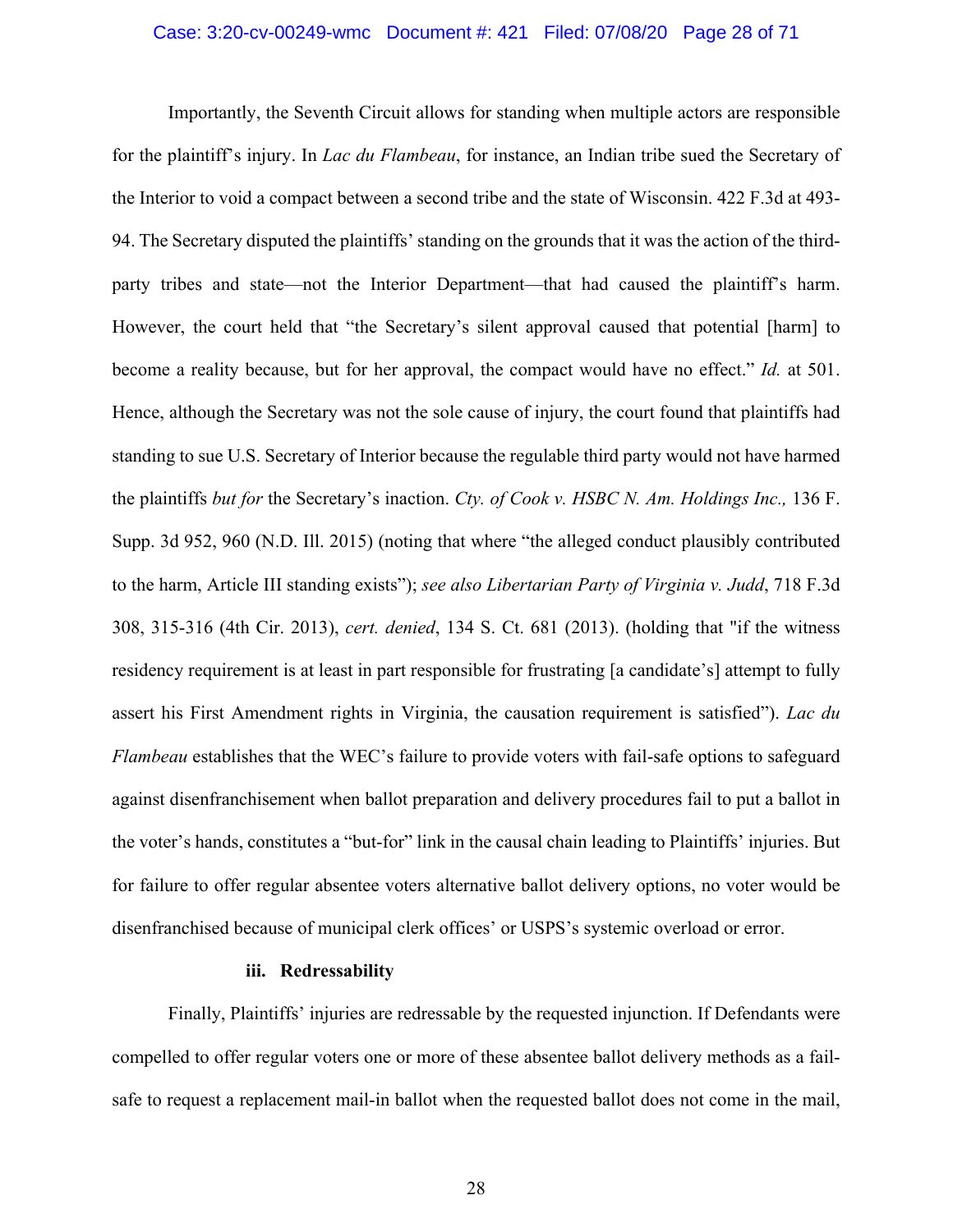#### Case: 3:20-cv-00249-wmc Document #: 421 Filed: 07/08/20 Page 29 of 71

that would certainly redress the legal violations identified in this case. Redressability is not just likely, but certain in this case. *Lujan*, 504 U.S. at 561.

#### **b. Witness requirement**

The Organizational Plaintiffs LWVWI and Wisconsin Alliance move for injunctive relief against the witness requirement.37 Again, under *Havens Realty* and *Common Cause Indiana,* 937 F.3d at 952, the Organizational Plaintiffs LWVWI and Wisconsin Alliance are also burdened by the witness requirement. Voters, particularly those who are at higher risk from Covid-19 and who live alone, struggle with how to safely comply with this requirement and often require assistance. Civic engagement organizations have been compelled to divert organizational resources away from their core mission activities to educate and help voters comply with this requirement that is ill-suited to a pandemic. *Havens Realty*, 455 U.S. at 379; *see also Common Cause Indiana,* 937 F.3d at 952 (agreeing with sister circuits which "upheld the standing of voter-advocacy organizations that challenged election laws . . . [and] demonstrated the necessary injury in fact in the form of the unwanted demands on their resources."). LWVWI and Wisconsin Alliance have already expended resources, time, and money educating and helping voters that would not need help but for the unconstitutional enforcement of the witness requirement and will continue to do so through the November general election. Cronmiller Decl. ¶¶ 9, 11-12; Mitchell Decl. ¶¶ 11-14.

# **2. Plaintiffs are likely to succeed on the merits of their claims.**

# **a. Undue Burden under** *Anderson-Burdick*

**i. Absentee ballot delivery failures**

<sup>&</sup>lt;sup>37</sup> Plaintiffs Claire Whelan and Sylvia Gear do not move for a preliminary injunction on this claim at this time.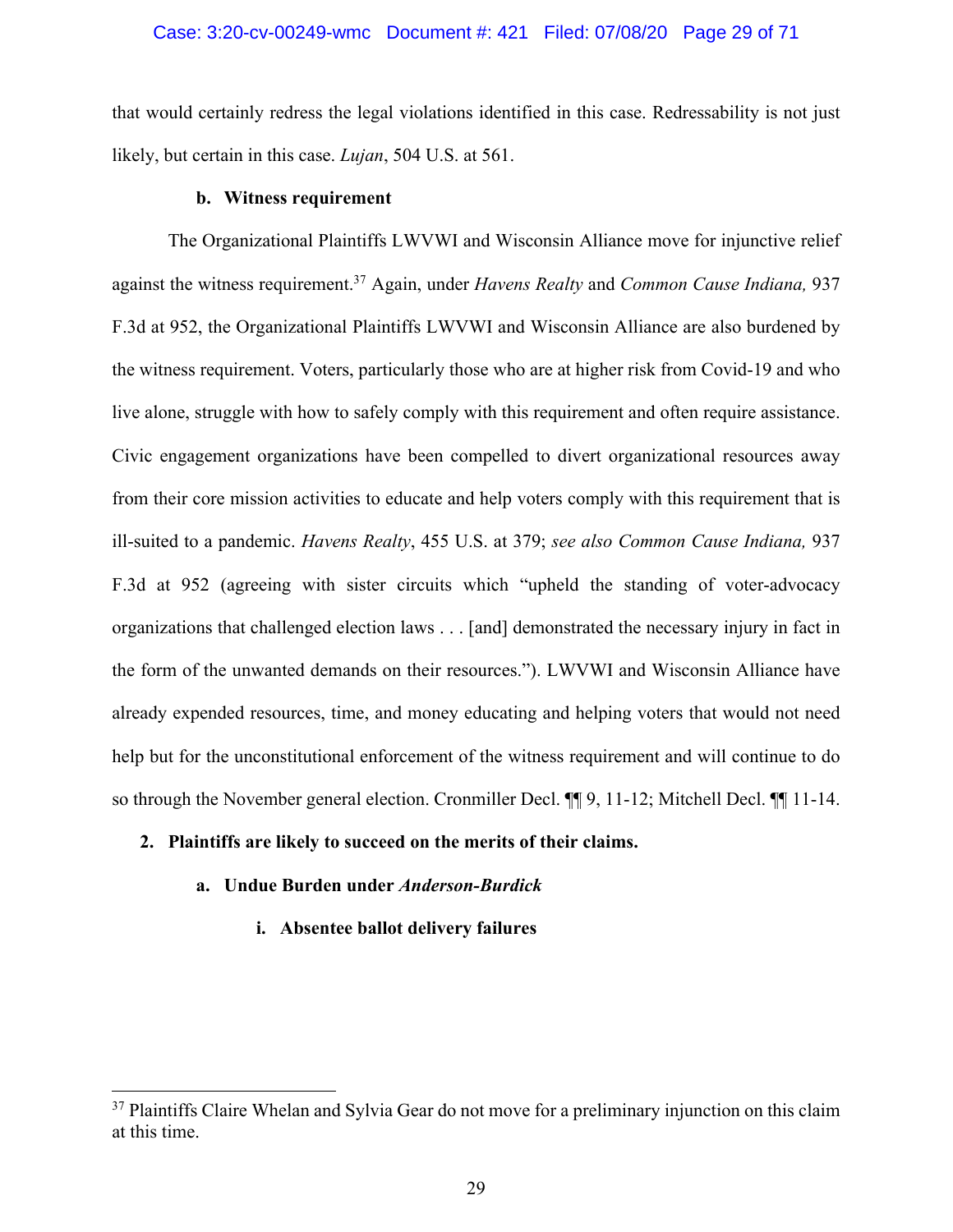# Case: 3:20-cv-00249-wmc Document #: 421 Filed: 07/08/20 Page 30 of 71

Under the First and Fourteenth Amendments to the U.S. Constitution, any burden on the right to vote must be balanced against a state's interest in that requirement. The Supreme Court has set forth the following test:

[T]he rigorousness of our inquiry into the propriety of a state election law depends upon the extent to which a challenged regulation burdens First and Fourteenth Amendment rights. Thus, as we have recognized when those rights are subjected to "severe" restrictions, the regulation must be "narrowly drawn to advance a state interest of compelling importance." *Norman v. Reed*, 502 U.S. 279, 289, 112 S.Ct. 698, 705, 116 L.Ed.2d 711 (1992). But when a state election law provision imposes only "reasonable, nondiscriminatory restrictions" upon the First and Fourteenth Amendment rights of voters, "the State's important regulatory interests are generally sufficient to justify" the restrictions. *Anderson*, 460 U.S., at 788, 103 S.Ct., at 1569–1570; *see also id*., at 788–789, n. 9, 103 S.Ct., at 1569–1570, n. 9.

*Burdick v. Takushi*, 504 U.S. 428, 434 (1992); *One Wisconsin Inst., Inc. v. Thomsen*, 198 F. Supp. 3d 896, 904 (W.D. Wis. 2016), *order enforced*, 351 F. Supp. 3d 1160 (W.D. Wis. 2019), *and aff'd in part, vacated in part, rev'd in part sub nom. Luft v. Evers*, No. 16-3003, 2020 WL 3496860 (7th Cir. June 29, 2020), and *aff'd in part, vacated in part, rev'd in part sub nom. Luft v. Evers*, No. 16- 3003, 2020 WL 3496860 (7th Cir. June 29, 2020) ("This analysis proceeds under what is known as the *Anderson–Burdick* framework, which sets out a three-step analysis. First, I determine the extent of the burden imposed by the challenged provision. Second, I evaluate the interest that the state offers to justify that burden. Third, I judge whether the interest justifies the burden."). Even as modified or clarified by the Seventh Circuit's recent opinion in *Luft v. Evers*, *Anderson-Burdick*  always requires a balancing of interests and burdens, as well as a holistic analysis to see if any other parts of the election code or system ameliorate or negate the challenged laws' burdens: "Courts weigh these burdens against the state's interests by looking at the whole electoral system." *Luft*, 2020 WL 3496860, at \*3. For instance, if a restriction on voter registration is challenged, then it might be relevant that Election Day registration is available in Wisconsin. In this case, however, the Wisconsin election code does not contain any other provisions that ameliorate or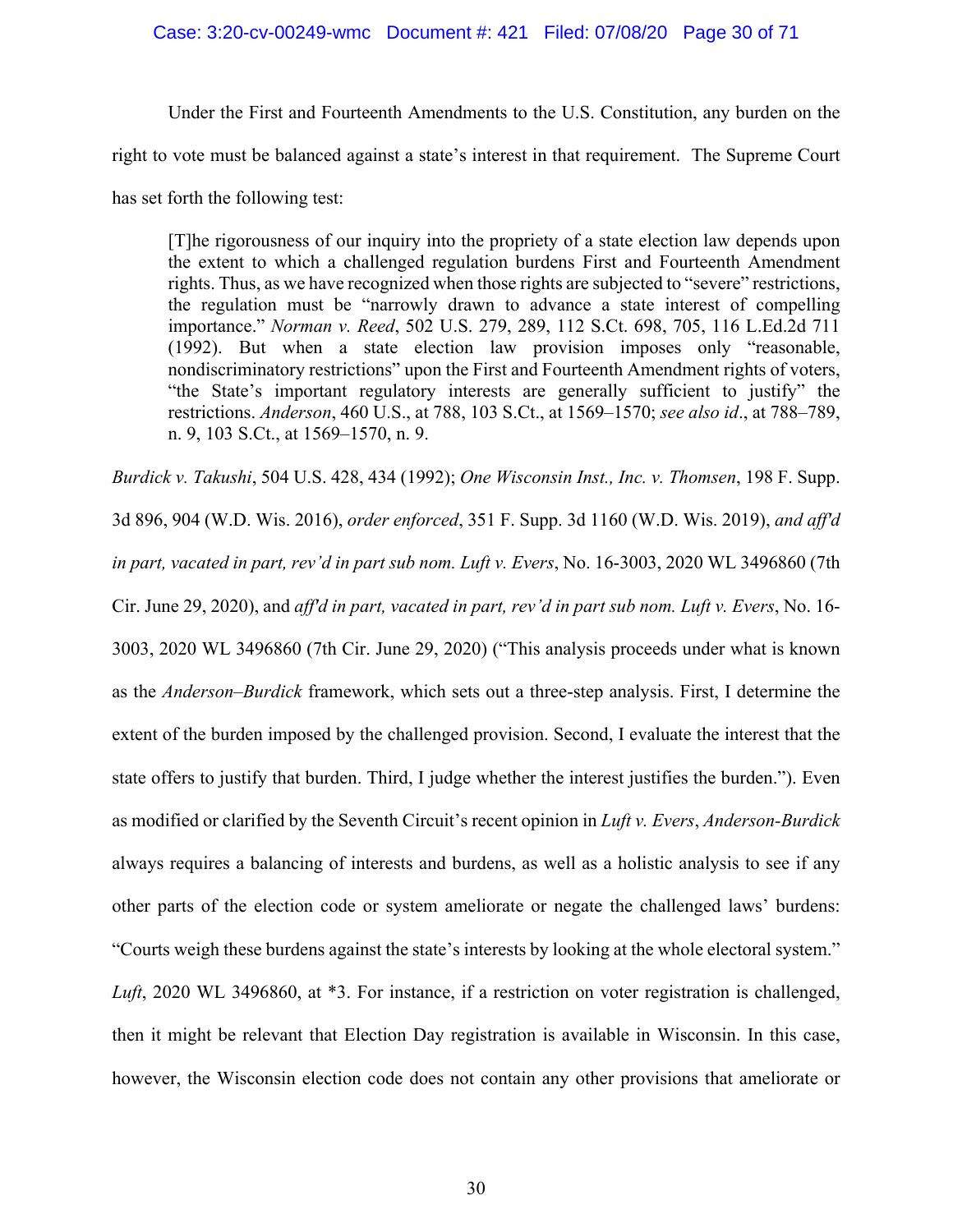# Case: 3:20-cv-00249-wmc Document #: 421 Filed: 07/08/20 Page 31 of 71

negate the threat of disenfranchisement when a ballot does not arrive in the mail. If there were, this lawsuit would not have been filed.

Plaintiffs must establish that they are burdened by a particular election law, but the state must, in turn, substantiate its claimed interest with concrete evidence: "[w]hile states certainly have an interest in protecting against voter fraud and ensuring voter integrity, the interest will not suffice absent 'evidence that such an interest made it necessary to burden voters' rights.'" *Thomas*, 2020 WL 2617329, at \*20 (quoting *Fish v. Schwab*, 957 F.3d 1105, 1133, (10th Cir. 2020) (affirming injunction against Kansas's documentary proof of citizenship requirement for voter registration)).

Wisconsin's election administration system, as managed by Defendants, is not equipped to handle the unprecedented surge in mail-in absentee balloting that the COVID-19 pandemic is causing. The November general election will be conducted under conditions of persistent and substantial Covid-19 transmission and will see an estimated 2 million-plus absentee ballot requests. As recounted above, given the current systems, procedures, laws, and resources for absentee voting and mail delivery, there is simply no way that Defendants, the municipal clerks who take their marching orders from them, and the USPS can meet that demand for all voters who intend to vote by absentee ballot. Inevitably, some portion of voters who must vote by mail due to the risk Covid-19 poses to their health and the health of their family and/or household members will not receive a ballot in the mail.

Because of Defendants' failure to provide them with a fail-safe option if their absentee ballots do not arrive in the mail on time Plaintiffs Katherine Kohlbeck, Diane Fergot, Gary Fergot, Bonibet Bahr Olsan, and Sheila Jozwik were all disenfranchised in the April 7 election and stand to be disenfranchised again in the November general election, Kohlbeck Decl. ¶ 9; Diane Fergot Decl. ¶ 7; Gary Fergot Decl. ¶ 7; Bahr Olsan Decl. ¶¶ 6, 8; Sheila Jozwik Decl. ¶¶ 7-8, and Plaintiff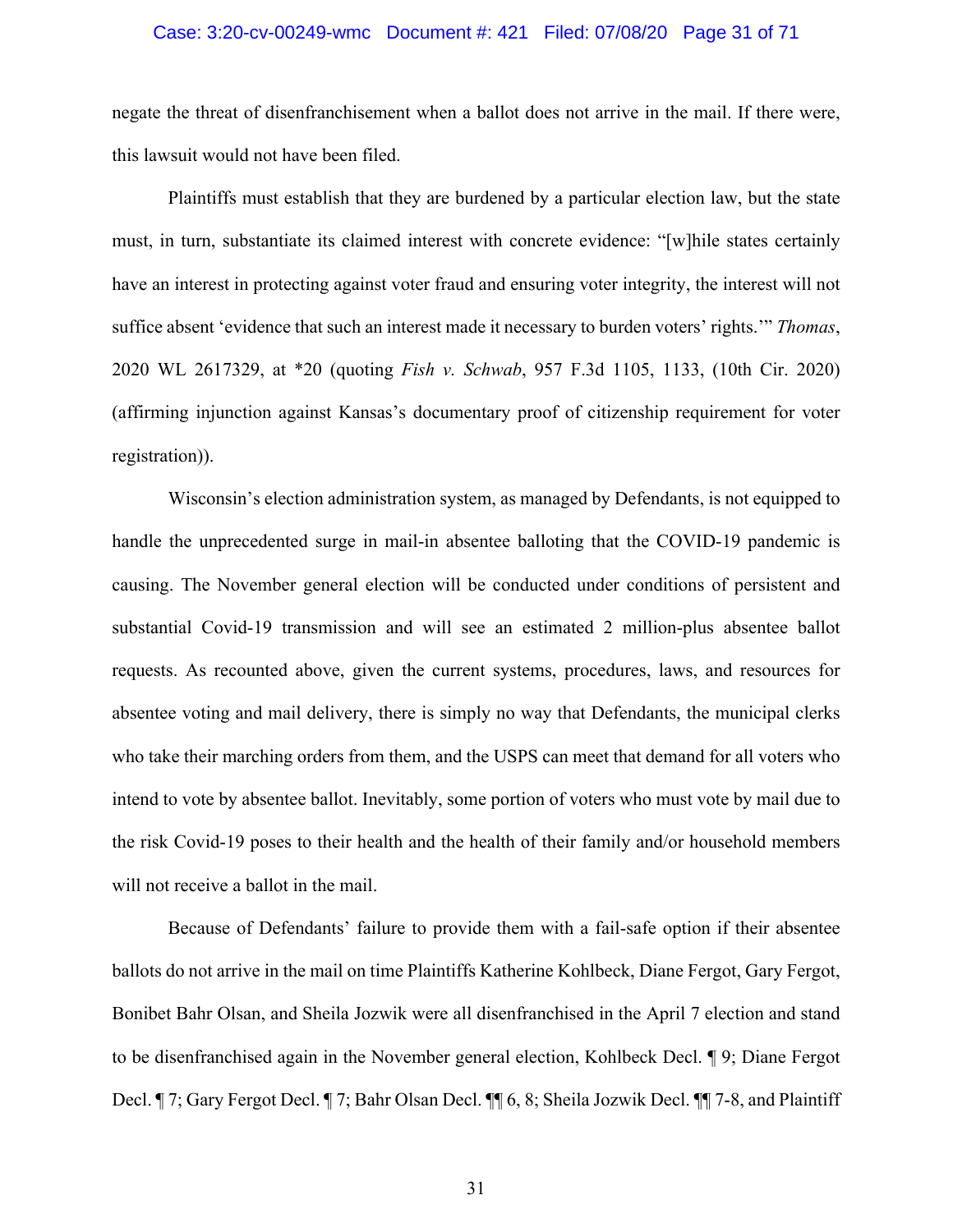## Case: 3:20-cv-00249-wmc Document #: 421 Filed: 07/08/20 Page 32 of 71

Gregg Jozwik was forced to risk exposure to the novel coronavirus by voting in person. Gregg Jozwik Decl. ¶¶ 7-8. Plaintiffs Claire Whelan and Sylvia Gear are exposed to the same risk of ballot delivery failure in November. Organizational Plaintiffs LWVWI and Wisconsin Alliance are also injured because they have diverted and will continue to divert resources, staff time, and money to educate and help voters who do not receive a requested absentee ballot in the mail.

In-person voting of course is not a reasonable alternative, as that would require these Plaintiffs to enter a confined and crowded space where they run a significant risk of contracting Covid-19 through airborne transmission. PPFOF Nos. 1-2, 7-9, 25. Because Covid-19 appears to be transmitted by airborne viral particles, in addition to respiratory droplets, the danger of inperson voting is not meaningfully reduced by interventions like wearing masks, hand-washing, and maintaining six feet of separation from other voters. PPFOF No. 1 (citing Murray Decl. ¶¶ 6- 20, 32-44). Even if these methods were effective and there is no evidence that they substantially reduce the risk of transmission, voters' and poll workers' non-compliance with safeguards and public health guidance would still make in-person voting very risky, particularly for voters with comorbidities. One poll worker, Barbara Keresty from Madison, describes her experience working the April 7 election. She notes the polling place was so cramped and crowded that "made it impossible to maintain six feet of distance," and that those who assisted curbside voters were unable to maintain 6 feet of distance. Keresty Decl. ¶¶ 3, 7. She notes that "[v]oting stations were also set up back-to-back in a small circle, not six feet apart" and that "[v]oters were therefore within two feet of each other when filling out their ballots." *Id*. ¶ 3. Additionally, she observed that some poll workers and "many voters" failed to wear masks or gloves. *Id*. ¶ 4. Additionally, "[p]oll workers had to sit approximately two feet apart throughout the day. There were four tables for poll workers: two with plexiglass for assisting registered voters; one without plexiglass for assisting new registrants; and one without plexiglass for poll workers collecting absentee ballots.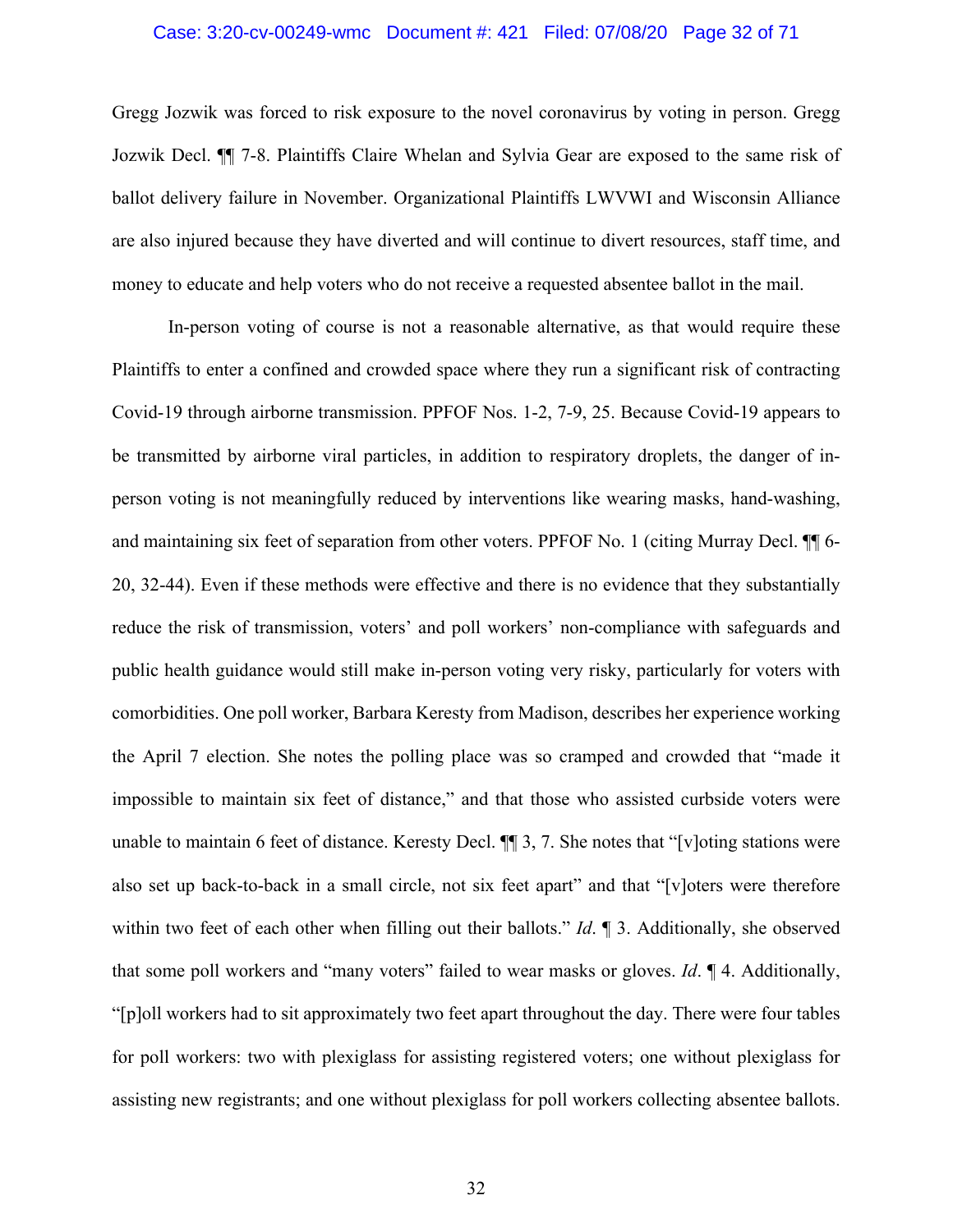# Case: 3:20-cv-00249-wmc Document #: 421 Filed: 07/08/20 Page 33 of 71

Poll workers had the use of only one unisex bathroom, which was never cleaned throughout the day. This set-up meant that poll workers were forced to come in close contact with both each other and voters." *Id*. ¶ 5.

The failure to prepare and deliver absentee mail-in ballots timely or at all constitutes a complete denial of a voter's right to cast a ballot, where voters cannot safely vote in person due to the Covid-19 pandemic. Accordingly, the burden on the right to vote is the most severe imaginable, while the state has zero legitimate interest in disenfranchising a voter who does not timely receive an absentee ballot in the mail. Indeed, it is the state's statutory obligation to process that absentee ballot request and timely delivery a ballot via the method requested by the voter. Under the circumstances of the Covid-19 pandemic, there is no "compelling," "important," or "legitimate" interest, *Burdick*, 504 U.S. at 434, that can justify this disenfranchisement. The only legitimate state interests that can be asserted here must be directed to Plaintiffs' proposed remedies for the failure to afford voters a fail-safe option, and we anticipate and address some of those arguments in the subsequent section on Plaintiffs' proposed remedies.

Plaintiffs, and all voters who timely request an absentee ballot by mail delivery but who do not receive that ballot in the mail, must be granted one or more of the following fail-safes, without which they will not be able to vote safely and free of undue risk and burden. Wisconsin Statutes Section 6.87(3)(d)'s restriction of electronic transmission of mail-in absentee ballots to military and overseas voters—either through the MyVote portal or email delivery—is unconstitutional, given the circumstances of the Covid-19 pandemic. These alternative and fail-safe ballot delivery methods include: (a) the option to request that an absentee ballot be made available to them for electronic access and downloading; (b) the option to request that the ballot be emailed to them; and/or (c) the option to cast a Federal Write-in Absentee Ballot ("FWAB"). Absent this relief,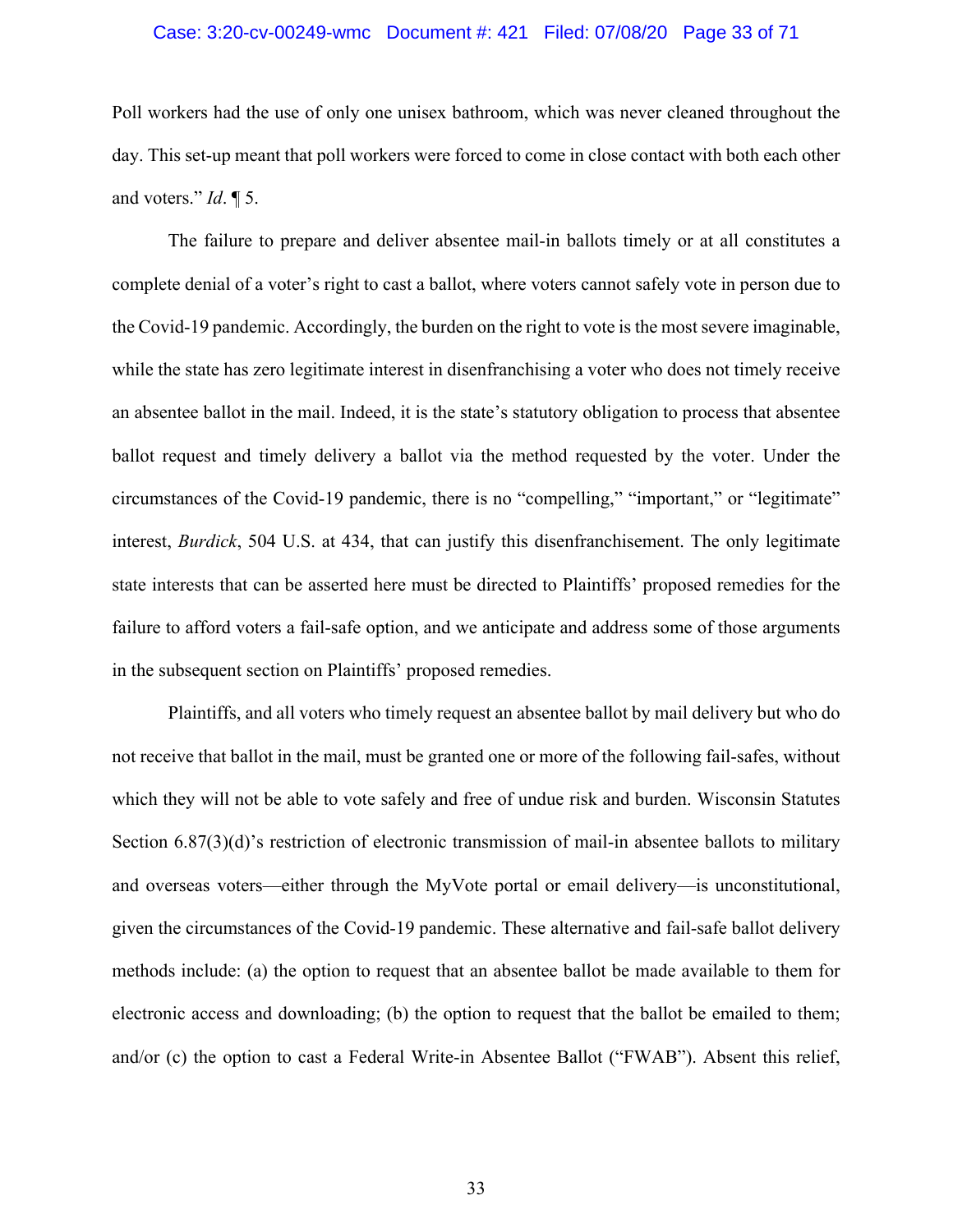Defendants have deprived and will continue to deprive Plaintiffs of their rights under the First and Fourteenth Amendments to the U.S. Constitution.

#### **ii. Remedies for absentee ballot delivery failures**

The following proposed remedies for the disenfranchisement caused by ballot preparation and delivery failures are intended to serve as last resorts or fail-safes for voters such as Plaintiffs. They should not be used by voters or election officials in the first instance, but rather only after a timely-requested mail-in absentee ballot does not arrive in the mail. In that event, voters such as Plaintiffs must be afforded a fail-safe alternative: (a) accessing and downloading a mail-in absentee ballot, *e.g.* through myvote.wi.gov, (b) delivery of the ballot by email, or (c) permission to vote the FWAB used already by overseas civilian and military voters. Granted, these solutions to the constitutional problem of ballot preparation and delivery failures that continue to threaten Wisconsin voters with disenfranchisement will not work for all voters. This remedy is necessary, but not sufficient, to address all absentee ballot delivery failures. Voters who lack access to a computer, a printer, the Internet, or friends, family, and neighbors with the same will not be able to avail themselves of these proposed remedies. However, these remedies would cure the constitutional violation as to *many* voters and allow those voters to cast a ballot safely and timely.

Replacement absentee ballots can be requested up until the Thursday deadline for requesting absentee ballots generally. Wis. Stat. § 6.86(5); Wis. Stat. § 6.86(1)(b); Sherman Decl., Ex. 2, Wolfe Tr. at Wolfe Tr. at 145:9-20. All absentee ballot certificate envelopes bear a unique identifying number and bar code, and clerks will cancel the previously-requested absentee ballot, so there is a safeguard that prevents the voter from casting two ballots. Sherman Decl., Ex. 2, Wolfe Tr. at 149:15-151:7; 169:20-170:6; Salas Decl. ¶ 13 ("When a military or overseas voter accesses their absentee ballot online at myvote.wi.gov, they also access the statutorily prescribed certificate according to Wis. Stats. 6.87(2) which contains their name, address and ward. This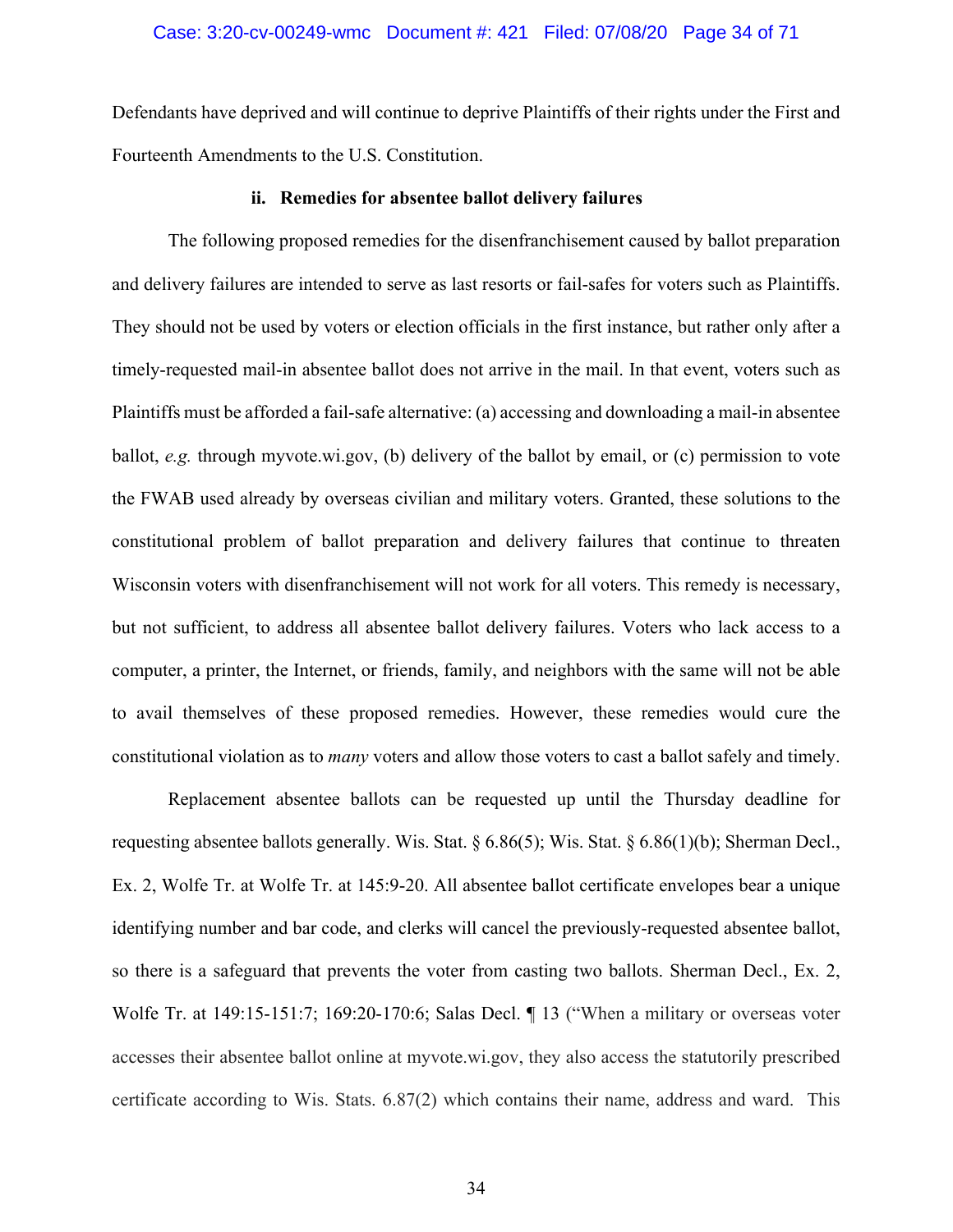#### Case: 3:20-cv-00249-wmc Document #: 421 Filed: 07/08/20 Page 35 of 71

certificate contains a unique identification number and bar code assigned by the WisVote system."); *id*.  $\P$  13 ("In the rare instance where more than one certificate envelope containing a marked ballot is received from an individual voter, the unique identification number assigned by the WisVote system in addition to multiple procedural safeguards in place according to WEC rules and Wisconsin Statutes prevent more than one ballot from being counted."); *id*. ¶ 11 ("The WisVote system allows only one ballot to be recorded as returned."). A voter is entitled to up to three replacement ballots. Wis. Stat.  $\S 6.80(2)(c)$ .

#### **1. Accessing and Downloading Mail-In Absentee Ballots**

Mail-in absentee ballots are delivered or made available to voters in a few different ways. Domestic civilian voters can receive mail-in ballots by mail delivery only. Wis. Stat. § 6.87(3)(a); Wolfe Tr. at 133:5-11. Military and overseas civilian voters can receive an absentee ballot by fax or email delivery. Wis. Stat.  $\S 6.87(3)(d).$ <sup>38</sup> In addition to these delivery methods, since 2012, all overseas civilian and military voters have been able to access their mail-in absentee ballots themselves online at myvote.wi.gov, download them for marking, and return them by mail. Wis. Stat. §  $6.87(3)(d)$ ; Wolfe Tr. at 130:21-131:14.<sup>39</sup> Wisconsin law restricts the ability to electronically access and download a mail-in absentee ballot to military and overseas voters. Wis. Stat. § 6.87(3)(d). Requests for online access to a mail-in absentee ballot must be selected at myvote.wi.gov; a municipal clerk's office cannot facilitate the online access. Wolfe Tr. at 130:21- 131:14; 136:20-139:19.

<sup>38</sup> Technically, as previously noted, until the Seventh Circuit issues the mandate in *Luft v. Evers*, email and fax delivery will continue to be available to regular absentee voters.

<sup>39</sup> Sherman Decl., Ex. 19, Wisconsin Elections Commission, MyVote Wisconsin: A Guide to the MyVote Wisconsin Website for Voters and Clerks, at 20-21, https://elections.wi.gov/sites/elections.wi.gov/files/publication/65/myvote\_manual\_sept\_2016\_p df\_21316.pdf.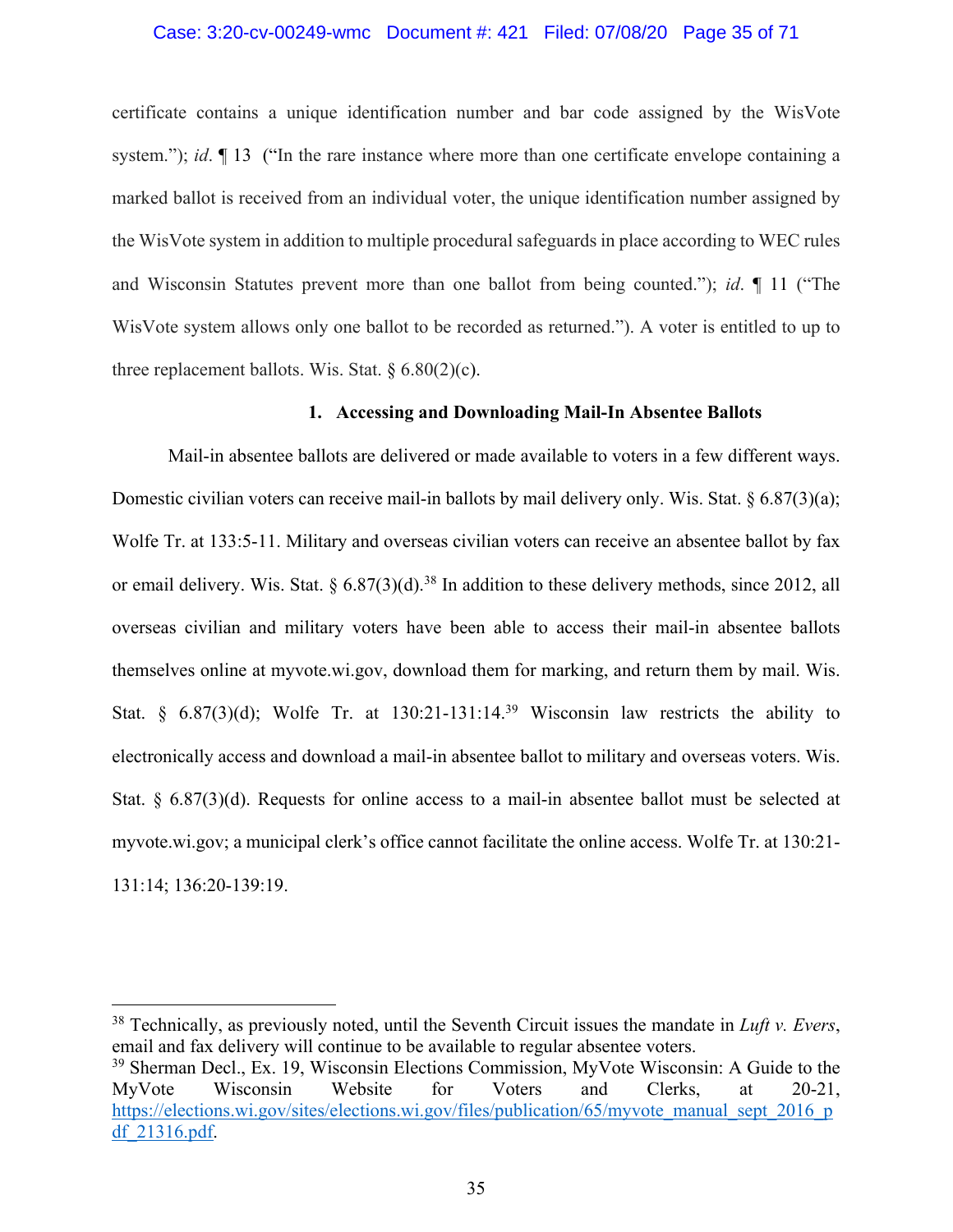#### Case: 3:20-cv-00249-wmc Document #: 421 Filed: 07/08/20 Page 36 of 71

This process is automated and does not require municipal clerks to do any work to deliver a mail-in absentee ballot and the envelope's certificate to a military or overseas voter. This method of ballot "delivery" shifts the burden from the municipal clerk's office staff to the voter by permitting the voter to access their ballot at any time after their request is completed and processed. *See generally supra* note 39; Sherman Decl., Ex. 2, Wolfe Tr. at 134:2-135:20 (outlining online access and downloading process step by step from voter's perspective); 151:8-152:9 (same). When asked what work, if any, the municipal clerk's office has to do when a request for online access and downloading is made, Meagan Wolfe, WEC's Administrator, responded: "Nothing. They do nothing. So it's all a voter initiated process." Sherman Decl., Ex. 2, Wolfe Tr. at 137:5-12. Ms. Wolfe also testified that the ballot and the certificate are automatically generated by the MyVote portal and also testified that this online access and downloading function at myvote.wi.gov draws on geocoded districts and wards, as well as pre-loaded candidate slates, in WisVote and can therefore automatically generate a ballot specific to the voter's residence and a certificate for the envelope, without necessitating any further work from the municipal clerk's office. Sherman Decl., Ex. 2, Wolfe Tr. at 137:16-139:19, 140:8-143:17. The Commission has already geocoded districts and imported candidate data for each election, so the ballot and certificate can be produced automatically, without any action by the municipal clerks' offices. *See id*.; *id*. at 139:18-19 ("We're able to generate it using data that we have."). The municipal clerks' offices do not have to create a mailing label, provide or stuff an envelope, pay for postage, enter any data, or deliver a ballot. Wolfe Tr. at 146:14-147:6.

Current and former municipal clerks in Madison, Racine, and Kenosha concur with this assessment. Maribeth Witzel-Behl in Madison writes that:

There is nothing that our office needs to do to enable online access and download of a mailin absentee ballot through myvote.wi.gov. The real benefit of this method is that it puts the burden on the voter to access their ballot; we do not have to send it to them and it will not get caught in email spam filters. In processing the ballot request and making the ballot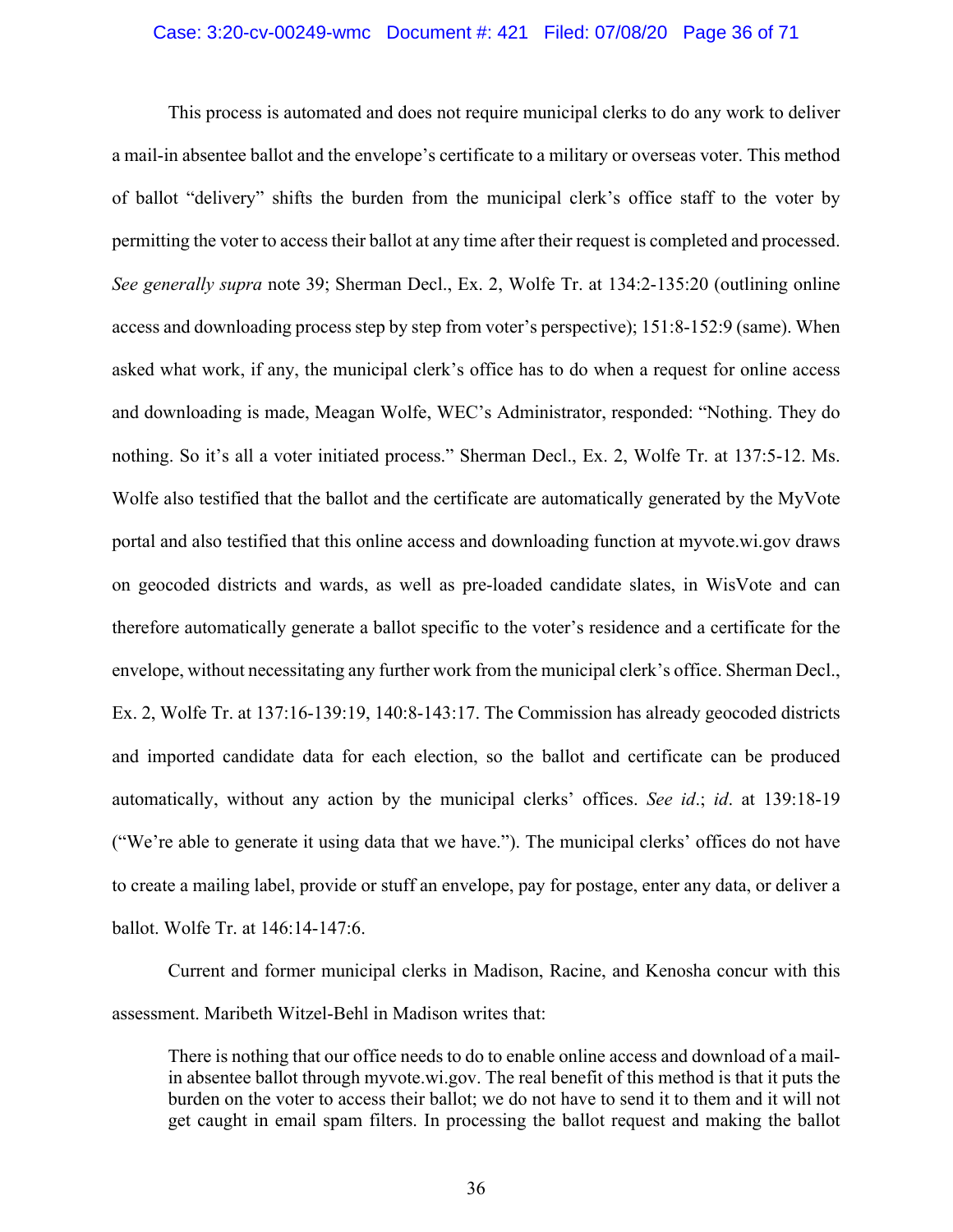available for download through myvote.wi.gov, the system automatically draws on the voter's records in the WisVote database and generates a ballot for that voter's residential address and ward. So we do not need to assemble the ballot and certificate, print a mailing label, affix a label, or affirmatively mail or email the ballot.

Witzel-Behl Decl. ¶ 10. All three current and former clerks from Madison, Racine, and Kenosha endorse extending online access and downloading to regular absentee voters. Ms. Witzel-Behl in Madison writes: "Of the three methods Plaintiffs have proposed to ensure voters have a way to safely cast a ballot during this pandemic, I prefer extending the online access and download option to all registered Wisconsin voters, but any of the methods will be preferable to mailing replacement ballots." *Id.* | 15. Tara Coolidge in Racine and former Kenosha City Clerk-Treasurer<sup>40</sup> Debra Salas endorses this method of ballot delivery for all the same reasons. Coolidge Decl. ¶¶ 8-12; Salas Decl. ¶¶ 11-13, 17-18. The sole task the municipal clerk's office would need to complete for a regular absentee voter to secure a *replacement* ballot through online access on the MyVote portal online is to cancel the prior request for a mail-delivered ballot. Sherman Decl., Ex. 2, Wolfe Tr. at 143:22-144:17; *see also* Witzel-Behl Decl. ¶ 12 ("[W]e would need to cancel the outstanding ballot in the state system and deactivate the voter's absentee request. The voter could then go to myvote.wi.gov to submit a new request and request a ballot by online access and downloading."). Ms. Coolidge in Racine notes that this would be a simple and quick task: "If a voter has previously requested that the ballot be delivered by mail, for example, but did not receive it, a member of my staff would have to log onto WisVote to manually cancel the outstanding ballot. This would take just a few minutes for each voter." Coolidge Decl. ¶ 11.

The former Kenosha City Clerk-Treasurer helpfully describes the process from end to end as follows:

When a military or overseas voter accesses their absentee ballot online at myvote.wi.gov, they also access the statutorily prescribed certificate according to Wis. Stats. 6.87(2) which contains their name, address and ward. This certificate contains a unique identification

<sup>&</sup>lt;sup>40</sup> This is the same as a City Clerk.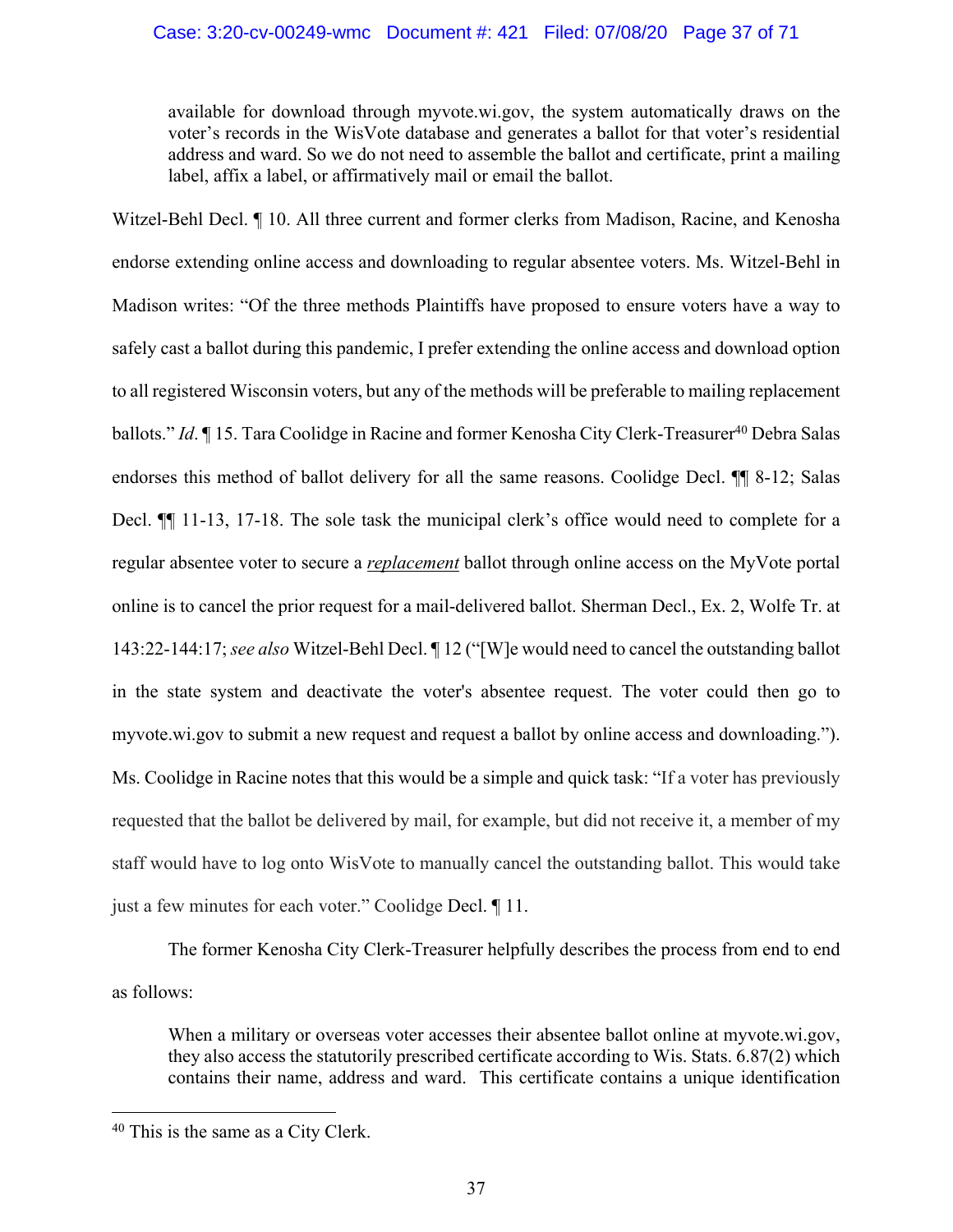number assigned by the WisVote system. The voter is instructed to affix this certificate to the sealed envelope containing their voted ballot. No matter how many times the ballot is accessed and printed, the identification number on the certificate will be the same. When the envelope containing the voted ballot is received, the unique identification number is scanned into the WisVote system confirming that the ballot has been received. On election day, the envelopes received, containing the voted ballots, are submitted to the Absentee Board of Canvassers for counting. The canvassers view the certificate, announce the name and address of the voter, assign a number, write the number on the certificate envelope and in the ballot log next to the voter's name and address. They view each envelope, one at a time, and perform the same procedure for each certificate envelope. The certificate envelopes are then opened. The canvassers remove the ballots and place the envelopes in a sealed container. Then ballots are then inserted into the voting machines for tabulation. Once tabulated, the ballots are removed from the voting machine and placed into the ballot container according to Wisconsin Statutes Section 7.52(4)(g).

## Salas Decl. ¶ 13.

WEC Administrator Wolfe has represented that permitting regular absentee voters who are not in the military or overseas to access replacement mail-in ballots at myvote.wi.gov will require these voters to submit photo IDs and municipal clerks to verify photo IDs. Wolfe Tr. at 133:13- 134:1; 154:2-5 ("There would have to be a measure in there where the clerk verifies their photo ID and makes sure that they're able to access a ballot."); 155:10-17 ("[T]hey would have to be able to upload their photo ID which would then have to be sent to the clerk to be able to review . . . before the voter would be able to complete actually getting their ballot electronically."); 159:2-3 ("Yes, that's correct plus the transmission of the photo ID."). This is not so. These requests are for *replacement* mail-in ballots, so all of the regular voters who utilize this option will have already had their uploaded or submitted photo IDs verified. Otherwise, they would never have had their initial request for a mail-delivered ballot processed. *See* Salas Decl. ¶ 14 ("If this online access system is extended to domestic civilian absentee voters when requesting a replacement mail-in ballot, acceptable photo ID will already be on file in the WisVote system because their previous request for a mail-delivered ballot was processed."). All the clerk's staff need to do is cancel that prior request, permitting the voter to submit a new request, but the voter's previously-submitted photo ID will still be on file in WisVote, the statewide voter information database, and will show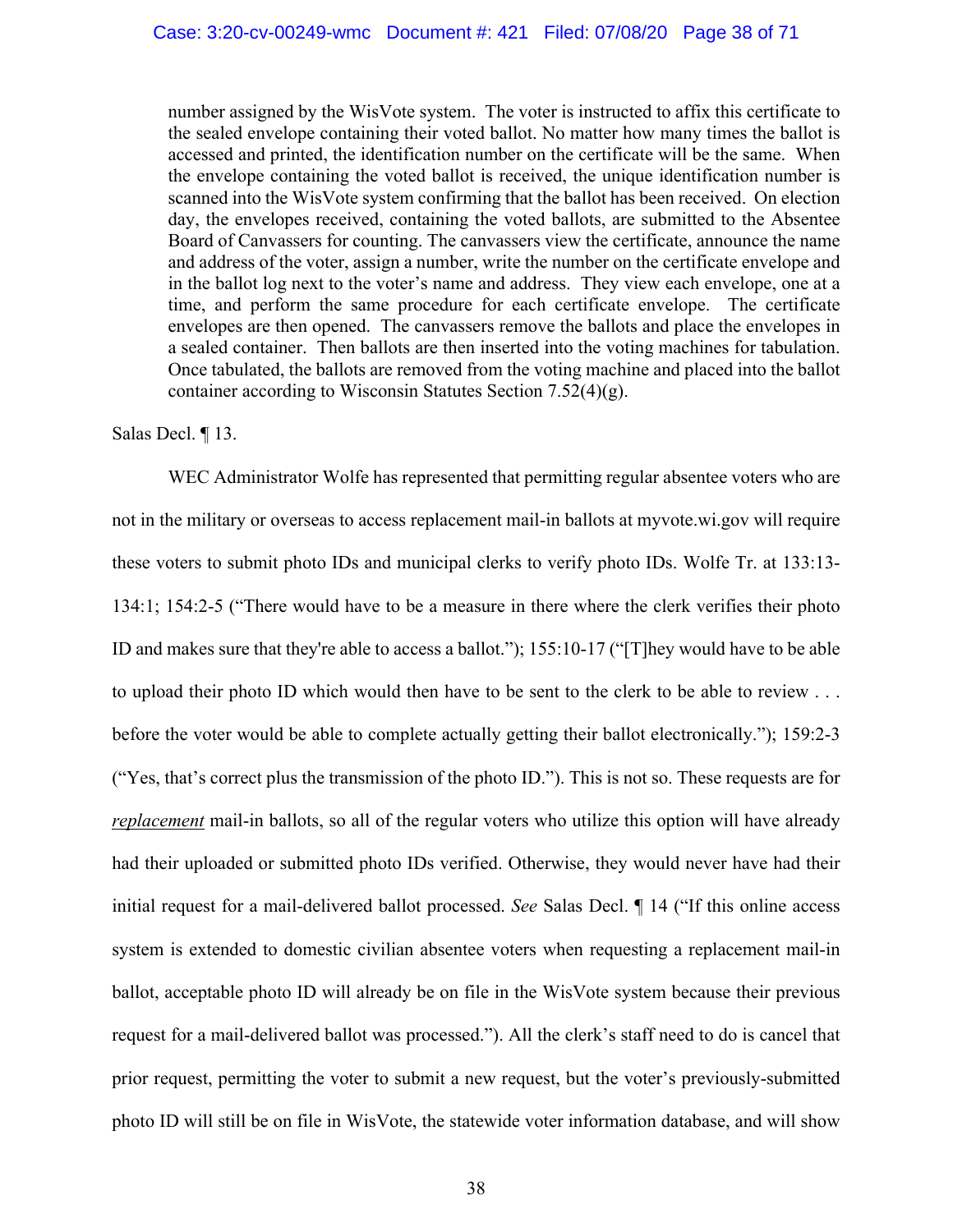## Case: 3:20-cv-00249-wmc Document #: 421 Filed: 07/08/20 Page 39 of 71

as previously-verified. Ms. Wolfe also testified that the MyVote portal and WisVote workflows for online access and downloading would need to be bifurcated because regular voters must submit photo ID, but military and overseas voters are exempt. Wolfe Tr. at 165:18-166:1; Wis. Stat. § 6.87(1). Plaintiffs agree that the system would need to be able to distinguish regular from military and overseas voters, but since all regular absentee voters taking advantage of this delivery method would be requesting a *replacement* ballot, the WisVote and MyVote systems can simply confirm that there is already a verified photo ID on file for regular domestic civilian voters. Even if it is bifurcated on the back end, the process can still be fully automated as to photo ID verification.

Furthermore, this system is secure. As election security and cybersecurity expert Matthew Bernhard explains in his declaration, Plaintiffs' proposed relief of online access and downloading a ballot through MyVote "does not pose any additional security risk to Wisconsin elections." Bernhard Decl. ¶ 8. Mr. Bernhard bases this opinion

on four facts: (1) the subset of voters who will have access to the proposed relief is limited; (2) the voters who can use the proposed relief will have been authenticated already and will also have to authenticate to MyVote using additional credentials; (3) the WEC has robust, defense-in-depth procedures for preventing fraud in absentee ballots; and (4) fraud in elections in the United States and in Wisconsin in particular is so rare as to be functionally non-existent.

# *Id*. ¶ 9.

First, "[v]oters who gain the ability to download a ballot through MyVote will only be able to do so if they have previously requested and not received an absentee ballot via mail, and only if they do so within a specified window of time. Limiting the use of MyVote's mail-in absentee ballot portal in this way is a well-established security practice in election security literature." Bernhard Decl. ¶ 10.

Second, voters using the system will already be authenticated and then provided more authenticating information. "While there is no evidence that voter ID requirements have an impact on the prevention of voter fraud, voters who will use MyVote to access a replacement absentee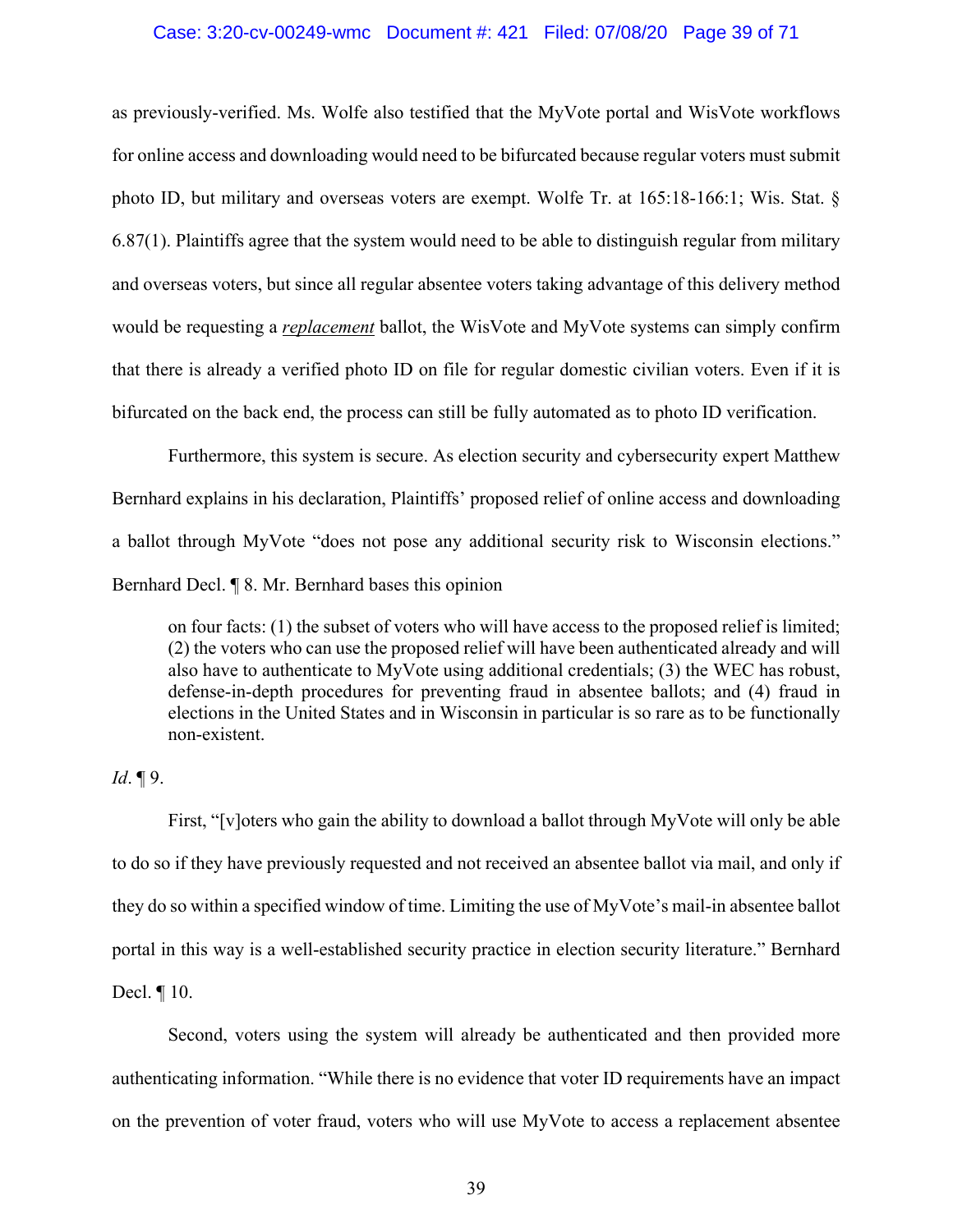## Case: 3:20-cv-00249-wmc Document #: 421 Filed: 07/08/20 Page 40 of 71

ballot will have already met the voter ID requirements in Wisconsin. These voters will thus have reached a higher bar of authentication than military and overseas voters, who are exempt from the photo identification verification requirement." Bernhard Decl. ¶ 10. Additionally, MyVote portal users must enter their name, date of birth, and the last four digits of their Social Security Number in order to access their ballot online at myvote.wi.gov. Wolfe Tr. at 156:16-21. As Mr. Bernhard explains, "[t]he MyVote portal already uses standard identity authentication information by requiring the voter input their name, date of birth, and the last four digits of their Social Security Numbers (which have been established as the most secure part of SSNs by Acquisti and Gross)." Bernhard Decl. ¶ 12.

Asked whether she thought MyVote's online ballot access portal was secure, Ms. Wolfe responded: "Yes, and there's only, you know, one point of that data exchange, right, for them because there isn't that intermediary step but, yes, we -- we consider it to be very secure." Sherman Decl., Ex. 2, Wolfe Tr. at 157:2-9. However, because photo ID will already be on file and will already have been verified for a voter requesting a *replacement* ballot, it is unclear why Ms. Wolfe thinks the system will need an "intermediary step" to verify ID or be less secure if MyVote and WisVote are reprogrammed simply to confirm that this is a replacement ballot for a voter who (necessarily) has a photo ID on file. Sherman Decl., Ex. 2, Wolfe Tr. at 158:16-21. As Mr. Bernhard concludes, the MyVote website could be programmed to require only one data transaction that verified the voter's identity and voter ID on file in one step. For a voter whose ballot does not arrive in the mail and requests online access, "[t]he MyVote page would then have to confirm that a photo ID verification had already taken place, which it can do in the same check it performs on the voter's name, date of birth, and the last 4 digits of their SSN, and then build and send a ballot back to the voter. This should only require one transaction of PII, not two as indicated by Administrator Meagan Wolfe in her deposition." Bernhard Decl. ¶ 13. He adds: "Since the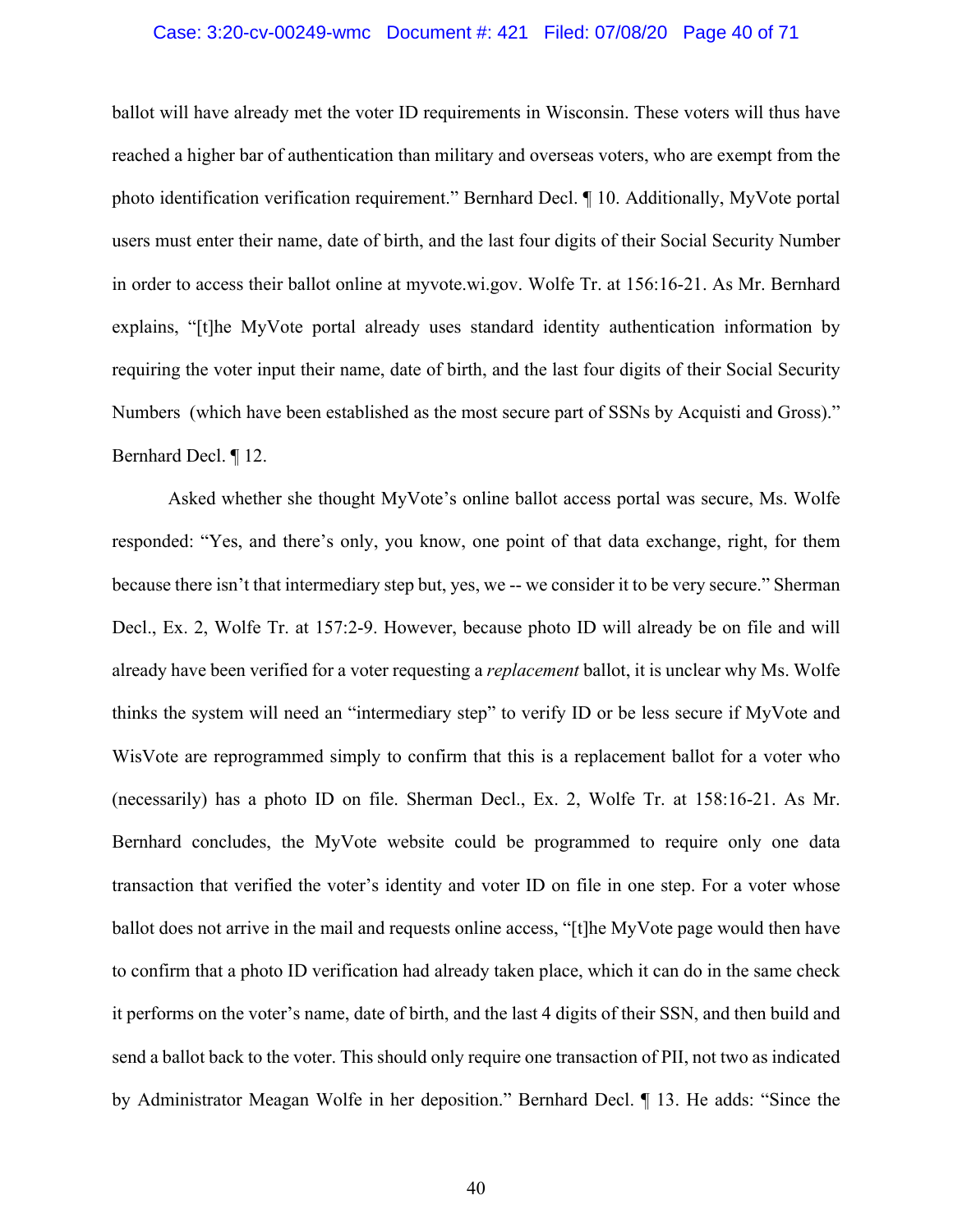## Case: 3:20-cv-00249-wmc Document #: 421 Filed: 07/08/20 Page 41 of 71

proposed relief would require only one transaction with personally identifiable information (PII), it will be functionally the same as the existing workflow." Bernhard Decl. ¶ 14.

Third, Mr. Bernhard believes a few other features of the MyVote portal create additional security: (1) "The MyVote portal prohibits the ability to download the ballot more than three times. While this does not preclude the ability to copy the ballot once downloaded, it is a robust safeguard that balances the voter's right to ballot access against the risk of any security breach, however remote or unlikely to affect the election," Bernhard Decl. ¶ 15; (2) "Voters' requests to use the portal will also result in their clerk cancelling their existing mail ballot request, eliminating the possibility that a voter can have multiple live ballots issued at once, and therefore eliminating any opportunity for double voting," *id*. ¶ 16; and (3) "[A]ccess to the portal for replacement ballots could be further limited in time restricts the access to the system even more. It is unlikely that actors seeking to commit fraud would be able to take advantage of the MyVote portal, for the aforementioned reasons, but also because a week is not enough time to fraudulently access and submit a substantial number of fraudulent ballots," *id*. ¶ 17.

Finally, Ms. Wolfe testified that she knows of no instance in which a ballot was fraudulently accessed and/or voted using MyVote's online access portal. Sherman Decl., Ex. 2, Wolfe Tr. at 160:17-161:4. The municipal clerks also agree that the system is secure and go farther to say that modification would not undermine its security. Racine City Clerk Tara Coolidge concurs that the system is secure: "I believe this to be a very secure and reliable method for voters to obtain their absentee ballots." Coolidge Decl. ¶ 8; *see also* Salas Decl. ¶ 11 ("The voter securely accesses their certificate in PDF format, bearing their name, address and voter number and the PDF ballot for their ward and the instructions.").

All online-accessed and downloaded ballots must be "duplicated or re-made" or "recreate[d]" on an official absentee ballot in order for it to be scanned by a voting machine. Witzel-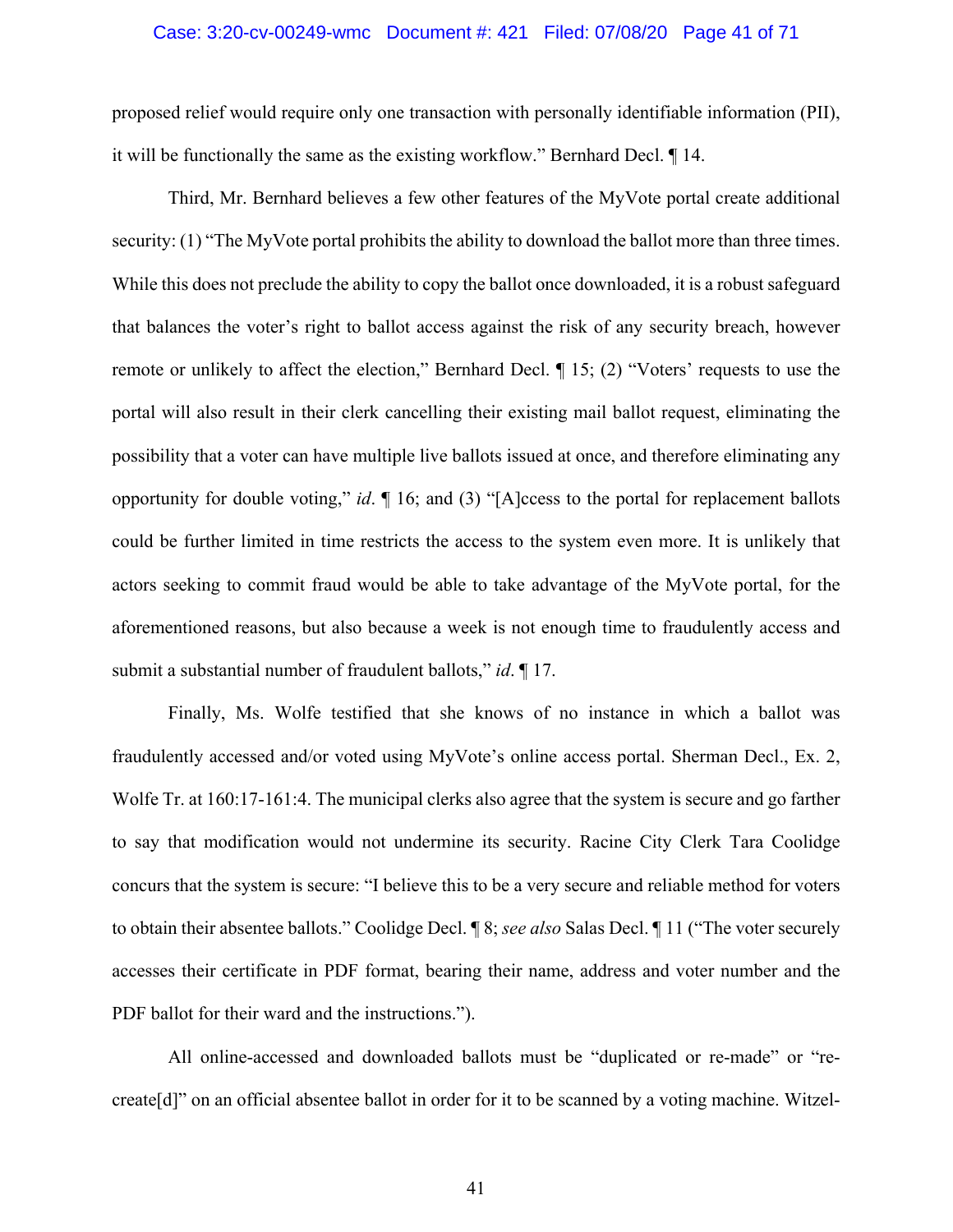## Case: 3:20-cv-00249-wmc Document #: 421 Filed: 07/08/20 Page 42 of 71

Behcl ¶ 14; Coolidge Decl. ¶ 9; Salas Decl. ¶ 16. However, current and former clerks from Madison, Racine, and Kenosha do not believe this additional back-end work should preclude a front-end solution to the problems observed with absentee ballot delivery across Wisconsin. Racine City Clerk Tara Coolidge contends that as long as her office has some "advance notice of how many downloaded absentee ballots have been requested and are to be expected for each polling location," then she "do[es] not foresee any difficulties in staffing polling places to adequately process such ballots once they are cast." Coolidge Decl. ¶ 9. She adds that while "[t]his alternative would pose some minor inconvenience on the back end," she "believe[s] that any inconvenience to [her] staff and poll workers would be far outweighed by the value to voters." *Id*. ¶ 10. Ms. Witzel-Behl in Madison strongly dismisses the notion that administrative burden should outweigh voters' access to an absentee ballot in a safe and secure manner: "We already do this for many ballots, but the volume will increase if these back-up options are required by the Court. This would pose some minor inconvenience on the back end, but I want to state clearly that, in my view, the value to voters who are trying to vote—and vote safely—would far outweigh any inconvenience or burden to my staff and those canvassing ballots at polling places." Witzel-Behl Decl. ¶ 14; *see* Salas Decl. ¶ 16 (noting additional ballot duplication would "only pose minor inconvenience").

Finally, Ms. Witzel-Behl and Ms. Coolidge in Madison and Racine, respectively, both note that every voter they can help successfully cast an absentee ballot is one less voter who needs to vote in person, adding to long lines and straining election administration resources that are in short supply. Witzel-Behl Decl. ¶ 14 ; Coolidge Decl. ¶ 10 ("[E]very voter we permit to vote by mail is a voter who does not show up at the polls, straining our already-taxed in-person voting resources in an environment with far fewer poll workers and potentially increasing the risk of Covid-19 transmission."); Salas Decl. ¶ 17.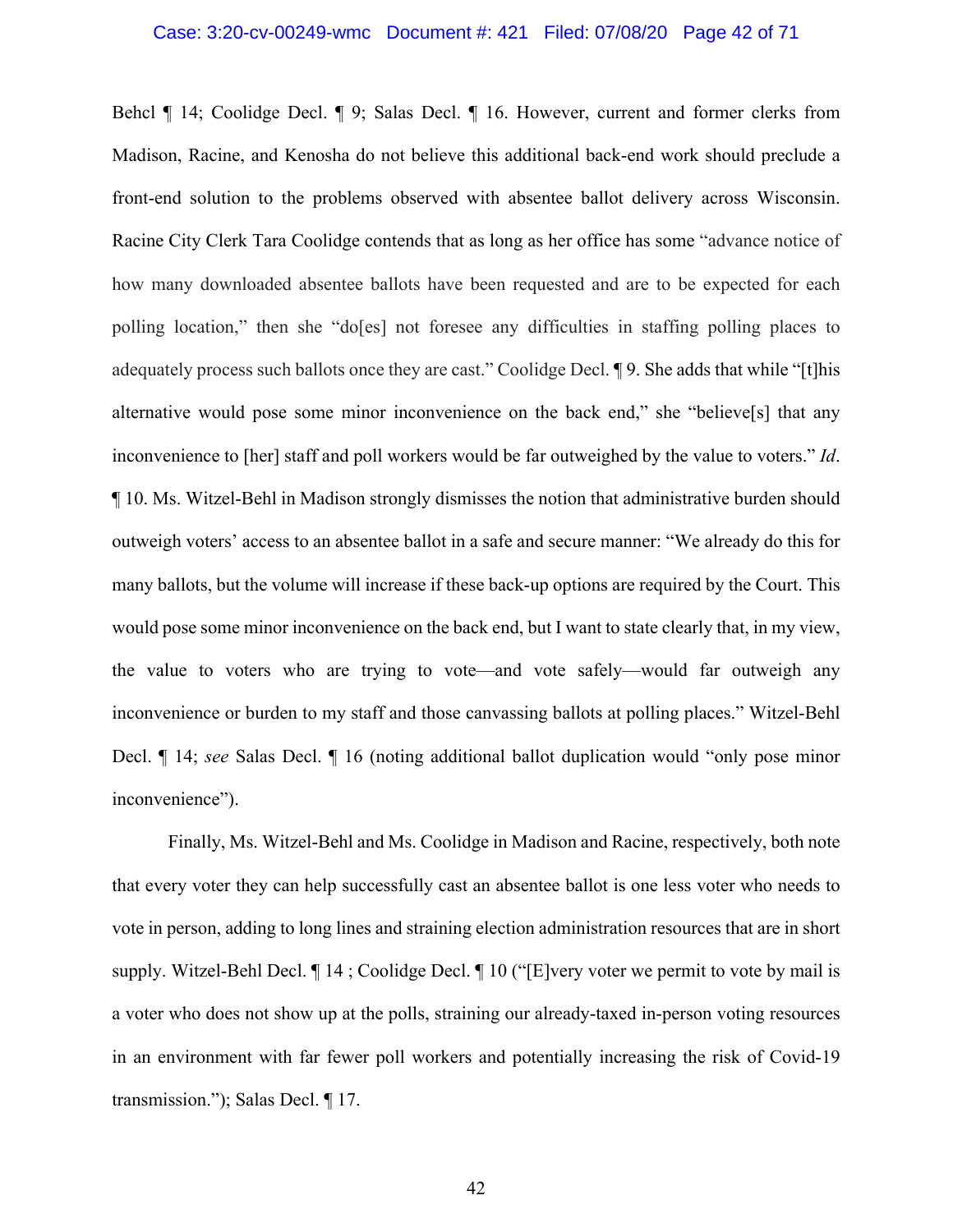# **2. Email Delivery of Mail-In Absentee Ballots**

If a voter uses myvote.wi.gov, then mail delivery of the absentee ballot is the default and only option for a domestic civilian voter. If, however, a voter fills out the statewide absentee ballot request form, Form EL-121, seeking a mail-in absentee ballot, then the voter is offered a selection of three methods of delivery: mail, fax, or email.<sup>41</sup> For each delivery option, the voter is required to write in the address to which the ballot should be mailed, their fax number, or their email address.42 Some registered voters will have already provided their email address upon registering to vote, such that it is in their voter registration record.<sup>43</sup>

Wisconsin's municipal clerks gained the authority to deliver mail-in absentee ballots to domestic civilian voters by email or fax in this Court's decision in *One Wisconsin Institute v. Thomsen* in 2016. 198 F. Supp. 3d 896, 946 (W.D. Wis. 2016), which invalidated the statutory ban on emailing or faxing mail-in absentee ballots to domestic civilian voters and is on appeal. That decision has been reversed, restoring the ban, and will be officially vacated once the Seventh Circuit issues the mandate. While it was in effect though, *One Wisconsin Institute* appears to have left the decision as to whether to email or fax ballots to the sole discretion of Wisconsin's 1,850

<sup>41</sup> Sherman Decl., Ex. 20, Wisconsin Elections Commission, Form EL-121, Wisconsin Application for Absentee Ballot, https://elections.wi.gov/sites/elections.wi.gov/files/2020-03/EL-121%20Application%20for%20Absentee%20Ballot%20%282018-10%29.pdf; Sherman Decl., Ex. 21, Wisconsin Elections Commission, Clerk Instructions for Emailing and Faxing Ballots to Mail-in Absentee Voters (last updated June 2018), https://elections.wi.gov/sites/elections.wi.gov/files/memo/20/faxing or emailing absentee ballo ts to uocava vote 83593.pdf.

<sup>42</sup> Sherman Decl., Ex. 20, Wisconsin Elections Commission, Form EL-121, Wisconsin Application for Absentee Ballot, https://elections.wi.gov/sites/elections.wi.gov/files/2020-03/EL-121%20Application%20for%20Absentee%20Ballot%20%282018-10%29.pdf.

<sup>43</sup> Sherman Decl., Ex. 22, Wisconsin Elections Commission, Form EL-131, Wisconsin Voter Registration Application, https://elections.wi.gov/sites/default/files/publication/154/el\_131\_voter\_registration\_application

\_pdf\_23730.pdf.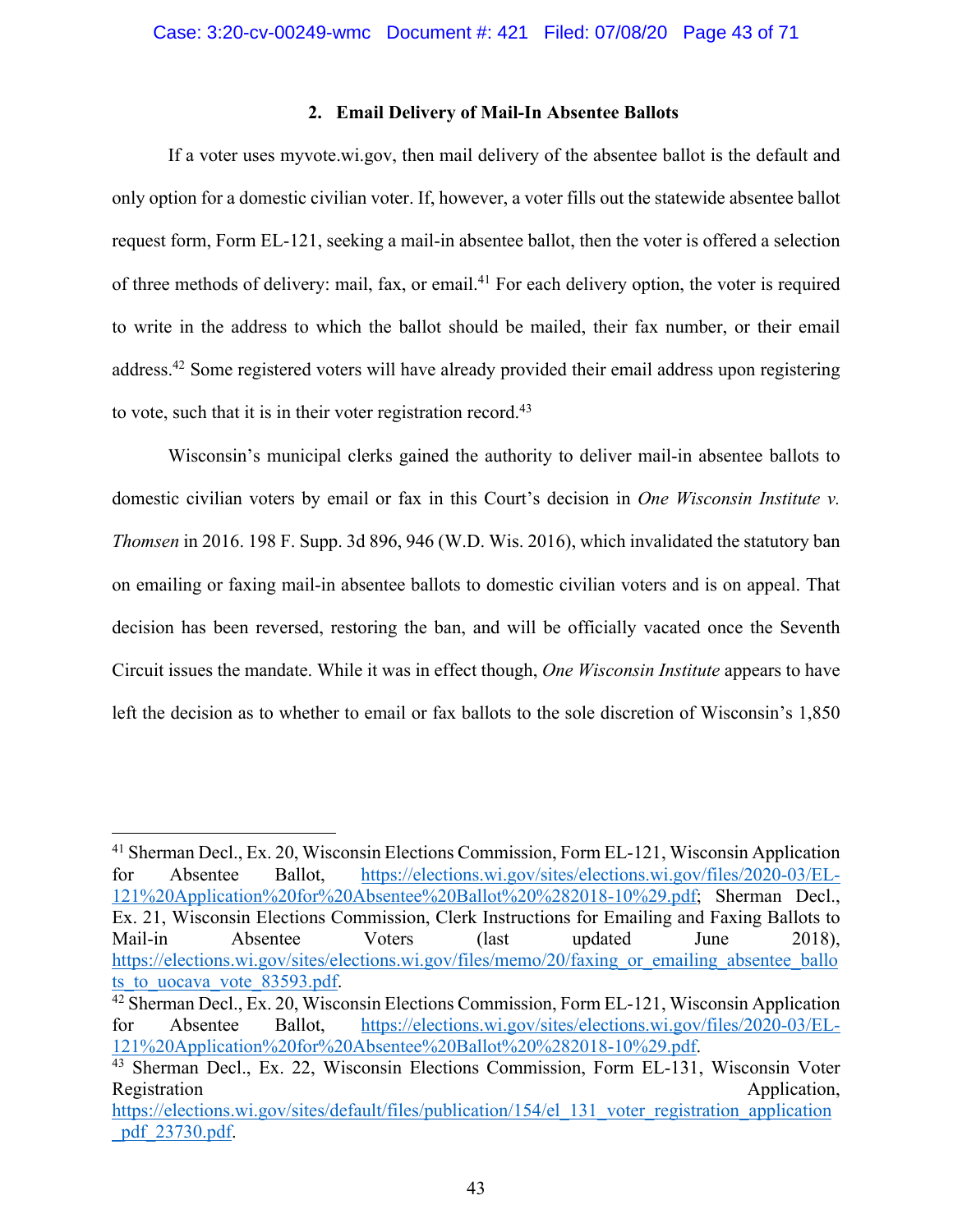#### Case: 3:20-cv-00249-wmc Document #: 421 Filed: 07/08/20 Page 44 of 71

municipal clerks—it struck down a ban, but did not mandate anything.<sup>44</sup> Even though it appears from the face of Form EL-121 that a voter can request email delivery upon their initial request, *i.e.*  in the first instance and not just as a back-up, WEC construes these emailed ballots as replacement ballots and, therefore, only permits requests for email or fax delivery up until the regular deadline for mail-in absentee ballots, *i.e.* 5:00 p.m. on the Thursday before Election Day.45

According to municipal clerks, regular absentee voters really valued and came to rely on the availability of email delivery. Recently-retired Kenosha City Clerk-Treasurer Debra Salas expects the office will continue to receive email delivery requests for the November election: "Despite the Seventh Circuit's recent decision, once again restricting email delivery of absentee ballots to military and overseas voters, it is anticipated that many regular voters will request email delivery of absentee ballots for the November general election. For some regular voters, particularly voters temporarily away, or in counties with unreliable mail delivery, receiving a ballot via email was the only way to guarantee the voter would have an adequate amount of time to send their ballot back to the City Clerk's Office." Salas Decl. ¶ 10.

The procedure for emailing absentee ballots requires municipal clerks to "print their initials in the endorsement section of the ballot and on the face of the ballot and scan the initialed ballot" and then email the voter the initialed ballot, the absentee ballot certificate envelope, and the Uniform Instructions for Absentee Voters.46 WEC's instructions on how the voter should be directed to print, cast, and mail the ballot state:

<sup>44</sup> Sherman Decl., Ex. 23, Wisconsin Elections Commission, Uniform Instructions for Absentee Voting, at 2, https://elections.wi.gov/sites/elections.wi.gov/files/2019- 02/Uniform%20Instructions%20for%20Absentee%20Voting%20- %20All%20Voters%20%20%28Rev.%202-2019%29.pdf. 45 *Id*. ("*A voter may request that a replacement ballot be faxed or emailed to him or her.* The ballot

must be returned to the municipal clerk no later than 8:00 p.m. on Election Day. The ballot may not be returned to the municipal clerk by fax or email.") (emphasis added).

<sup>&</sup>lt;sup>46</sup> Sherman Decl., Ex. 21, Wisconsin Elections Commission, Clerk Instructions for Emailing and Faxing Ballots to Mail-in Absentee Voters (last updated June 2018),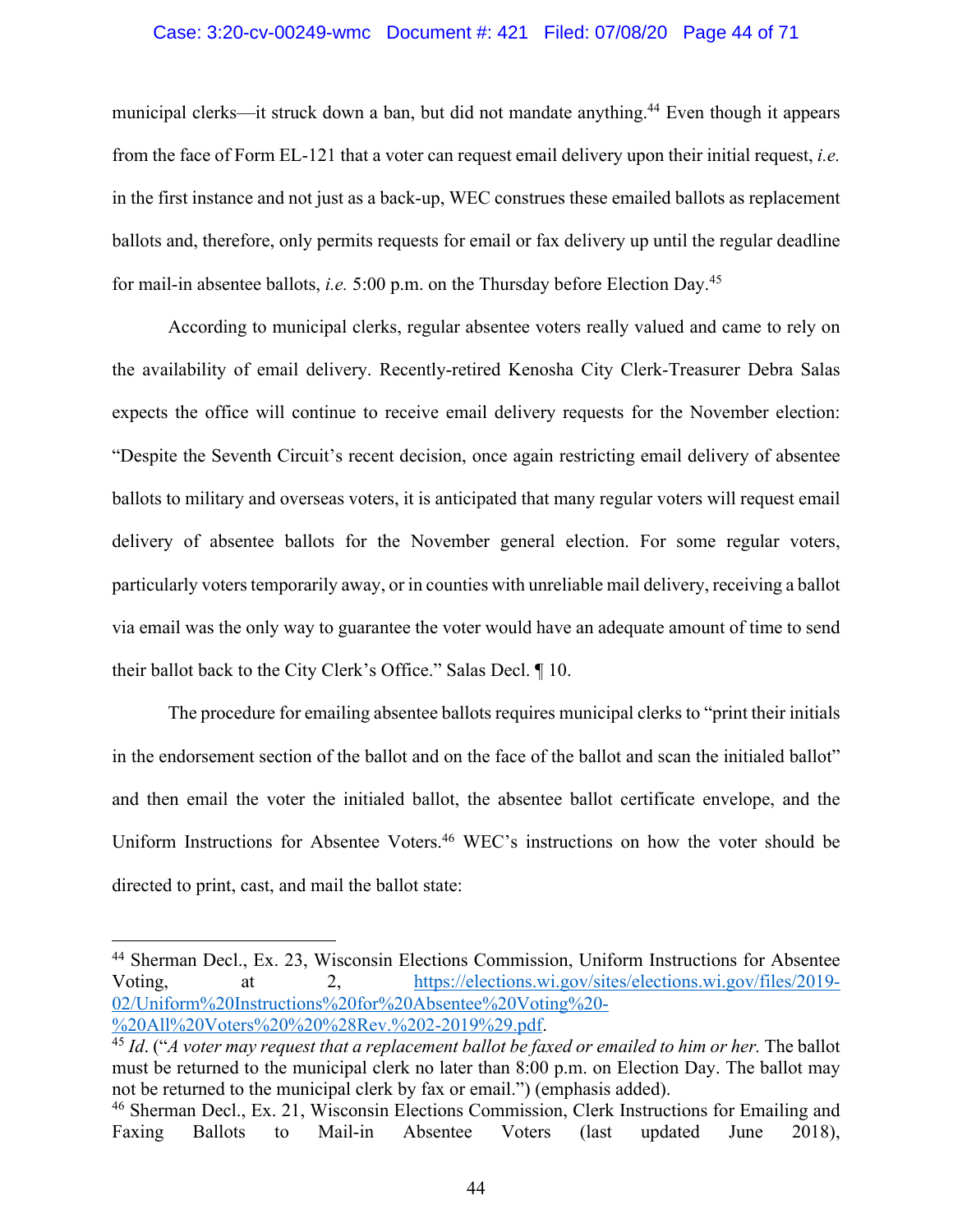The elector should be instructed to print the ballot, vote the ballot in the presence of a witness, fold the ballot and seal it inside a regular, non-window envelope, complete and sign the absentee certificate. An adult U.S. citizen witness must sign and provide his or her address on the certificate. Military or permanent overseas voters should provide their birthdate. The certificate should be affixed (with glue or tape) to the envelope containing the voted ballot. The envelope with the certificate attached should be placed into another, larger, envelope, sealed and mailed to the municipal clerk. The ballot must be received by 8 p.m. on Election Day.47

The WEC's instructions continue to explain that "[t]he absentee elector must return the hard copy

of the ballot and the completed certificate to the municipal clerk in time so that the clerk can deliver

the ballot to the polling place before the close of the polls."48 Ms. Salas, the former Kenosha City

Clerk, provides additional detail for this process:

To send an absentee ballot by email, the absentee ballot label which bears the voter's name, address and voter registration number, generated from WisVote, is applied to a scan of the front of the certificate envelope. After the label is applied to the certificate it is scanned as a PDF. Then the appropriate ballot for the voter's ward is initialed and scanned as a PDF. These two PDF documents, along with a PDF containing instructions are delivered as attachments to an email message. The voter is instructed to print out all of the attachments, mark their ballot, insert it in a plain envelope, and seal it. Then the voter is instructed to affix the certificate to the outside of that envelope. Once the voter has signed the certificate and obtained the signature and address of a witness, they must place the envelope with the certificate attached to the outside, into a larger envelope and mail it to the City Clerk's Office. One benefit of this delivery method is it ensures delivery to the voter, and the voter receives the ballot much faster.

Salas Decl. ¶ 10.

The WEC's instructions on email delivery of ballots notes that USPS does not think it can guarantee on-time delivery unless it is afforded a week. The USPS recommends that ballots be mailed one week prior to the date of the Election to arrive on time.<sup>49</sup> The elector may choose overnight delivery to assure that their ballot arrives on time.<sup>50</sup> The municipal clerk is not

<sup>50</sup> *Id*.

https://elections.wi.gov/sites/elections.wi.gov/files/memo/20/faxing\_or\_emailing\_absentee\_ballo ts to uocava vote 83593.pdf.

<sup>47</sup> *Id*. 48 *Id*. 49 *Id*.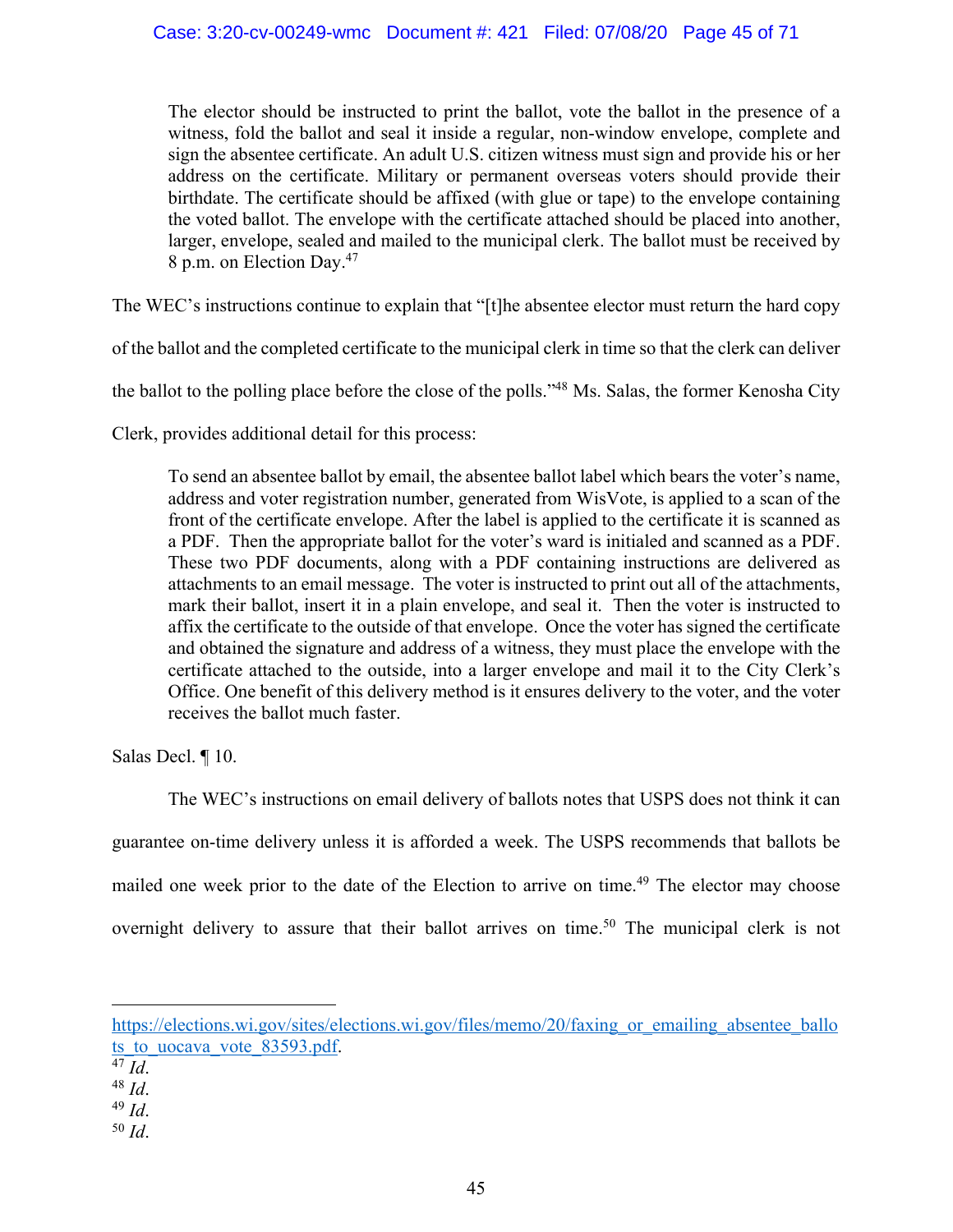#### Case: 3:20-cv-00249-wmc Document #: 421 Filed: 07/08/20 Page 46 of 71

responsible for return postage of a faxed or e-mailed absentee ballot.<sup>51</sup> "When absentee ballots are returned to the clerk's office, the municipal clerk records the information is recorded in WisVote or their WisVote Provider."52 "The municipal clerk records the date absentee ballots are faxed or e-mailed to voters in WisVote or forwards the information to their WisVote Provider."53 The clerk encloses the envelope holding the ballot into a certificate envelope and attaches the completed certificate to the outside. The clerk then delivers the ballot to the appropriate polling place in a carrier envelope."54 "At the polling place, the election inspectors follow the procedures for processing absentee ballots. The ballot may be remade by 2 election inspectors in order for the ballot to be accepted by electronic tabulating equipment."<sup>55</sup>

Upon information and belief, every one of Wisconsin's 1,850 municipal clerks exercises their discretionary authority on email delivery of absentee ballots differently. Some advertise this delivery option; some do not. Some will deliver ballots by email; some will not, even close to Election Day or the effective deadline to mail the ballot so that it is received in time to be counted. And there are of course variances between staff members within a municipal clerk's office.

Nevertheless, in the 2016 fall general election, Wisconsin municipal clerks emailed voters 9,619 absentee ballots, and 7,231 voters returned those absentee ballots by mail.<sup>56</sup>

The municipal clerk is required to enter absentee applications and ballot information into the WisVote system maintained by the Commission within 48 hours after mailing or receiving an in-person absentee ballot application. Wis. Stat.  $\S 6.33(5)$ . Or, in the case where the municipality relies on the county or another municipality, the clerk shall submit the information to the clerk's

<sup>51</sup> *Id*.

<sup>52</sup> *Id*.

<sup>&</sup>lt;sup>53</sup> *Id.*<br><sup>54</sup> *Id.* 55 *Id.* 55 *Id.* 55 *Id.* 56 Sherman Decl., Ex. 3, Wisconsin Elections Commission, Absentee Ballot Report (Nov. 8, 2016), https://elections.wi.gov/node/4397.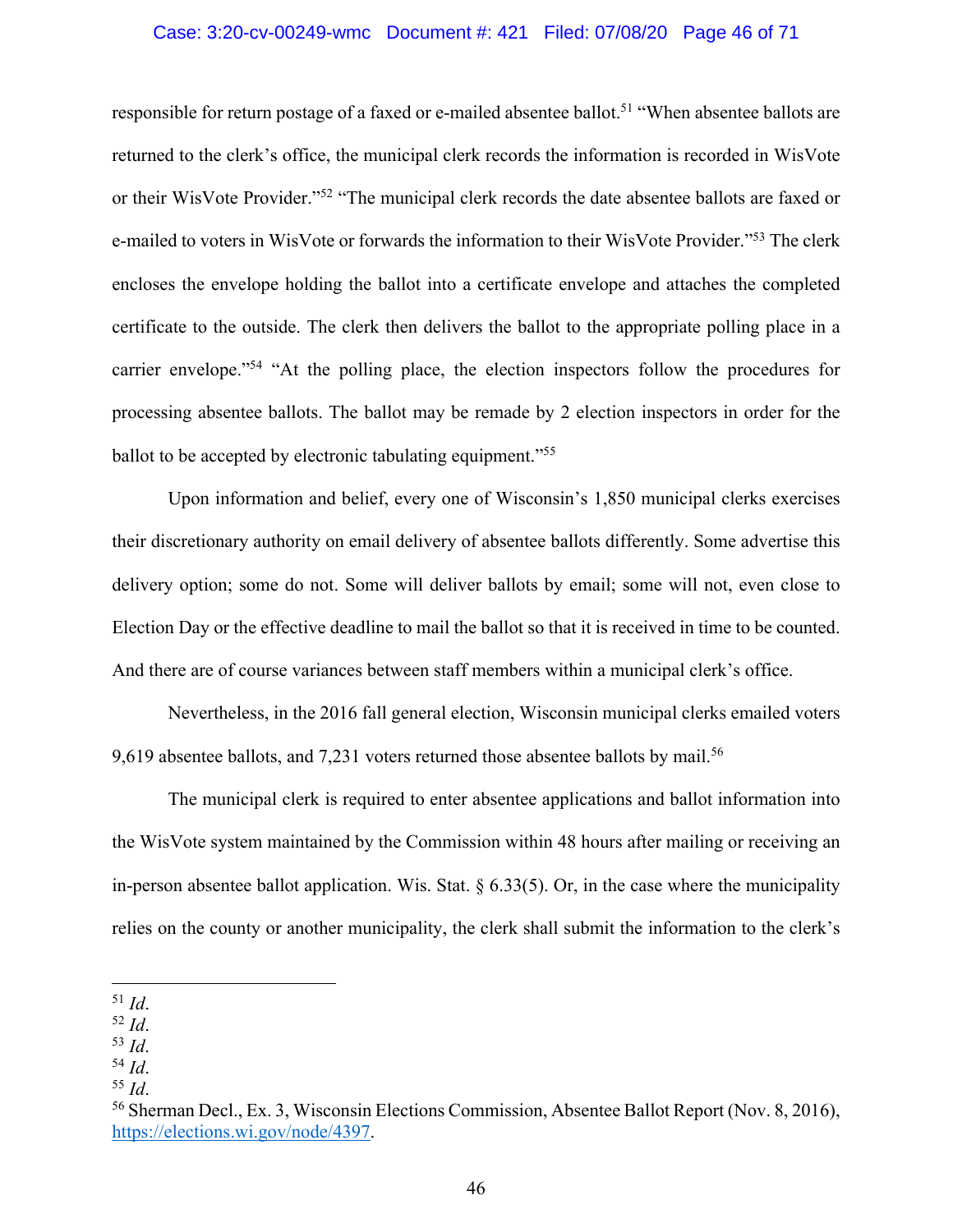# Case: 3:20-cv-00249-wmc Document #: 421 Filed: 07/08/20 Page 47 of 71

WisVote provider, and the provider shall enter the absentee information into the WisVote system within 24 hours. Wis. Stat.  $\S$  6.33(5).

The failures of Defendants, municipal clerks, and the USPS to keep up with the unprecedented, gargantuan demand for mail-in absentee ballots during this COVID-19 pandemic cries out for the alternative option of email delivery of absentee ballots. It need not and should not be a first resort; it is a last resort. However, to prevent disenfranchisement when ballots fail to arrive timely in the mail such that voters can timely vote and return them, Plaintiffs respectfully request that this Court order Defendants to instruct municipal clerks to email absentee ballots to voters who timely requested those ballots be delivered by mail but did not receive them in time to return them.

Email delivery will greatly alleviate the administrative burden on municipal clerks' offices in mailing out replacement absentee ballots for those previously-issued ballots that did not arrive timely in the mail.

## **3. Federal Write-In Absentee Ballots**

There is one other element of absentee voting in Wisconsin that is relevant to the relief Plaintiffs request: the Federal Write-in Absentee Ballot ("FWAB").<sup>57</sup> This is another fail-safe option that would solve the problem of disenfranchisement by delayed delivery. Federal law and Wisconsin law set forth a procedure for military and overseas civilian voters to request and cast absentee ballots. Under the Uniformed and Overseas Citizens Absentee Voting Act ("UOCAVA"), 52 U.S.C. § 20301 *et seq.*, military and overseas civilian voters are able to register to vote and request an absentee ballot with a federal postcard application. 52 U.S.C.  $\S$  20301(b)(2).<sup>58</sup> Under

<sup>57</sup> Sherman Decl., Ex. 24, Federal Write-in Absentee Ballot, https://www.fvap.gov/uploads/FVAP/Forms/fwab2013.pdf.<br><sup>58</sup> Sherman Decl., Ex. 25, Federal Postcard Application,

https://www.fvap.gov/uploads/FVAP/Forms/fpca2013.pdf.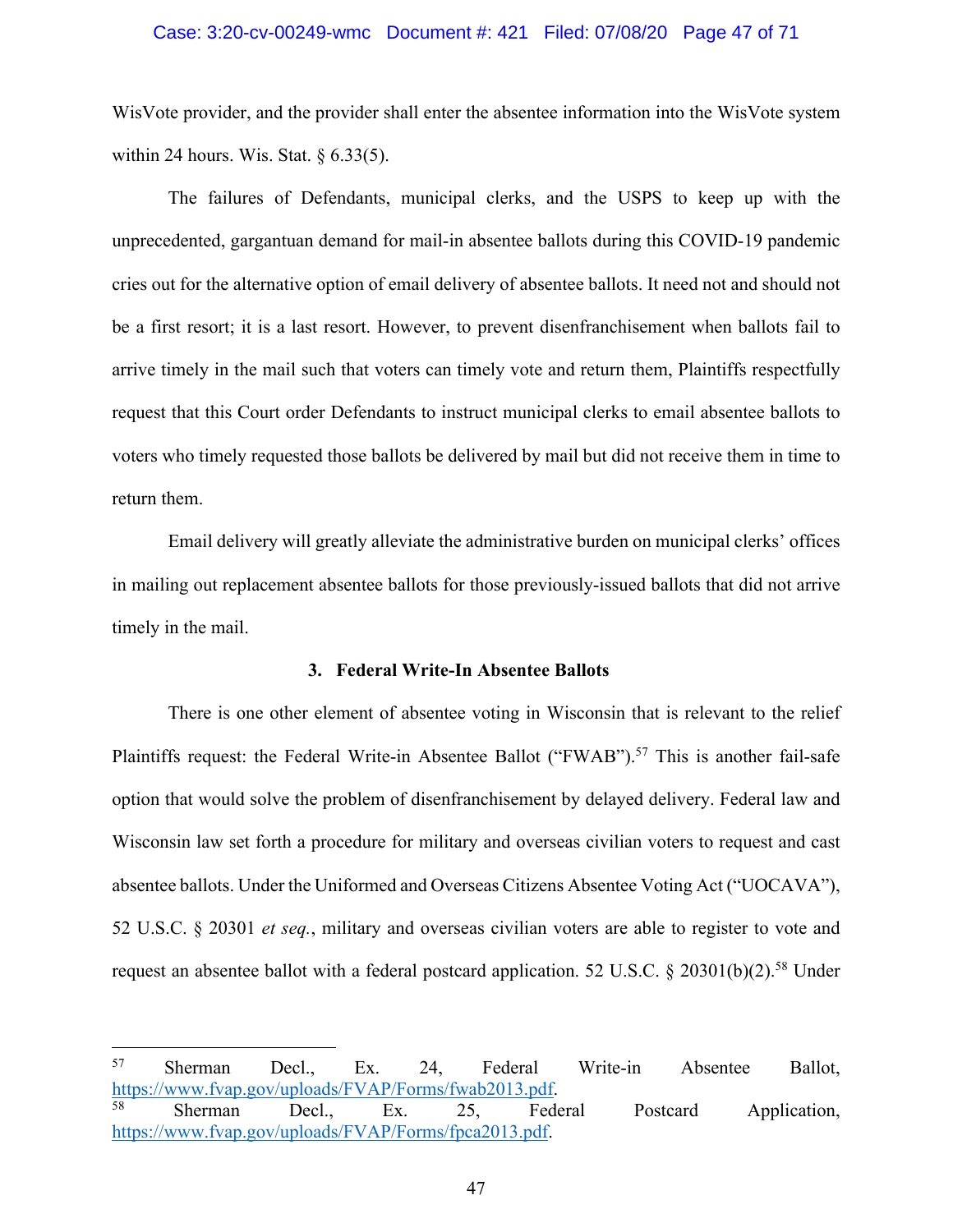#### Case: 3:20-cv-00249-wmc Document #: 421 Filed: 07/08/20 Page 48 of 71

UOCAVA, military and overseas voters also must be permitted to cast FWABs as an "Official Backup Ballot"<sup>59</sup> or "back-up measure"<sup>60</sup> to vote in federal races if they do not receive their regular absentee ballot. 52 U.S.C. §§ 20302(a)(3), 20303(a)(1) ("The Presidential designee shall prescribe a Federal write-in absentee ballot (including a secrecy envelope and mailing envelope for such ballot) for use in general, special, primary, and runoff elections for Federal office by absent uniformed services voters and overseas voters who make timely application for, and do not receive, States, absentee ballots."). State legislatures have the discretion to permit UOCAVA voters to use FWABs to vote in state and local offices or not. 52 U.S.C. § 20303(a)(1).

The ballot is downloadable and printable from this url: https://www.fvap.gov/uploads/FVAP/Forms/fwab2013.pdf. The envelope must be assembled by the voter, and the voter fills out both a voter information sheet and the official back-up ballot. "[A] Federal write-in absentee ballot shall be submitted and processed in the manner provided by law for absentee ballots in the State involved." 52 U.S.C. § 20303(b). If the voter later casts an official state absentee ballot after casting their FWAB, they are instructed to "make every reasonable effort to inform the appropriate State election official that the voter has submitted more than one ballot." 52 U.S.C. § 20303(d). Wisconsin already accepts and processes the FWAB for overseas civilian and military voters, *even if* they have not previously requested a ballot be delivered by mail. Sherman Decl, Ex. 2, Wolfe Tr. at 185:4-186:12.

Because these are write-in ballots, federal law sets forth specific rules for processing and counting FWABs, specifically:

(1) In completing the ballot, the absent uniformed services voter or overseas voter may designate a candidate by writing in the name of the candidate or by writing in the name of

<sup>59</sup> Sherman Decl., Ex. 24, Federal Write-in Absentee Ballot, https://www.fvap.gov/uploads/FVAP/Forms/fwab2013.pdf, at 3.  $60$  52 U.S.C. § 20303(a)(2).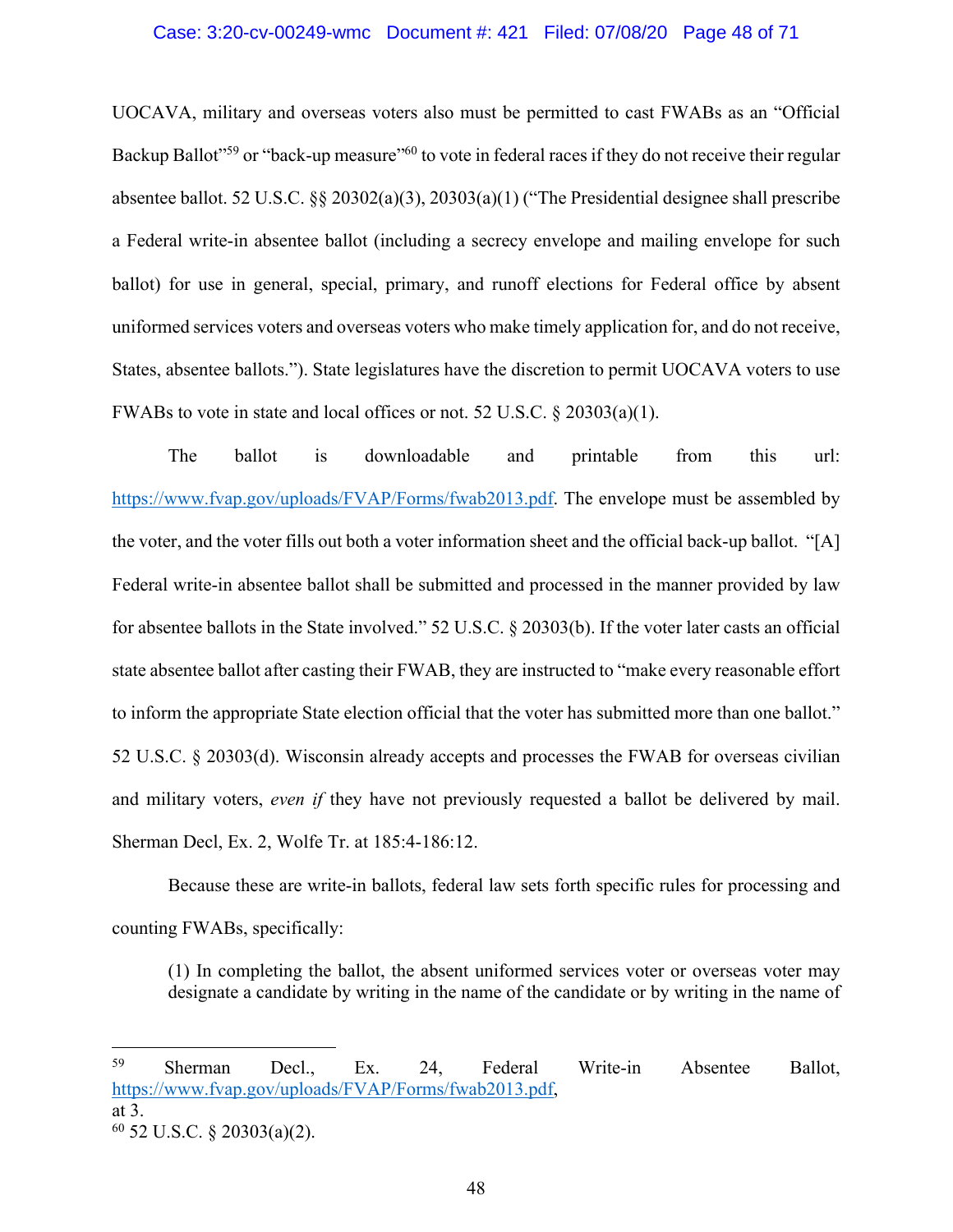#### Case: 3:20-cv-00249-wmc Document #: 421 Filed: 07/08/20 Page 49 of 71

a political party (in which case the ballot shall be counted for the candidate of that political party).

(2) In the case of the offices of President and Vice President, a vote for a named candidate or a vote by writing in the name of a political party shall be counted as a vote for the electors supporting the candidate involved.

(3) Any abbreviation, misspelling, or other minor variation in the form of the name of a candidate or a political party shall be disregarded in determining the validity of the ballot, if the intention of the voter can be ascertained.

52 U.S.C. § 20303(c).

Regardless, both Wisconsin residents who are temporarily overseas and permanently overseas voters who were last domiciled in Wisconsin can both use FWABs as ballots, at least for federal races, while domestic civilian voters cannot cast FWABs for any race. The principle behind this is that a voter who is overseas will face hardship or potential disenfranchisement if this backup option is not made available to them. The COVID-19 pandemic now threatens many *domestic* civilian voters with hardship and potential disenfranchisement—their right to vote is entitled to the same protection, given these extreme circumstances.

Affording domestic civilian voters the right to cast FWABs to the same extent as overseas civilian voters and allowing them to use the FWAB for all federal, state, and local races would also cure the constitutional and federal statutory violations caused by the lack of a fail-safe option for voters who request absentee ballots during this pandemic because they cannot safely vote in person and whose absentee ballots never arrive in the mail. Plaintiffs respectfully request that this Court order this as relief in the alternative or in addition to the email delivery of ballots in the narrow circumstance where a voter timely requests a mail-in absentee ballot be delivered by mail but does not receive that ballot.

Both Ms. Witzel-Behl and Ms. Salas represent that "[i]t is not cumbersome or difficult to process these write-in absentee ballots." Witzel-Behl Decl. ¶ 13; Salas Decl. ¶ 15.

## **4. Limiting the availability of these remedies by time**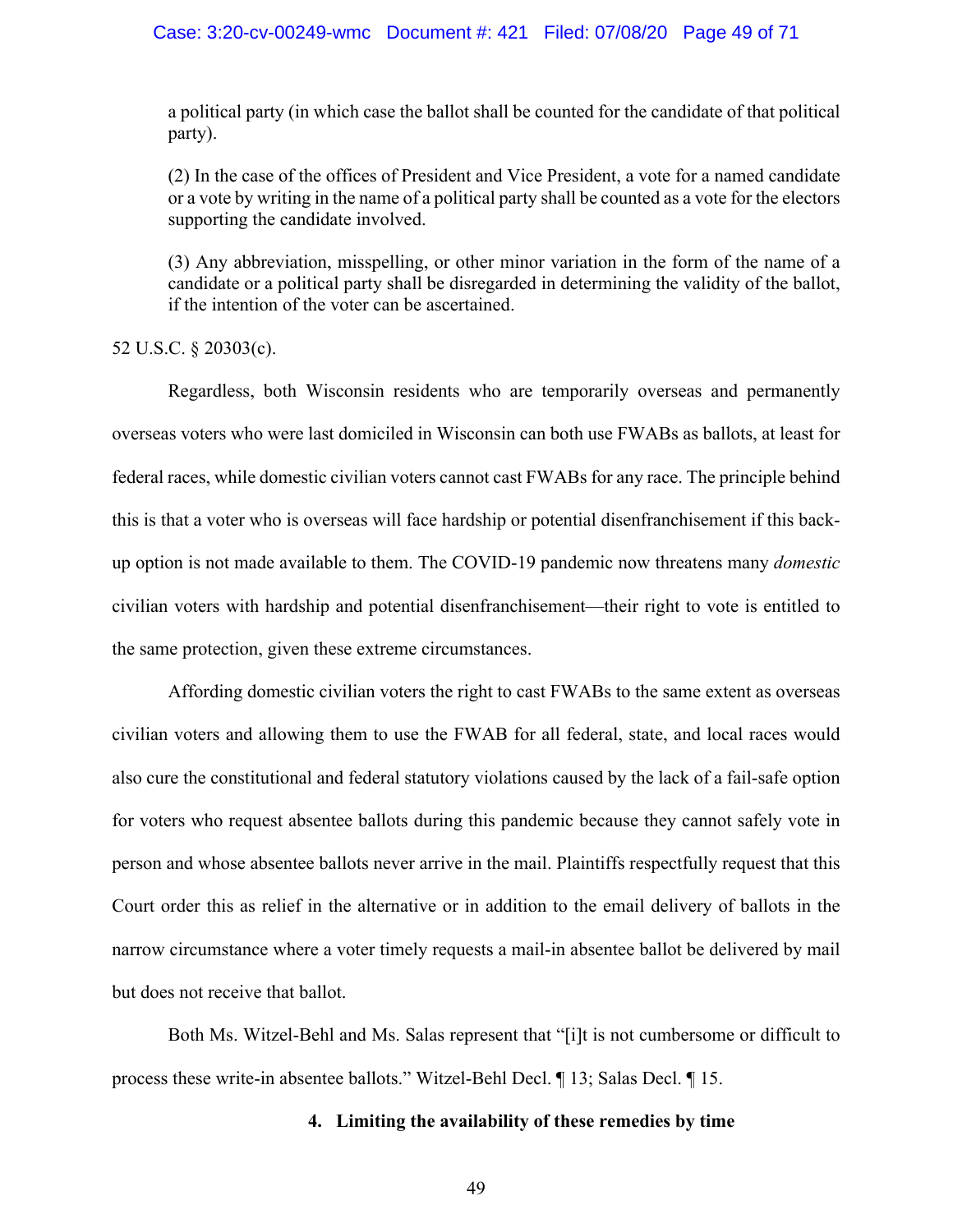#### Case: 3:20-cv-00249-wmc Document #: 421 Filed: 07/08/20 Page 50 of 71

Because these proposed remedies are last resorts, their availability can and should be limited by time—for instance, to the last week before Election Day or even the last few days. This is the busiest time for clerks. With respect to online access and downloading, former City Clark Ms. Salas notes that the WisVote system can be used to enforce temporal limitations:

The WisVote database records whether a particular voter has previously requested a ballot or not and, because of the U.S. Post Office Intelligent Bar Code, the system identifies whether that ballot is in the mail, and if so, for how long. There are ways to limit the use of this feature for domestic civilian voters and make it available only to those who request a replacement ballot for one that did not arrive in the U.S. mail . . .

Salas Decl. ¶ 13. Municipal clerks are still processing mail-in absentee ballot requests that come in until 5:00 p.m. on the Thursday before Election Day;<sup>61</sup> administering in-person absentee voting through the Sunday before Election Day, Wis. Stat.  $\S$  6.86(1)(b); and making preparations for Election Day. Salas Decl. ¶¶ 4-5. Ordering these alternative delivery methods, especially online access and downloading of mail-in ballots through the MyVote portal, would cure the constitutional violations caused by absentee ballot delivery failures during the Covid-19 pandemic, while also alleviating strain on municipal clerks' offices. Municipal clerks would not need to mail any replacement mail-in ballots, unless the voter could not access a ballot online, and USPS advises WEC that it takes seven days for a ballot to be delivered so a replacement ballot might not arrive in time if it is mailed. Sherman Decl., Ex. 2, Wolfe Tr. at 51:7-9.

It should be noted though that many voters will continue to believe their ballot is still in the mail, even after the deadline to request a replacement ballot has passed. Salas Decl. ¶ 17. This deadline is the same as the deadline for any other request for a mail-in absentee ballot: 5:00 p.m. on the Thursday before Election Day. *Id*.; Wis. Stat. § 6.86(5); Wis. Stat. § 6.86(1)(b). For this

<sup>&</sup>lt;sup>61</sup> This is the deadline to make any request for an absentee ballot. Wis. Stat. § 6.86(5); Wis. Stat. § 6.86(1)(b); Wolfe Tr. at 139:3-14. If the Court orders this relief to cure the federal constitutional violation for voters who need replacement absentee ballots, it of course need not be bound by this deadline in Wisconsin law.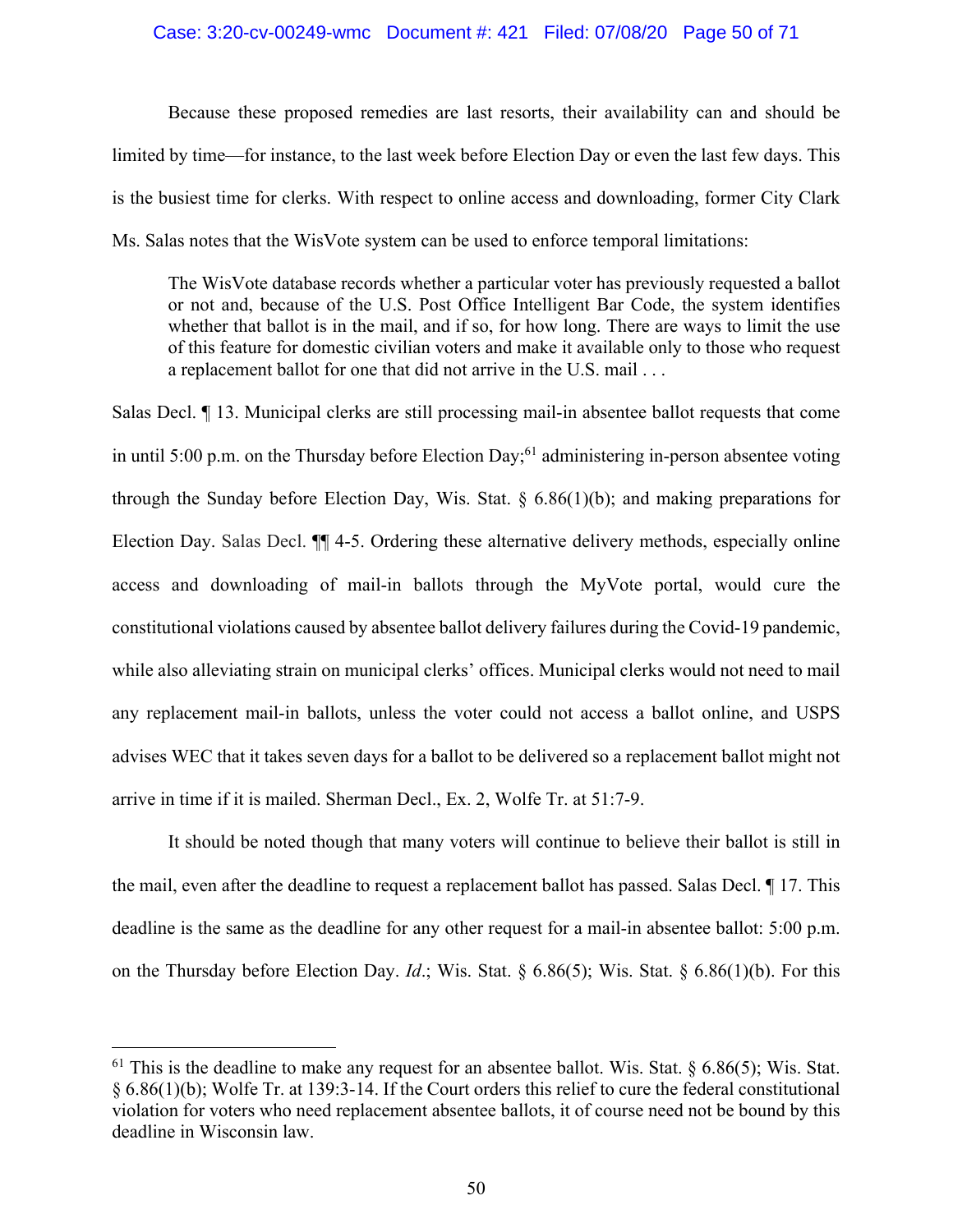## Case: 3:20-cv-00249-wmc Document #: 421 Filed: 07/08/20 Page 51 of 71

reason, Ms. Witzel-Behl, Madison's City Clerk, contends that Plaintiffs' proposed "back-up options should also be made available to voters through Election Day." Witzel-Behl Decl. ¶ 15. Racine City Clerk Ms. Coolidge's office "received hundreds of requests for absentee ballots after the cut-off date allowed by law," and these were rejected. Coolidge Decl. ¶ 5. Ms. Coolidge does suggest a deadline earlier than Election Day so that she can reallocate staff to polling places that will need to duplicate more of these online-accessed ballots, but that deadline, if the Court adopted it, need not be long before Election Day. *Id*. ¶ 9.

Additionally, if the Court wanted to preclude a voter from requesting a ballot by mail delivery soon before the deadline and then quickly turning around and requesting a replacement ballot through online access or email delivery, it could limit the ordered relief to voters who requested their ballots via mail delivery a certain number of days in advance of the replacement ballot request seeking online access through the MyVote portal or email delivery. MyVote, which contains the voter's absentee ballot request date, and WEC's adoption of intelligent mail bar codes, which will record when the ballot was mailed to the voter, will enable such an automatic limitation.

#### **iii. Witness requirement**

The witness requirement for mail-in absentee ballots has become unduly burdensome because of the Covid-19 pandemic. The key word is "unduly": a voting regulation is unconstitutional if the burdens it imposes far outweigh its efficacy in advancing the state's interests. *See Thomas*, 2020 WL 2617329, at \*21 ("Thomas/Middleton Plaintiffs are likely to prevail on their constitutional challenge to the Witness Requirement under the *Anderson-Burdick* balancing test because the character and magnitude of the burdens imposed on Thomas/Middleton Plaintiffs in having to place their health at risk during the COVID-19 pandemic likely outweigh the extent to which the Witness Requirement advances the state's interests of voter fraud and integrity."); *see also id*. at \*19 ("[T]he Witness Requirement further burdens [Plaintiffs] from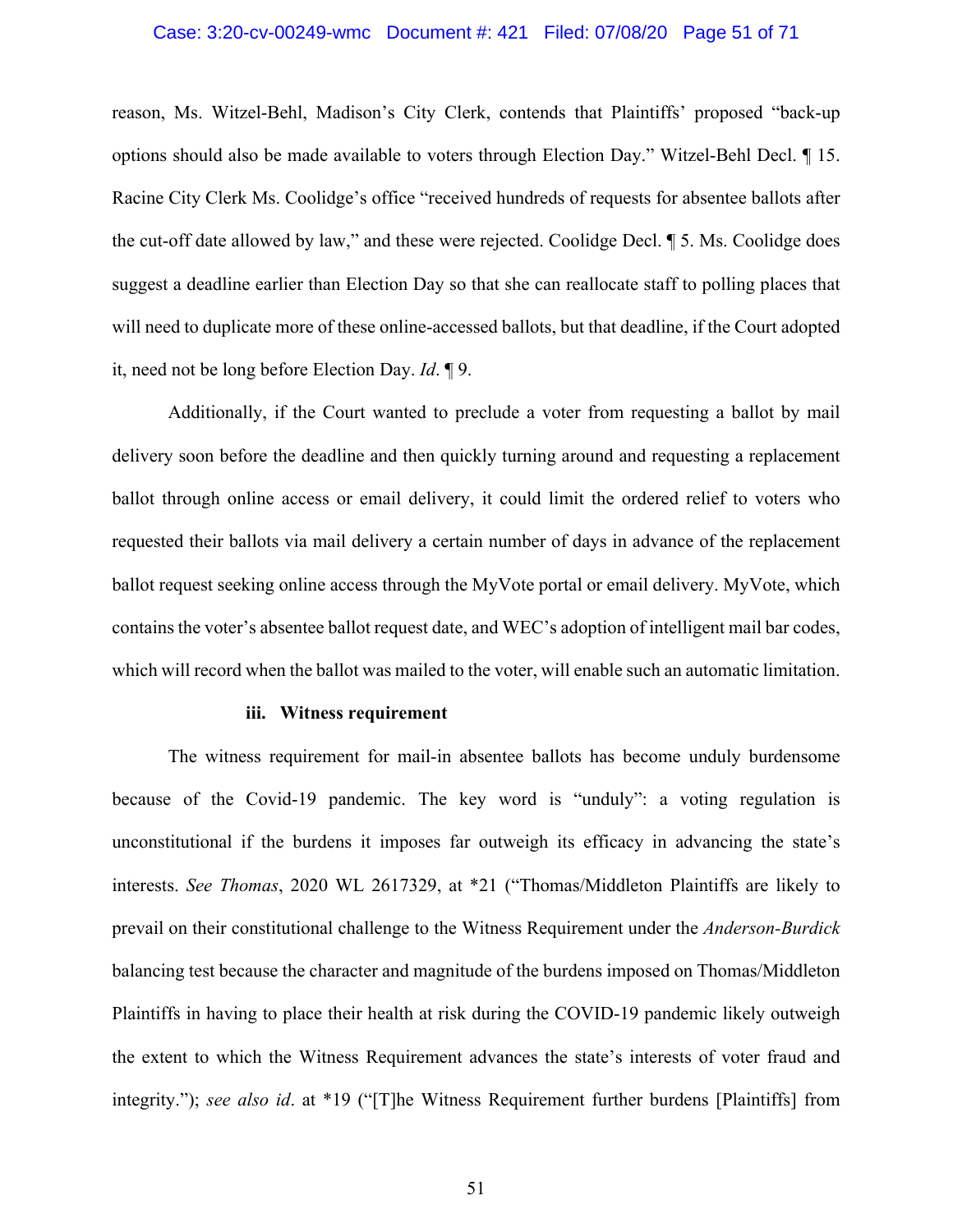## Case: 3:20-cv-00249-wmc Document #: 421 Filed: 07/08/20 Page 52 of 71

exercising their right to vote by absentee ballot by requiring them to expose themselves to other people in contravention of maintaining safe social distancing practices"). Here, the Organizational Plaintiffs, not the Individual Plaintiffs, seek to enjoin the witness requirement.

All absentee ballots must be witnessed and signed by an adult U.S. citizen (other than those cast by military and overseas voters, whose absentee ballots may be witnessed by an adult who is not a U.S. citizen), but that individual need not be a resident of Wisconsin or a registered voter in the state. Wis. Stat. §  $6.87(4)(b)1.^{62}$  The witness requirement applies to all absentee voters, regardless of the particular method by which the voter cast that absentee ballot. *Id*. The absentee ballot certificate contains both a voter certification and a witness certification, which the voter and witness must respectively sign under penalty of perjury.<sup>63</sup>

Because Wisconsin law requires that mail-in absentee ballots' certifications be signed by the voter and by a witness who is an adult U.S. citizen,<sup>64</sup> this requirement forces voters to engage someone outside their household and thereby take a risk with their health in order to cast a ballot that will be counted. All eligible Wisconsin voters who live alone or who do not have an adult U.S. citizen in their household, but particularly those who are at higher risk from Covid-19, will struggle to safely satisfy the witness requirement through reasonable efforts. According to the U.S. Census Bureau's 2018 American Community Survey 5-Year Estimates, there are over 675,000 single-member households in Wisconsin, and many other households that include only one adult, and more than 250,000 of these single-member households are individuals over the age of 65.<sup>65</sup>

<sup>62</sup> Sherman Decl., Ex. 26, Wisconsin Elections Commission, Form EL-122, Standard Absentee Ballot Certificate, WIS. ELECTIONS COMM'N, *available at*  https://elections.wi.gov/sites/elections.wi.gov/files/gab\_forms/4/el\_122\_standard\_absentee\_ballo t\_certificate\_portra\_17554.pdf. 63 *Id*.

 $64$  As noted previously, for military and overseas voters, the witness need not be a U.S. citizen. <sup>65</sup> Sherman Decl., Ex. 27, U.S. Census Bureau, *2018 American Community Survey 5-Year Estimates*, Table S2501, Occupancy Characteristics, *available at* https://data.census.gov/cedsci/all?q=S2501&hidePreview=false&tid=ACSST1Y2018.S2501.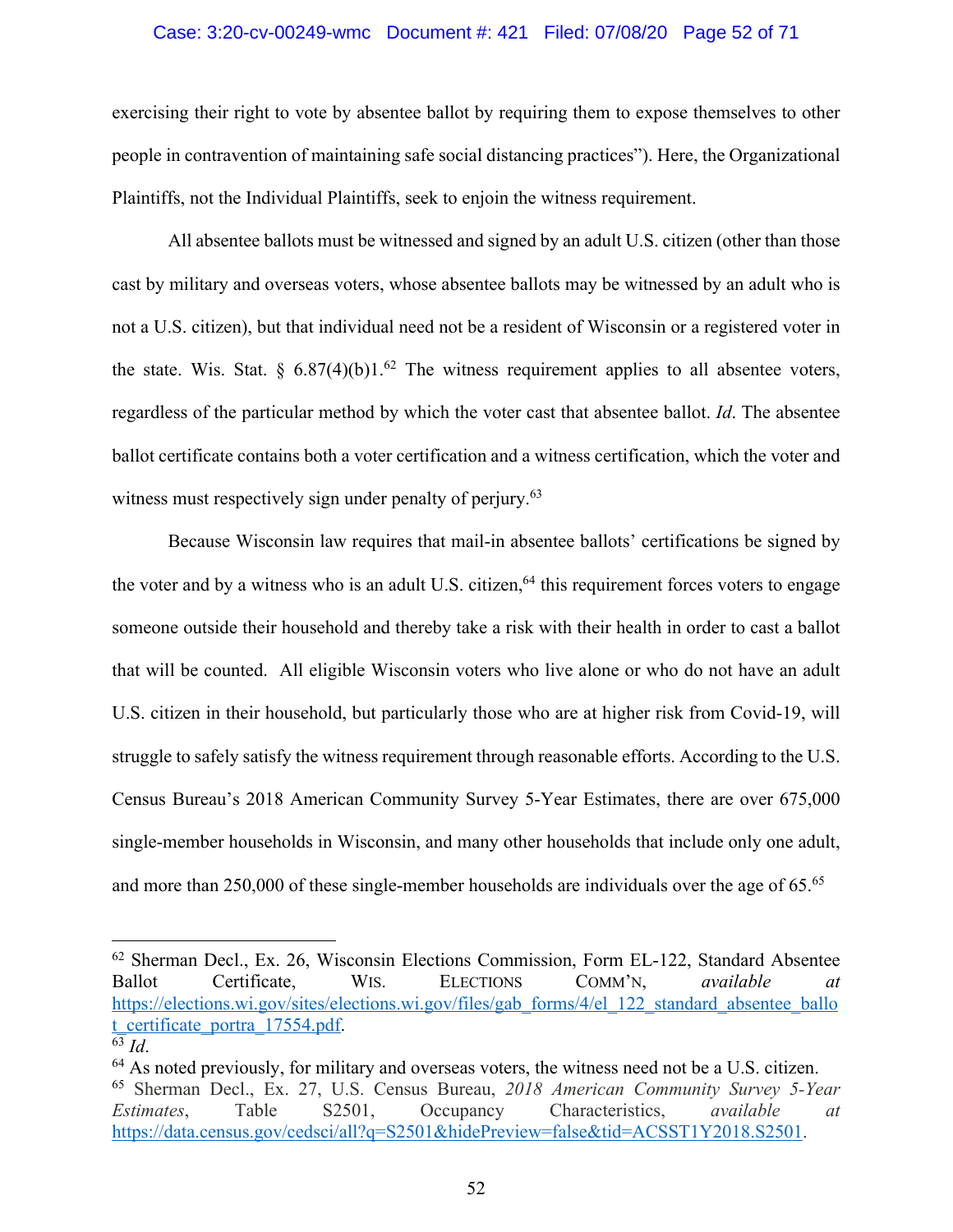## Case: 3:20-cv-00249-wmc Document #: 421 Filed: 07/08/20 Page 53 of 71

The Organizational Plaintiffs LWVWI and Wisconsin Alliance move for injunctive relief against the witness requirement.66 Under *Havens Realty* and *Common Cause Indiana,* 937 F.3d at 952, the Organizational Plaintiffs LWVWI and Wisconsin Alliance are severely burdened by the witness requirement. Voters, particularly those who are at higher risk from Covid-19 and who live alone, struggle with how to safely comply with this requirement and often require assistance to navigate the process and secure a signed witness certification. Civic engagement organizations like Plaintiffs LWVWI and Wisconsin Alliance have been compelled to divert organizational resources away from their core mission activities to educate and help voters comply with this requirement that is ill-suited to a pandemic. *Havens Realty*, 455 U.S. at 379; *see also Common Cause Indiana,* 937 F.3d at 952 (agreeing with sister circuits which "upheld the standing of voteradvocacy organizations that challenged election laws . . . [and] demonstrated the necessary injury in fact in the form of the unwanted demands on their resources."). LWVWI and Wisconsin Alliance have already expended resources, time, and money educating and helping voters that would not need help but for the unconstitutional enforcement of the witness requirement and will continue to do so through the November general election. Cronmiller Decl. ¶¶ 9, 11-12; Mitchell Decl. ¶¶ 11-14. "For the April 7, 2020 election, LWVWI fielded calls, texts, emails, and social media messages from voters who were struggling to comply with the witness requirement, and LWVWI members offered to help voters by serving as Plaintiffs' witnesses." Cronmiller Decl. ¶ 9. For the November election, "LWVWI will be working with local Leagues and municipal clerks to identify volunteers to serve as witnesses and possibly staff absentee drop-off locations." *Id*. ¶ 12. And Wisconsin Alliance will be diverting staff time and resources "to produce, publish, and distribute educational literature and materials on voting in the November election," which will

<sup>&</sup>lt;sup>66</sup> Plaintiffs Claire Whelan and Sylvia Gear do not move for a preliminary injunction on this claim at this time.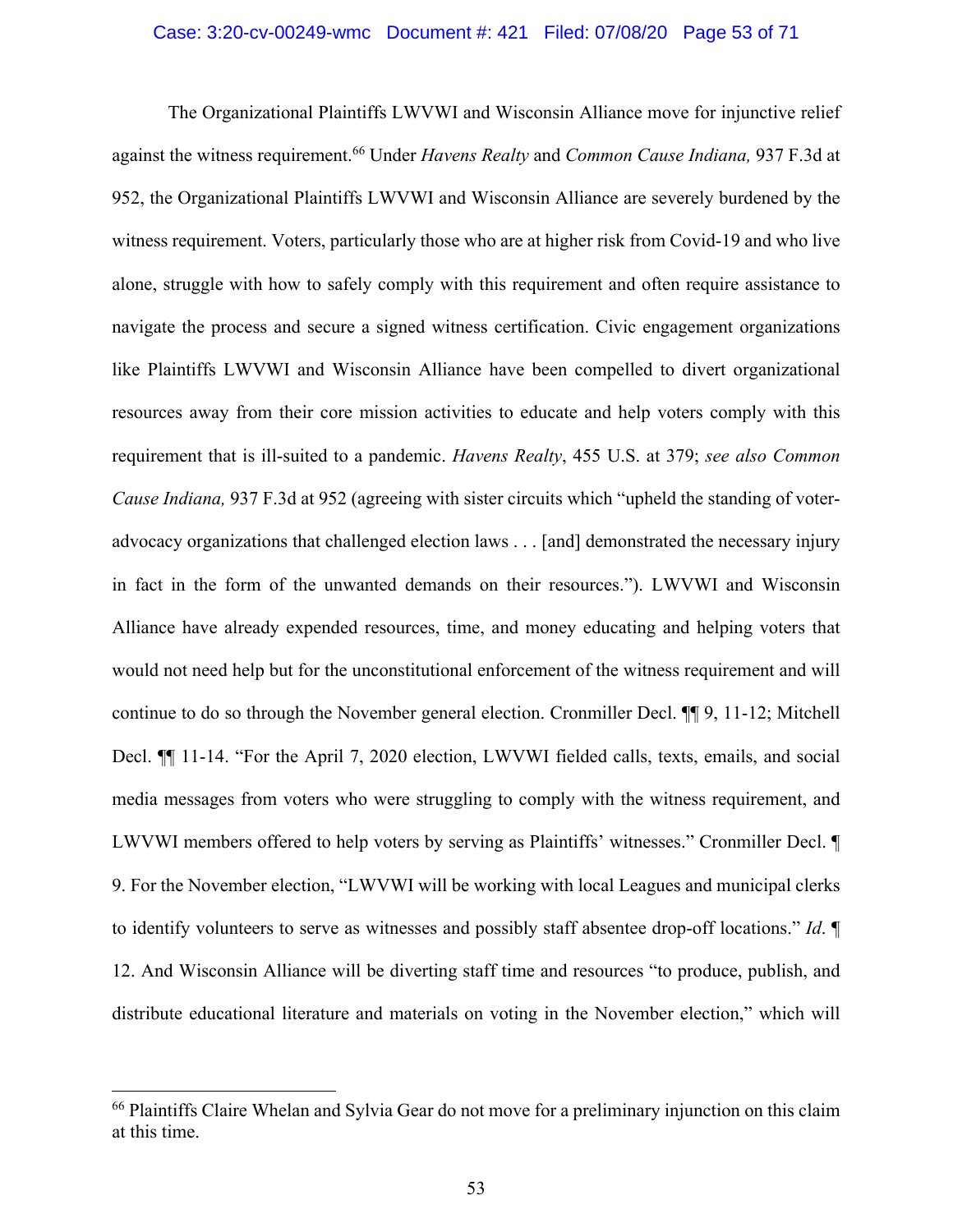## Case: 3:20-cv-00249-wmc Document #: 421 Filed: 07/08/20 Page 54 of 71

discuss how to navigate the witness signature requirement. Mitchell Decl. ¶ 14. None of these actions would be necessary if Defendants were not enforcing this requirement during a global pandemic.

It is patently unreasonable to require voters to engage in such a process to comply with the witness requirement when there are reasonable alternatives such as this Court's own injunction providing a certification alternative or the Seventh Circuit's panel suggestion of remote witnessing with the recording of a witness name, without a physical signature from that witness. Because the enforcement of the requirement during a pandemic is unreasonable as compared to its potential benefits to the state, the Organizational Plaintiffs LWVWI and Wisconsin Alliance are likewise injured because these organizations have diverted and will continue to divert resources, staff time, and money to educate and help voters who are struggling and/or unable to safely comply with the witness requirement through reasonable efforts.

The burdens imposed on voters forced to comply with the witness requirement during the Covid-19 pandemic far outweigh any benefit Defendants derive from it in seeking to deter, prevent, detect, or prosecute electoral fraud. Restrictions on voting must, *at a minimum*, further a legitimate state interest—it must be "necessary to burden the plaintiff's rights." *Anderson v. Celebrezze*, 460 U.S. 780, 780 (1983). The prevention of voter fraud is an important regulatory interest of Defendants, but any law designed to prevent voter fraud must be tailored to the burdens it imposes. *See Norman v. Reed*, 502 U.S. 279, 289 (1992); *Fish v. Schwab*, 957 F.3d 1105, 1132 (10th Cir. 2020) (observing that "the Secretary points to no concrete evidence that '[its] interests make it necessary to burden the plaintiff's rights' in this case"). Here, the witness requirement is not an effective tool to safeguard election integrity and, therefore, the state's interest is greatly attenuated.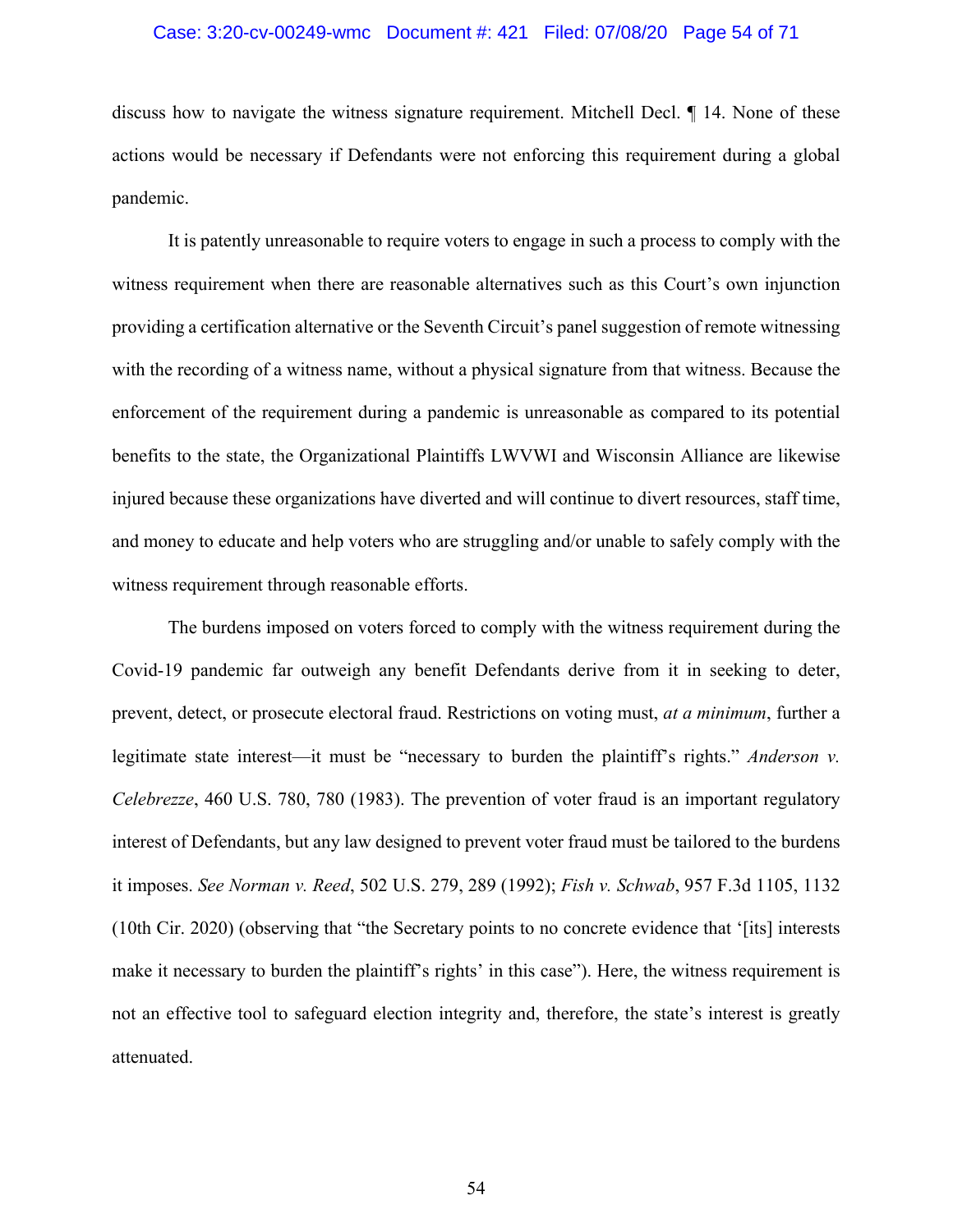#### Case: 3:20-cv-00249-wmc Document #: 421 Filed: 07/08/20 Page 55 of 71

More specifically, preventing and prosecuting voter fraud are legitimate interests, but the witness requirement has extremely limited law enforcement value. In his declaration, Marshall Tutor, a long-time election fraud investigator in North Carolina, debunks the notion that the witness requirement prevents absentee ballot fraud or can substantially assist law enforcement in detecting and prosecuting fraud. Tutor Decl. ¶ 9 ("I do not believe a two-witness signature requirement in any way prevents potential fraud such as that conducted by Mr. Dowless' illegal ballot fraud activities. In my 15 years' experience as an investigator with the State Board of Elections, I cannot think of a time or situation in which two absentee ballot witness signatures would have prevented absentee ballot fraud."). Additionally, Mr. Tutor notes that a witness signature is easily forged so as to evade detection. *Id*. ¶ 6 ("I never detected a forgery just by reviewing the face of the absentee ballot envelope.").

Even if the state identifies a legitimate state interest, the voting regulation cannot be unreasonable or irrational. The state's own guidance on the witness requirement makes plain how unreasonable the requirement is during a pandemic.<sup>67</sup> They want elderly people with multiple Covid-19 risk factors who live alone to ask a neighbor or postal worker or Meals on Wheels volunteer to observe them voting through a window or glass door and then pass the ballot under a closed door or through a crack in an open window to be marked, signed, and returned after handwashing or sanitizing.<sup>68</sup> This is, on its face, an unreasonable proposition, and the state's confusing guidance on the subject is requiring civic engagement organizations like the Organizational Plaintiffs LWVWI and Wisconsin Alliance to assist voters who live alone. This rigmarole and diversion of civic engagement organizations' resources, money, and time could only

<sup>67</sup> Sherman Decl., Ex. 28, Wisconsin Elections Commission, Absentee Witness Signature Requirement Guidance (Mar. 29, 2020), https://elections.wi.gov/sites/elections.wi.gov/files/2020-03/Absentee%20Witness%20Guidance.pdf.<br><sup>68</sup> This procedure of course is not possible for individuals living in an apartment above the ground

floor.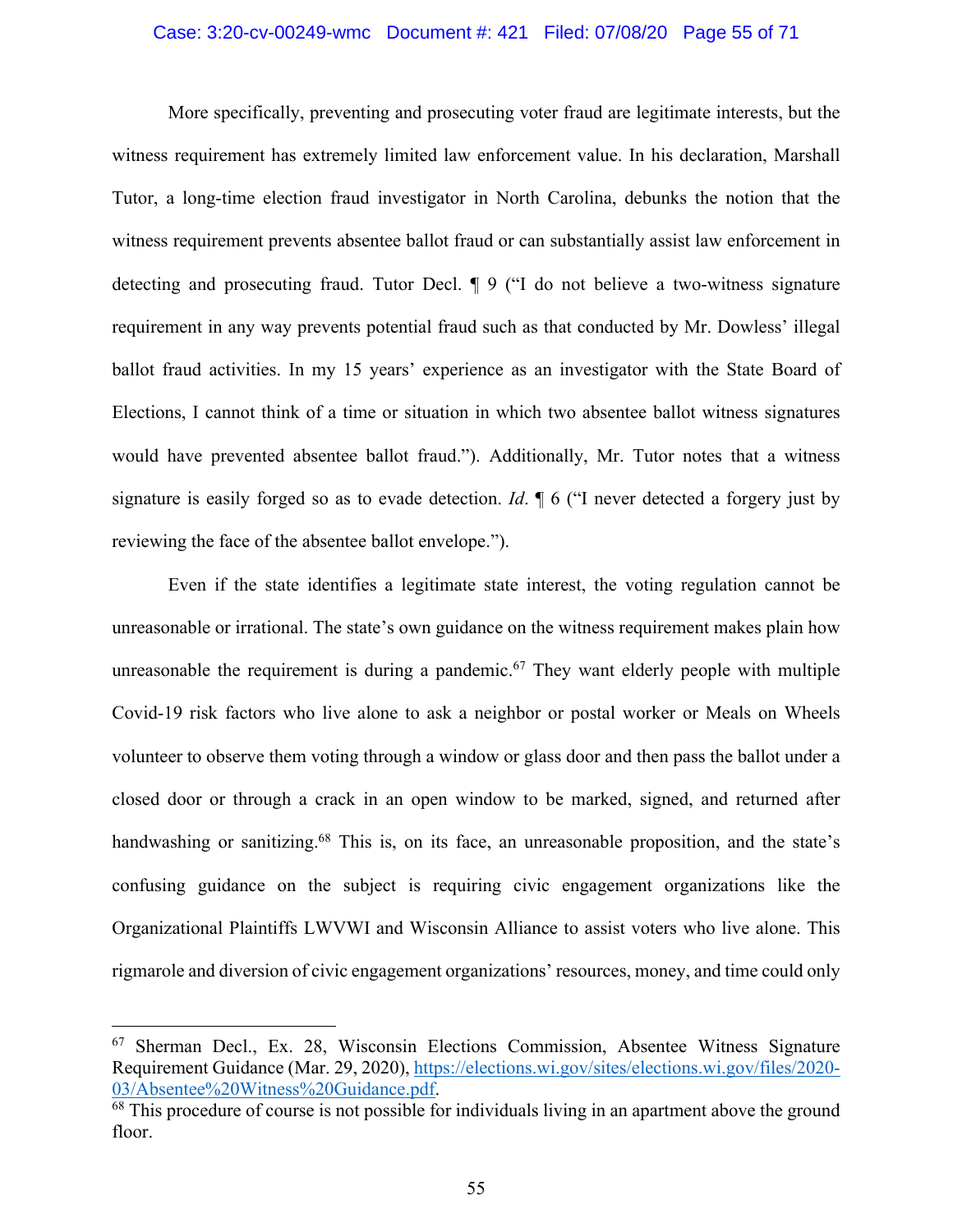#### Case: 3:20-cv-00249-wmc Document #: 421 Filed: 07/08/20 Page 56 of 71

be justified by a requirement that held unmistakable benefits for law enforcement, but as a former chief election fraud inspector has stated in his declaration, there is no such clear benefit. Tutor Decl. ¶ 9. Instead of requiring a physical signature on the ballot, this Court could order, at the Seventh Circuit's suggestion, remote witnessing and compel voters to record the name and address of the witness on the ballot's certificate envelope. This would satisfy the state's attenuated interest, while greatly alleviating the burden on groups like LWVWI and Wisconsin Alliance to physically travel to a voter's home in order to assist them. It would also be far easier to educate the public on remote witnessing than on how to stay safe while witnessing a ballot in person.

Further, Wisconsin law establishes other, less burdensome means that sufficiently safeguard election integrity. For example, it prohibits "[f]alsely mak[ing] any statement for the purpose of obtaining or voting an absentee ballot under ss. 6.85 to 6.87." Wis. Stat. § 12.60(3)(i). Violators face a \$1,000 fine and up to 6 months in prison. *Id.* § 12.60(1)(b). Additionally, Form EL-121, one of the ways by which voters may request an absentee ballot, states that "[a]bsentee ballots may not be forwarded<sup>"69</sup> or sent to a P.O. Box,<sup>70</sup> thereby reducing the risk of someone other than the voter obtaining and casting the ballot. It also requires applicants to provide their name as it appears on their voter registration and their birthdate,<sup> $71$ </sup> which are used to verify the voter's identity. Voters must also sign the following statement: "I certify that I am a qualified elector, a U.S. Citizen, at least 18 years old, having resided at the above residential address for at least 10 consecutive days immediately preceding this election, not currently serving a sentence including probation or parole for a felony conviction, and not otherwise disqualified from voting."72

<sup>69</sup> Sherman Decl., Ex. 20, Form EL-121, *Wisconsin Application for Absentee Ballot*, WIS. ELECTIONS COMM'N 1 (Oct. 2018), *available at* https://elections.wi.gov/sites/elections.wi.gov/files/2020-07/EL-121%20Application%20for%20Absentee%20Ballot%20%282018-10%29.pdf. <sup>70</sup> *Id.* at 2.

 $71$  *Id.* 

<sup>72</sup> *Id.* at 1.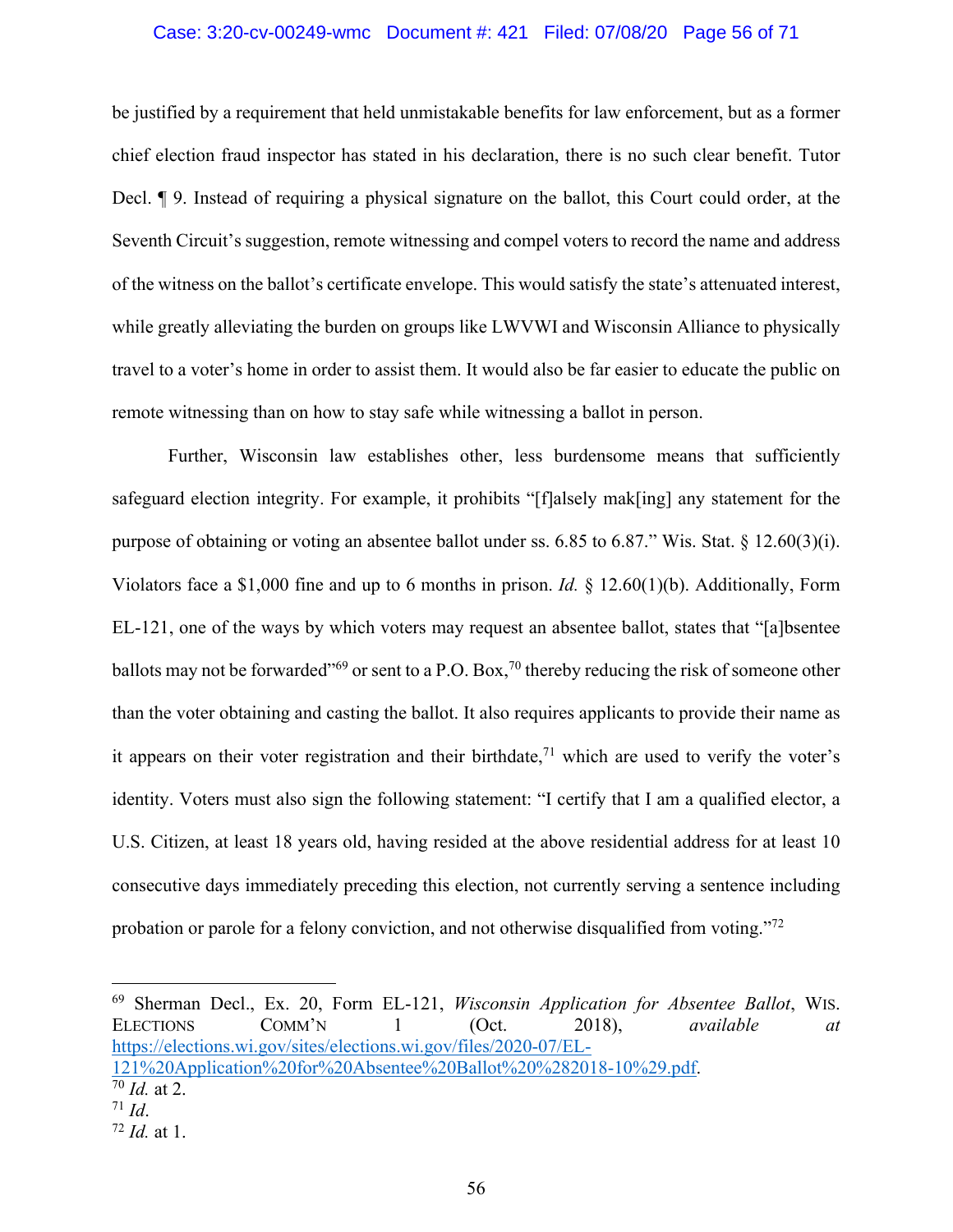## Case: 3:20-cv-00249-wmc Document #: 421 Filed: 07/08/20 Page 57 of 71

While states need not wait for an election problem to arise before addressing it through legislation, voting regulations cannot be upheld if they are patently ineffective at advancing the state's proffered interest. *Cf. Lee v. Virginia State Bd. of Elections*, 843 F.3d 592, 606 (4th Cir. 2016) ("In conducting the *Anderson-Burdick* analysis, the Court found that Indiana had a valid interest in adopting standards that aligned with federal election statutes, including HAVA, where Congress had indicated a belief that 'photo identification is one *effective* method of establishing a voter's qualification to vote.'" (quoting *Crawford v. Marion Cty. Election Bd.*, 553 U.S. 181, 193 (2008)) (emphasis added).

Therefore, under these circumstances of this pandemic, Section  $6.87(4)(b)1$ . now creates an undue burden on LWVWI and Wisconsin Alliance in violation of the First and Fourteenth Amendments to the U.S. Constitution as construed in *Anderson* and *Burdick*.

# **iv. Remedies for voters who cannot safely comply with the witness requirement through reasonable efforts**

Due to the witness requirement's relative inefficacy and the persistent pandemic conditions, Section 6.87(4)(b)1. cries out for modification. This Court can order relief short of invalidation that would satisfy the state's anti-fraud interest, while minimizing absentee voters' exposure to the risk of infection.

On April 1, 2020, this Court presided over a hearing on Plaintiffs' motion for a preliminary injunction. Ruling in Plaintiffs' favor, the Court blocked the witness requirement in part: "Defendants are enjoined from enforcing Wis. Stat. § 6.87(2) as to absentee voters who have provided a written affirmation or other statement that they were unable to safely obtain a witness certification despite reasonable efforts to do so, provided that the ballots are otherwise valid." 20 cv-249, dkt. 171.

Defendant-Intervenors Republican Party of Wisconsin and Republican National Committee appealed the preliminary injunction and moved for and obtained a stay of the above-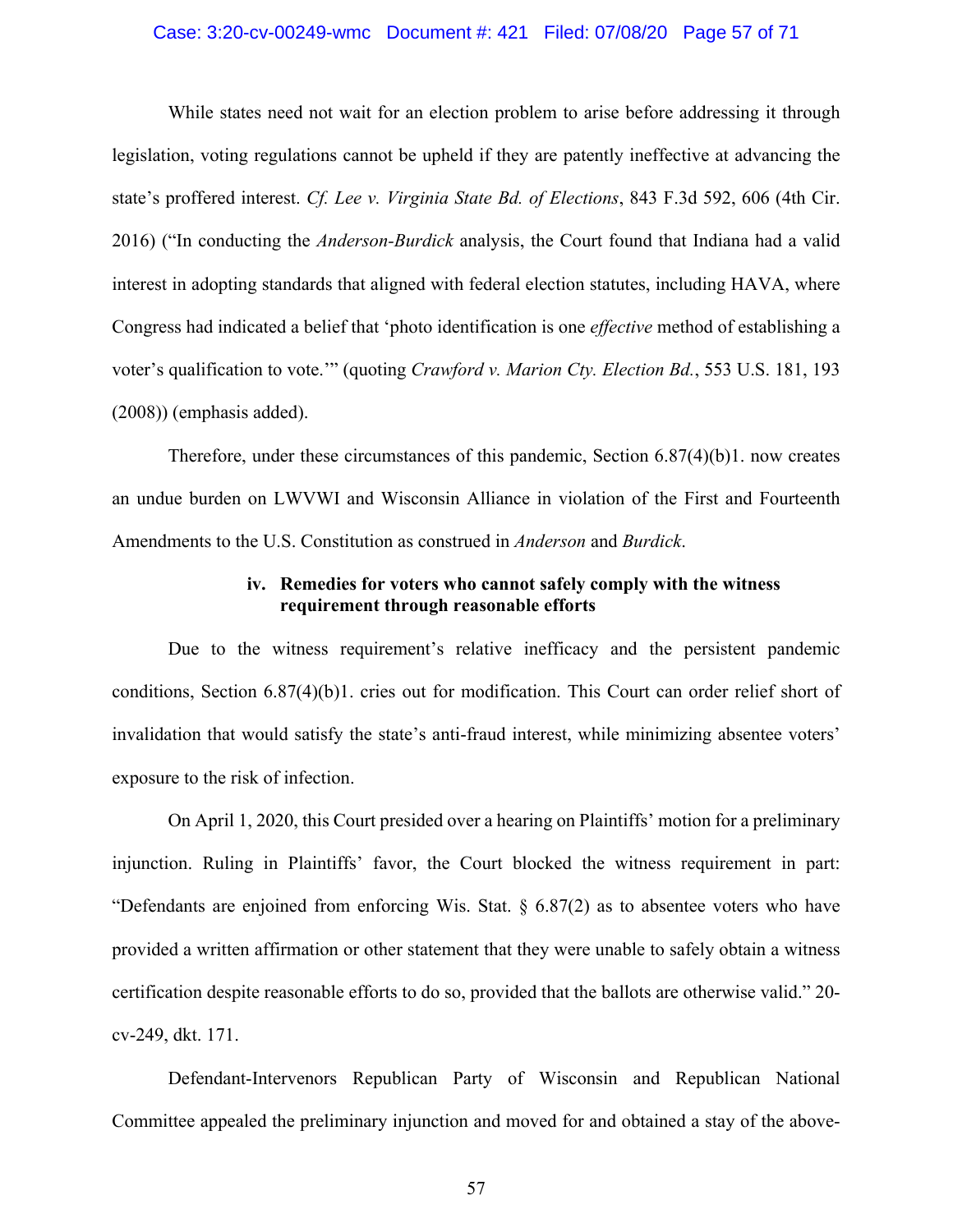#### Case: 3:20-cv-00249-wmc Document #: 421 Filed: 07/08/20 Page 58 of 71

excerpted part of the preliminary injunction. *Democratic Nat'l Comm. v. Republican Nat'l Comm.*, Nos. 20-1538 & 20-1546 (7th Cir. Apr. 3, 2020), *stayed in part*, No. 19A1016, 2020 WL 1672702 (U.S. Apr. 6, 2020). The Seventh Circuit's motions panel concluded "that the district court did not give adequate consideration to the state's interests in suspending this requirement." *Id*. at \*3. But notably, in seeking to strike a balance between the voters' burdens and the state's anti-fraud interest, the Court suggested that witnesses could observe voters casting their ballots remotely without actually physically signing the ballot:

So, too, do we have every reason to believe the Commission, in keeping with the forwardleaning action it has taken thus far to accommodate voters' interests while also striving to ensure their safety, will continue to consider yet other ways for voters to satisfy the statutory signature requirement (if possible, for example, by maintaining the statutory presence requirement but not requiring the witness's physical signature).

*Id.* at \*4. While this was a mere suggestion in dicta, the Organizational Plaintiffs LWVWI and Wisconsin Alliance now seek this as a remedy in addition to or in the alternative to this Court's own reasonable efforts certification. The Seventh Circuit panel never ruled on the merits and has dismissed the appeals, so both forms of relief remain viable. While the Seventh Circuit panel clearly believed the witness requirement rationally advanced Wisconsin's anti-fraud interest, there was limited evidence in the record at the time to evaluate the efficacy of witnessing in preventing, detecting, and prosecuting fraud. But there is record evidence now that demonstrates that the witness requirement's weak benefits for law enforcement are outweighed by the burdens to civic engagement organizations like LWVWI and Wisconsin Alliance on the other side of the scales. For that reason, Plaintiffs respectfully request that this Court order either or both of the following alternatives: (a) a reasonable efforts certification, and/or (b) remote witnessing.

# **b. Unconstitutional Conditions Doctrine**

Plaintiffs are also likely to prevail on their alternative constitutional claim under the unconstitutional conditions doctrine. The failure to provide fail-safe options to absentee voters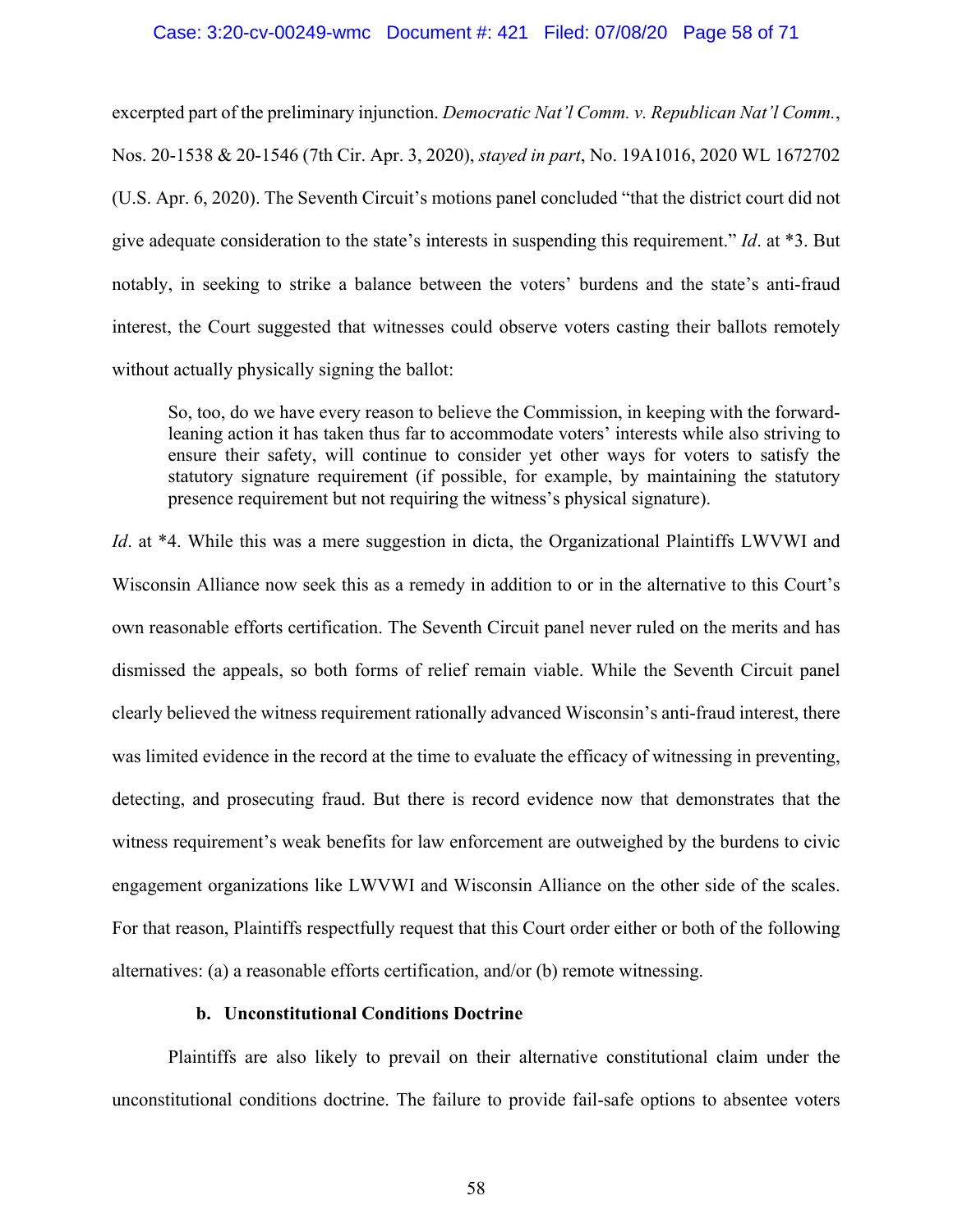## Case: 3:20-cv-00249-wmc Document #: 421 Filed: 07/08/20 Page 59 of 71

who do not receive their ballots in the mail and the witness requirement are also unconstitutional because they require voters to forfeit their fundamental right to bodily integrity as a condition of exercising their right to vote. Such state coercion violates the unconstitutional conditions doctrine.

Here, a condition is imposed on the exercise of the right to vote, which is protected by the First Amendment as a means of political association and political expression. *Cal. Democratic Party v. Jones*, 530 U.S. 567, 574 (2000); *Norman v. Reed*, 502 U.S. 279, 288–90 (1992); *Anderson v. Celebrezze*, 460 U.S. 780, 787–89, 806 (1983); *Kusper v. Pontikes*, 414 U.S. 51, 56–58 (1973); *Williams v. Rhodes*, 393 U.S. 23, 30–31 (1968). Similarly, courts recognize a constitutional right to bodily integrity. *See Washington v. Glucksberg*, 521 U.S. 702, 777–78 (1997); *Canedy v. Boardman*, 16. F.3d 183, 185 (7th Cir. 1994) (quoting *Planned Parenthood v. Casey*, 112 S. Ct. 2791, 2806 (1992)) ("It is settled now . . . that the Constitution places limits on a State's right to interfere with a person's . . . bodily integrity.").

Under the unconstitutional conditions doctrine, the government may not require an individual to forfeit one constitutional right in order to exercise another. *Simmons v. United States*, 390 U.S. 377 (1968) presented a classic violation of this doctrine, where a criminal defendant was effectively forced to incriminate himself in establishing his standing to move to suppress evidence on Fourth Amendment grounds. The Supreme Court noted that the defendant "was obliged either to give up what he believed, with advice of counsel, to be a valid Fourth Amendment claim or, in legal effect, to waive his Fifth Amendment privilege against self-incrimination." *Id*. at 394. The Supreme Court found "it intolerable that one constitutional right should have to be surrendered in order to assert another." *Id*. at 394. The doctrine has also been invoked to prohibit the imposition of conditions on First Amendment-protected activities that require the forfeiture of other rights. *See, e.g.*, *Lefkowitz v. Cunningham*, 431 U.S. 801 (1977) (New York law unconstitutionally required political party leaders to provide unimmunized testimony before a grand jury, forcing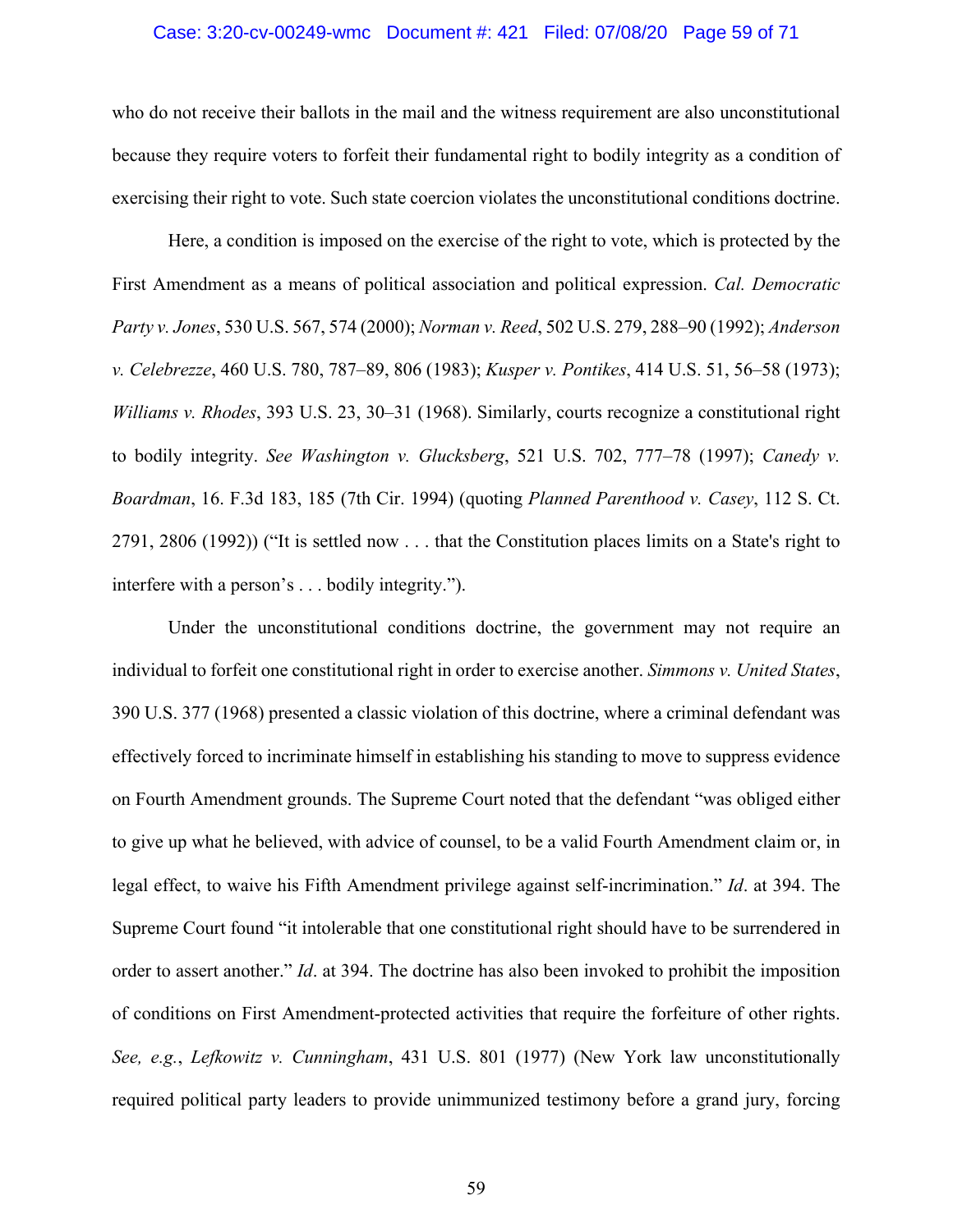## Case: 3:20-cv-00249-wmc Document #: 421 Filed: 07/08/20 Page 60 of 71

leaders to choose between First Amendment right of association and Fifth Amendment right against self-incrimination); *Bourgeois v. Peters*, 387 F.3d 1303, 1324 (11th Cir. 2004) ("This case presents an especially malignant unconstitutional condition because citizens are being required to surrender a constitutional right—freedom from unreasonable searches and seizures—not merely to receive a discretionary benefit but to exercise two other fundamental rights—freedom of speech and assembly.").

Most directly relevant to this case, the Supreme Court has invalidated voting requirements or conditions that require the forfeiture of another fundamental right. In *Dunn v. Blumstein*, 405 U.S. 330 (1972), the Court held that a one-year durational residency requirement for voter registration placed an unconstitutional condition on the fundamental right to interstate travel. *Id*. at 346, 353. The Court explained that "such laws force a person who wishes to travel and change residences to choose between travel and the basic right to vote." *Id*. at 342. Notably, when First Amendment-protected rights such as the right to vote are at stake, it is irrelevant whether the government intended to coerce the voter into forfeiting a constitutional right. *See Bourgeois*, 387 F.3d at 1324–25 ("[T]he very purpose of the unconstitutional conditions doctrine is to prevent the Government from subtly pressuring citizens, *whether purposely or inadvertently*, into surrendering their rights." (emphasis added)).

Courts evaluate these claims by looking to the constitutional standard for the right that Plaintiffs are being coerced into surrendering. "[W]hen a condition on a government benefit burdens a constitutional right, it generally triggers the same scrutiny as a direct penalty would." *McCabe v. Sharrett*, 12 F.3d 1558, 1562 (11th Cir. 1994). In *Dunn*, for instance, the durational residency requirement for voter registration was subjected to strict scrutiny because fundamental voting and interstate travel rights were implicated: "In the present case, whether we look to the benefit withheld by the classification (the opportunity to vote) or the basis for the classification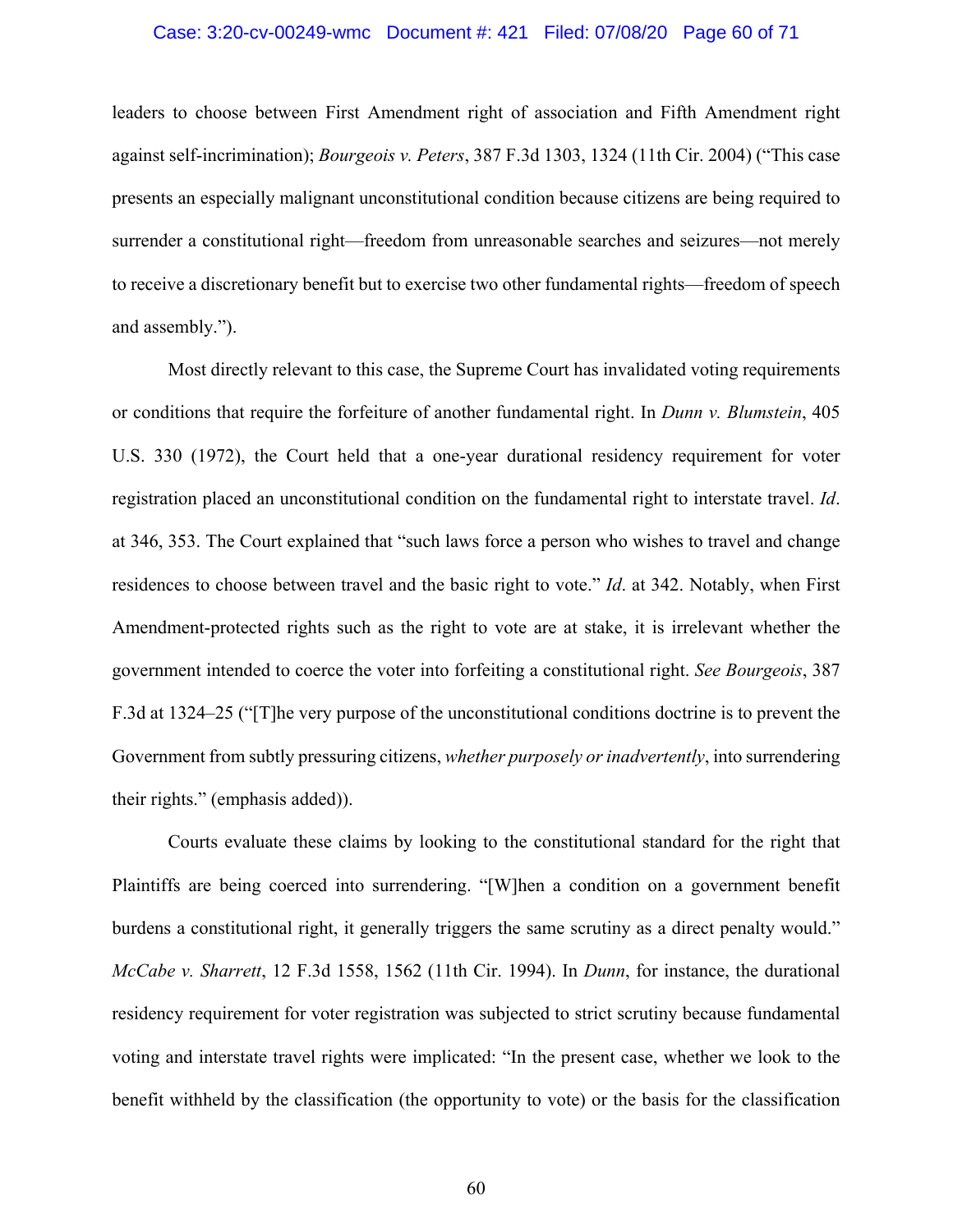## Case: 3:20-cv-00249-wmc Document #: 421 Filed: 07/08/20 Page 61 of 71

(recent interstate travel) we conclude that the State must show a substantial and compelling reason for imposing durational residence requirements." 405 U.S. at 335; *see also Shapiro v. Thompson*, 394 U.S. 618, 634, 638 (1969), *rev'd in part on other grounds, Edelman v. Jordan*, 415 U.S. 651, 670 (1974) (invalidating Connecticut's one-year durational residential residency requirement for welfare eligibility as impermissible penalty on individuals who exercised their right to interstate travel) ("Since the classification here touches on the fundamental right of interstate movement, its constitutionality must be judged by the stricter standard of whether it promotes a compelling state interest.").

"[I]ndividuals possess a constitutional right to be free from forcible intrusions on their bodies against their will, absent a compelling state interest." *Guertin v. State*, 912 F.3d 907, 919 (6th Cir. 2019) (quoting *Planned Parenthood Sw. Ohio Reg. v. DeWine*, 696 F.3d 490 (6th Cir. 2012)). Government actions that threaten the right to bodily integrity must be narrowly tailored to achieve a compelling state interest. *See Washington v. Glucksberg*, 521 U.S. 702, 721 (1997); *Kallstrom v. City of Columbus*, 136 F.3d 1055, 1064 (6th Cir. 1998). In the Flint water crisis case, *Guertin*, the Court articulated the following standard: "Involuntarily subjecting nonconsenting individuals to foreign substances with no known therapeutic value . . . is a classic example of invading the core of the bodily integrity protection." 912 F.3d at 921–22; *cf. id*. at 921 ("[A] government actor violates individuals' right to bodily integrity by knowingly and intentionally introducing life-threatening substances into individuals without their consent, especially when such substances have zero therapeutic benefit."). In this case, absente relief from this Court, the challenged Wisconsin laws would force voters in certain circumstances to vote in person at risk to their bodily integrity, health and life.

Because Wisconsin law bars regular absentee voters from online access and downloading or email delivery options for absentee voting even if their ballots do not arrive by mail, Wis. Stat.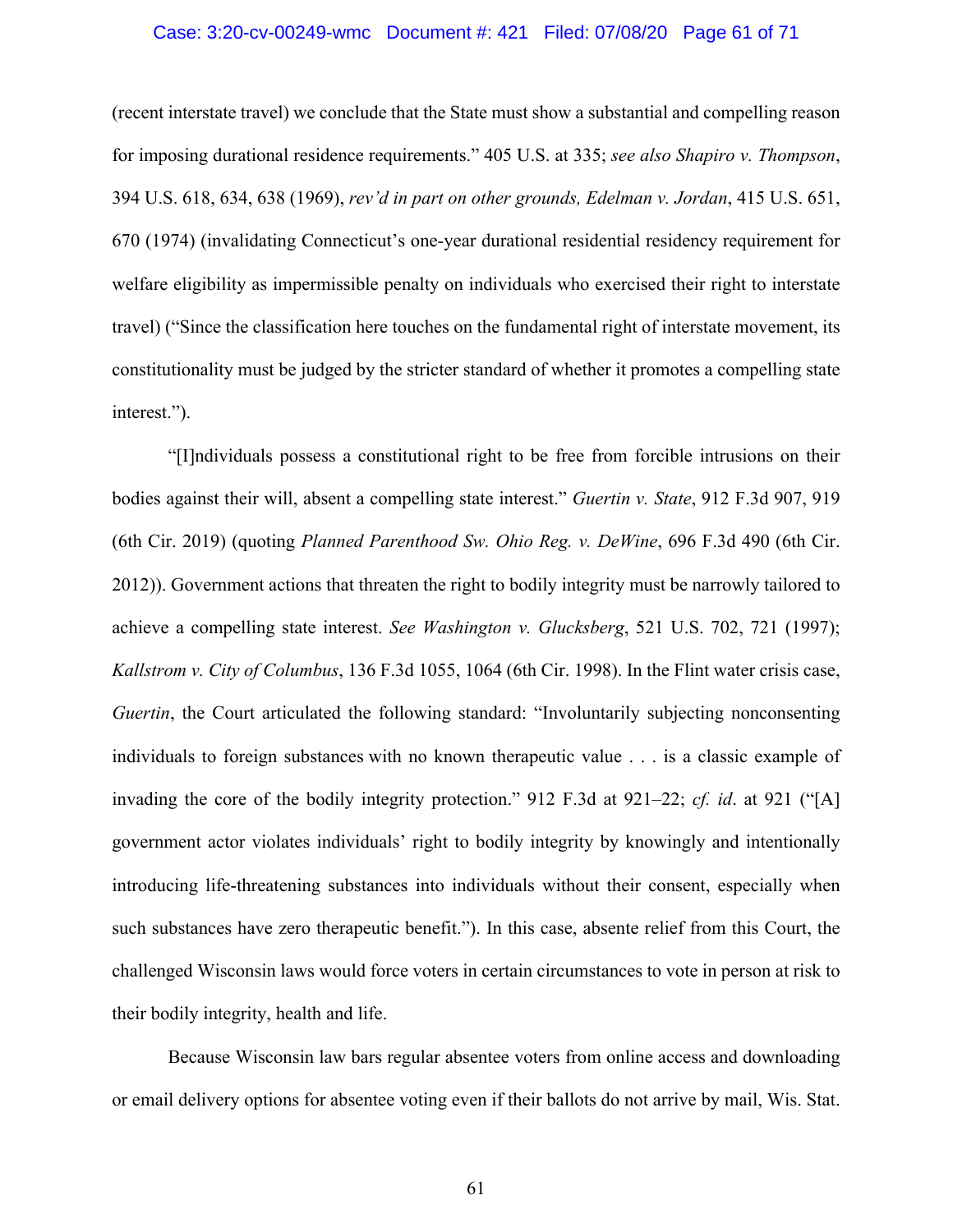## Case: 3:20-cv-00249-wmc Document #: 421 Filed: 07/08/20 Page 62 of 71

§ 6.87(3)(d), bars regular voters from casting a FWAB, and requires at-risk absentee voters who live alone to satisfy a witness requirement during this pandemic, Defendants place unconstitutional conditions on the right to vote that coerce Plaintiffs into forfeiting their right to bodily integrity.

The Organizational Plaintiffs will not re-state the facts as to their witness requirement challenge. Suffice it to say that the witness requirement does not sufficiently advance the state's interest in preventing vote by mail fraud to justify the unreasonable diversion of resources it has forced upon and will continue to force upon LWVWI and Wisconsin Alliance. These organizations will always seek to educate and help voters, but they are expending time, money, and resources helping voters safely comply with a requirement that is of extremely limited value to Defendants' anti-fraud interests. What is more, because the majority of their members are above the age of 65, the witness requirement impermissibly conditions their members' right to vote on forfeiture of their right to bodily integrity. Cronmiller Decl. ¶ 7.

As to Plaintiffs' challenges to restrictions on alternative absentee ballot delivery methods, Plaintiff Kohlbeck cannot vote in person because she is undergoing cancer treatment and in an atrisk age group, Kohlbeck Decl. ¶ 3; Plaintiff Diane Fergot cannot vote in person because she has hypertension and a history of blood clots, Diane Fergot Decl. ¶ 4; and Plaintiffs Gary Fergot, Bahr Olsan, and Sheila Jozwik cannot vote in person because they are each above the age of 65, Gary Fergot Decl. ¶ 1; Bahr Olsan Decl. ¶ 1, Sheila Jozwik Decl. ¶ 1. Therefore, since April, they have relied on vote by mail to cast their ballots, and each were disenfranchised in the Spring Election after their ballots failed to arrive, and their only remaining option was to vote in person at risk to their bodily integrity, health, and life. Faced with a choice between exercising their right to vote or their right to bodily integrity, they sacrificed the former to defend the latter. *Cf. Dunn*, 405 U.S. at 334 (durational residence laws impermissibly penalized people who had recently exercised their right to interstate travel); *Shapiro*, 394 U.S. at 634 (law establishing waiting period for new state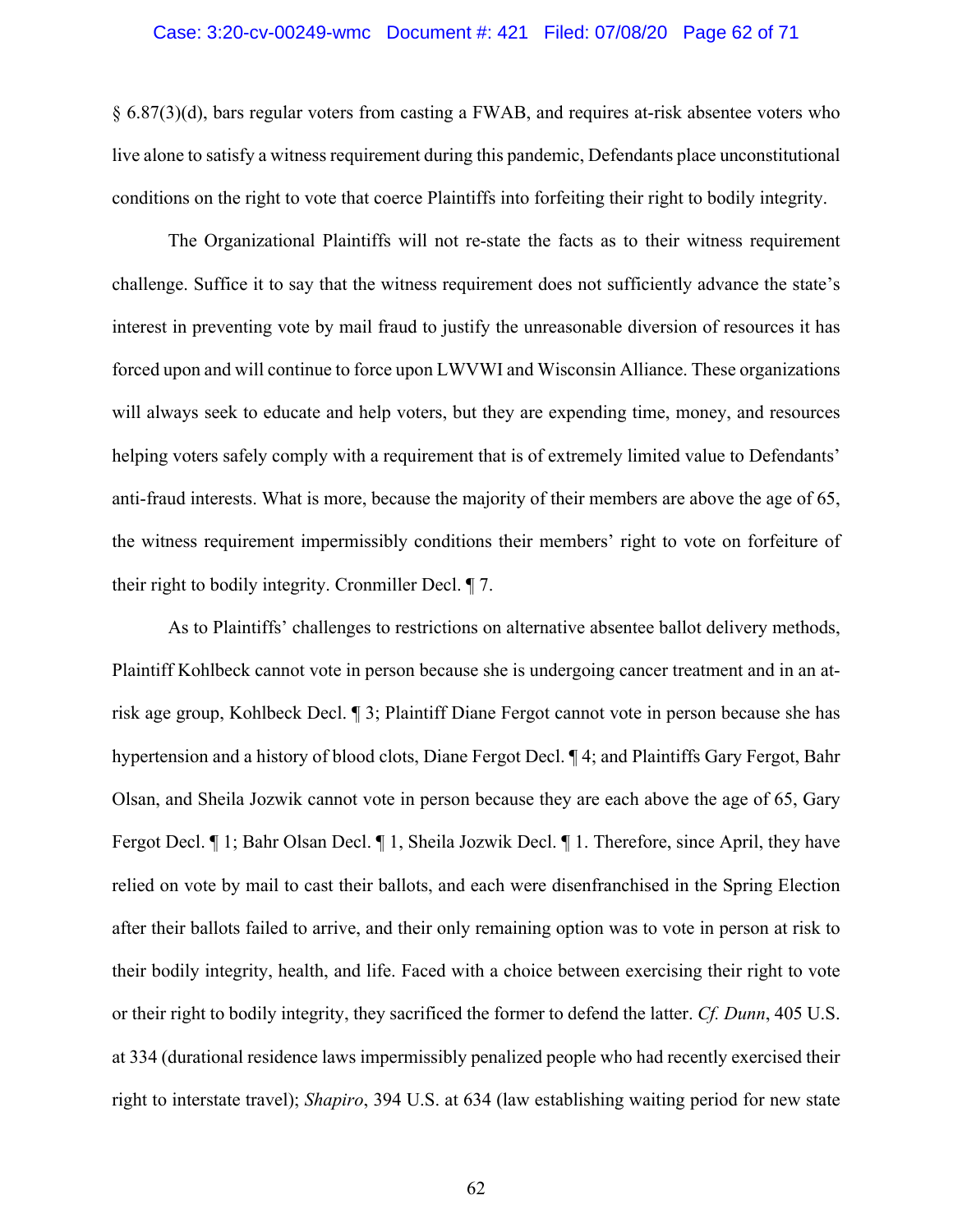## Case: 3:20-cv-00249-wmc Document #: 421 Filed: 07/08/20 Page 63 of 71

residents before they qualified for welfare benefits impermissibly penalized people who had exercised their right to interstate travel). Because these Plaintiffs never received an explanation for why their ballots never arrived and have received no assurances that these issues have been resolved going forward, they risk confronting the same impermissible choice in November.

At age 70, Plaintiff Gregg Jozwik is also at risk of severe illness or death from Covid-19. After not receiving his ballot, he too faced the choice between his right to vote and his right to bodily integrity. He chose his right to vote, which required him to vote in person and forego his right to bodily integrity. Gregg Jozwik Decl. ¶ 8. He estimated that about half of the voters at his polling place were not wearing masks, Gregg Jozwik Decl. ¶ 8; nor does Wisconsin law impose a requirement that voters wear masks or employ any other preventative measures in public. Therefore, due to election officials' failure to make a ballot electronically available to him or to let him vote by FWAB, they impermissibly conditioned his right to vote on forfeiture of his right to bodily integrity. *Cf. Dunn*, 405 U.S. at 334; *Shapiro*, 394 U.S. at 634. Mr. Jozwik risks the same injury again in November, as he has received no explanation for why he never received his Spring Election absentee ballot, nor any assurances that those issues have been resolved.

For these reasons, Plaintiffs are likely to succeed on the merits of their unconstitutional conditions claim as well.

## **c. Title II of Americans with Disabilities Act**

Plaintiffs Kohlbeck, Diane Fergot, Whelan, and LWVWI are also likely to succeed on the merits of their Title II of the Americans with Disabilities Act ("ADA") claim. The ADA provides that "no qualified individual with a disability shall, by reason of such disability, be excluded from participation in or be denied the benefits of the services, programs, or activities of a public entity, or be subjected to discrimination by any such entity." 42 U.S.C. § 12132. "[W]ith respect to an individual," the law defines "disability" as: "(A) a physical or mental impairment that substantially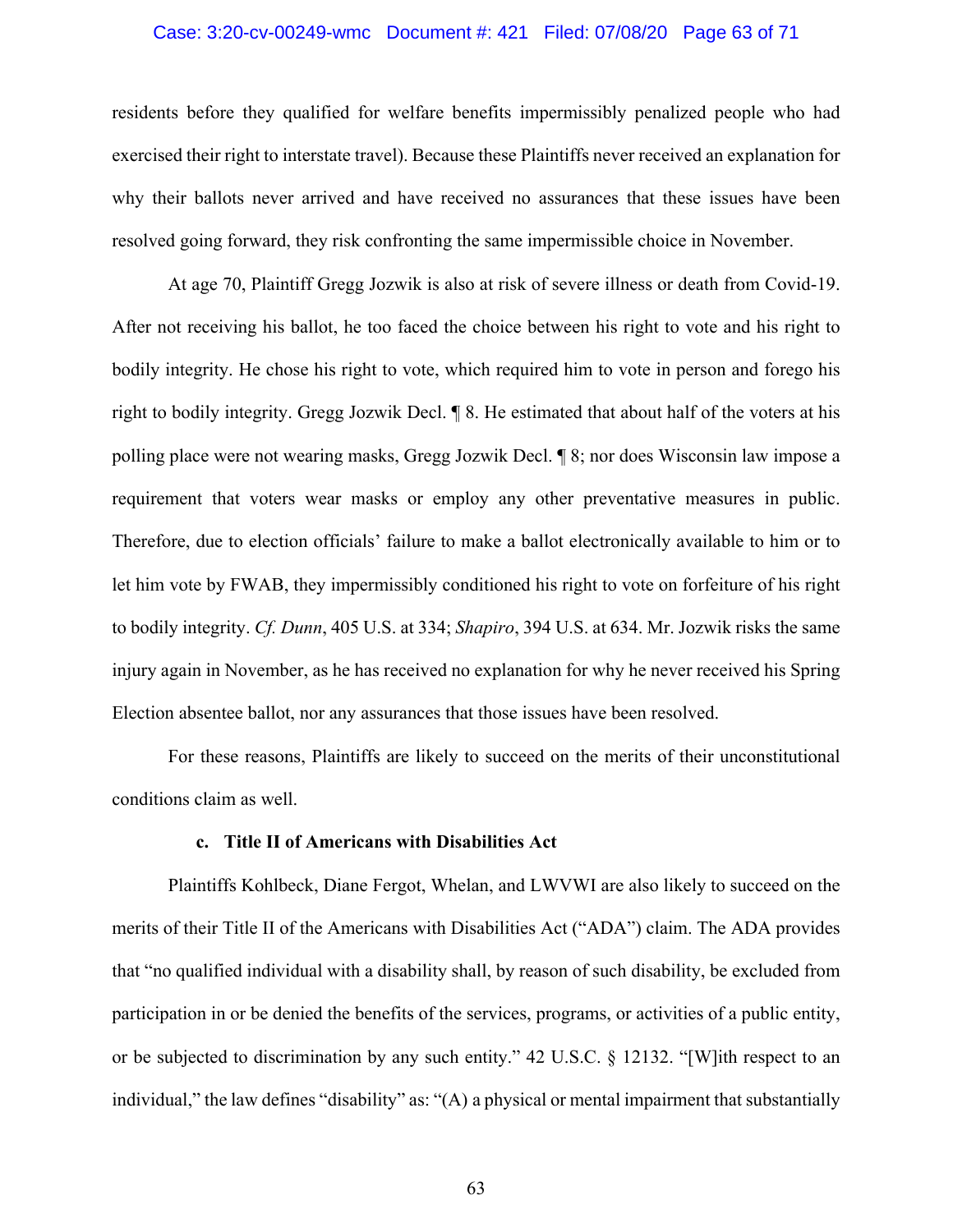#### Case: 3:20-cv-00249-wmc Document #: 421 Filed: 07/08/20 Page 64 of 71

limits one or more major life activities of such individual; (B) a record of such an impairment; or (C) being regarded as having such an impairment." *Id.* § 12102(1)(A)–(C). The term "major life activity" encompasses "the operation of a major bodily function, including but not limited to, *functions of the immune system*, normal cell growth, digestive, bowel, bladder, neurological, brain, *respiratory*, *circulatory*, endocrine, and reproductive functions." *Id.* § 12102(2)(B) (emphasis added). "The definition of disability in this chapter shall be construed in favor of broad coverage of individuals under this chapter, to the maximum extent permitted by the terms of this chapter." *Id.* § 12102(4)(A). Furthermore, "[t]he determination of whether an impairment substantially limits a major life activity shall be made without regard to the ameliorative effects of mitigating measures." *Id.* § 12102(4)(E)(i).

Public entities must make "reasonable modifications" to rules, policies, or practices, remove barriers, or provide aid so that they are accessible to individuals with disabilities. *Id*. § 12131(2). To accommodate a disability in the context of a public service would be to make some change enabling a person with a disability to "participat[e] in or [enjoy the] benefits of services, programs, or activities of a public entity." *Id*. § 12132 ; *Lacy v. Cook Cty*., 897 F.3d 847, 853 (7th Cir. 2018) ("The obligation to make 'reasonable modifications' parallels the obligations to make 'reasonable accommodations' in the context of Title I"); *Washington v. Indiana High Sch. Ass'n*, 181 F.3d 840, 848 (7th Cir. 1999) ("Congress clearly intended the failure-to-accommodate method of proving discrimination to apply to Title II"). An accommodation is reasonable if "it is both efficacious and proportional to the costs to implement it." *Oconomowoc Residential Programs v. City of Milwaukee*, 300 F.3d 775, 784 (7th Cir. 2002).

Here, Plaintiffs Kohlbeck, Whelan, and Diane Fergot each have health conditions that limit major life activities, thereby placing them under the ADA's protections and requiring Wisconsin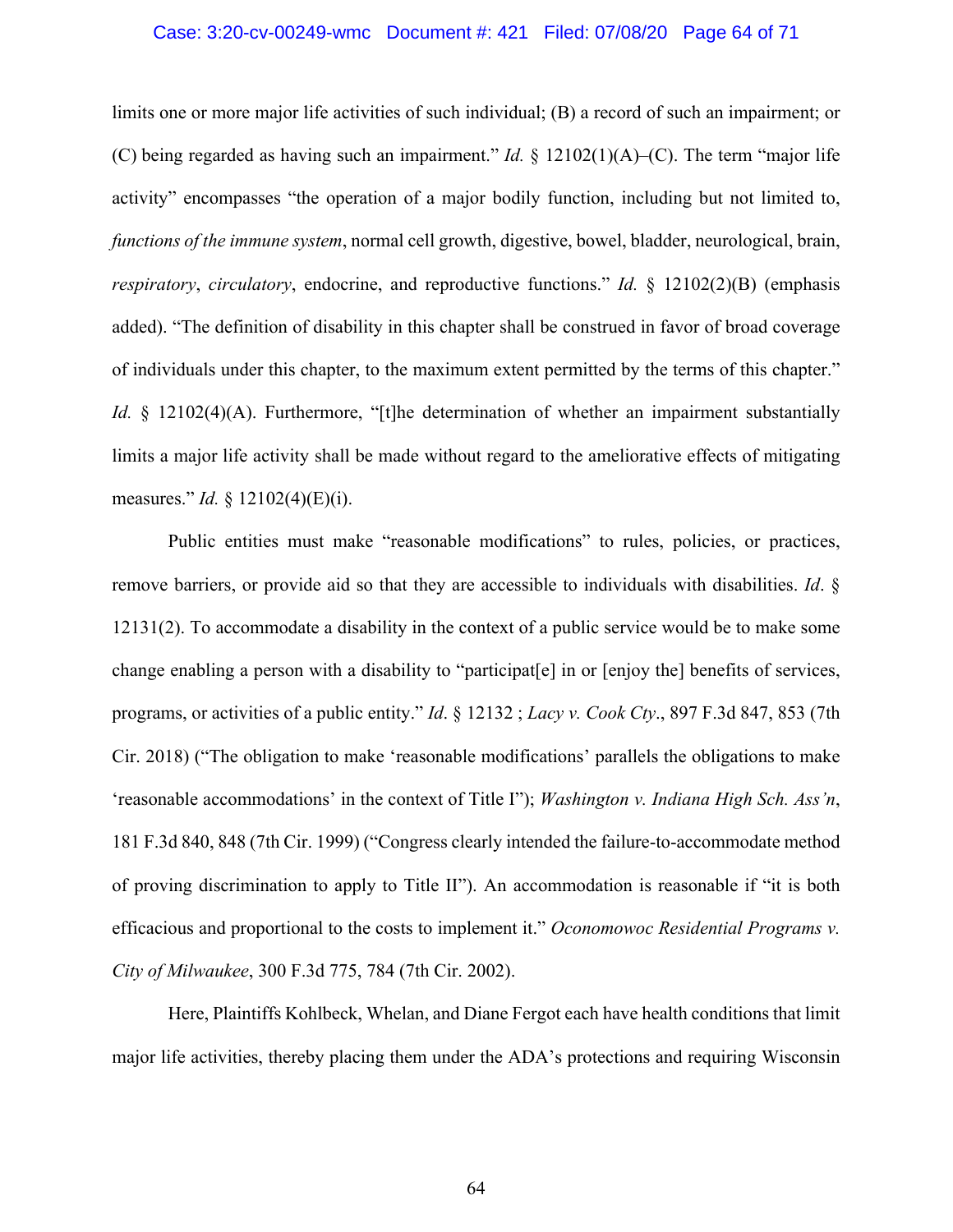#### Case: 3:20-cv-00249-wmc Document #: 421 Filed: 07/08/20 Page 65 of 71

election officials to make reasonable modifications so that they can participate in the November general election. These conditions also put them at increased risk of severe illness from Covid-19.

Plaintiff Kohlbeck was diagnosed with cancer earlier this year. According to the CDC, cancer compromises Plaintiff Kohlbeck's immune system, which in turn places her at increased risk from Covid-19.73 The ADA specifically identifies "functions of the immune system" as a major bodily function. 42 U.S.C. § 12102(2)(B).

Plaintiff Whelan lives with asthma, which interferes with the major bodily function of breathing. The CDC has also identified asthma as a condition that can put someone at increased risk from Covid-19.74 The ADA specifically identifies respiratory function as a major bodily function. *Id.* 

Plaintiff Diane Fergot lives with hypertension and has a history of blood clots. Hypertension is a disease impacting the circulatory system that can result in damage to the heart, brain, and other major organs.<sup>75</sup> It also places her at increased risk from Covid-19.<sup>76</sup> The ADA specifically identifies circulatory function as a major bodily function. *Id.*

Wisconsin election officials can reasonably accommodate Plaintiff Kohlbeck, Whelan, and Fergot's disabilities by guaranteeing them the ability to receive a ballot through MyVote or email delivery, or to cast a FWAB should they fail to receive their absentee ballot by mail. In this way, they would be able to avoid the risk of infection at a polling place and still vote in the general

<sup>73</sup> Sherman Decl., Ex. 29, *If You Are Immunocompromised, Protect Yourself From COVID-19*, CDC, https://www.cdc.gov/coronavirus/2019-ncov/need-extraprecautions/immunocompromised.html (last updated May 14, 2020).

<sup>74</sup> Sherman Decl., Ex. 30, *Coronavirus Disease 2019 (COVID-19): People of Any Age with Underlying Medical Conditions*, CDC, https://www.cdc.gov/coronavirus/2019-ncov/need-extraprecautions/people-with-medical-

conditions.html?CDC\_AA\_refVal=https%3A%2F%2Fwww.cdc.gov%2Fcoronavirus%2F2019ncov%2Fneed-extra-precautions%2Fgroups-at-higher-risk.html (last updated Jun. 25, 2020).<br><sup>75</sup> Sherman Decl Ex 31 High Blood Pressure Symptoms and Causes C

<sup>75</sup> Sherman Decl., Ex. 31, *High Blood Pressure Symptoms and Causes*, CDC, https://www.cdc.gov/bloodpressure/about.htm (last updated May 19, 2020).

<sup>76</sup> Sherman Decl., Ex. 6, CDC, *People of Any Age with Underlying Medical Conditions*.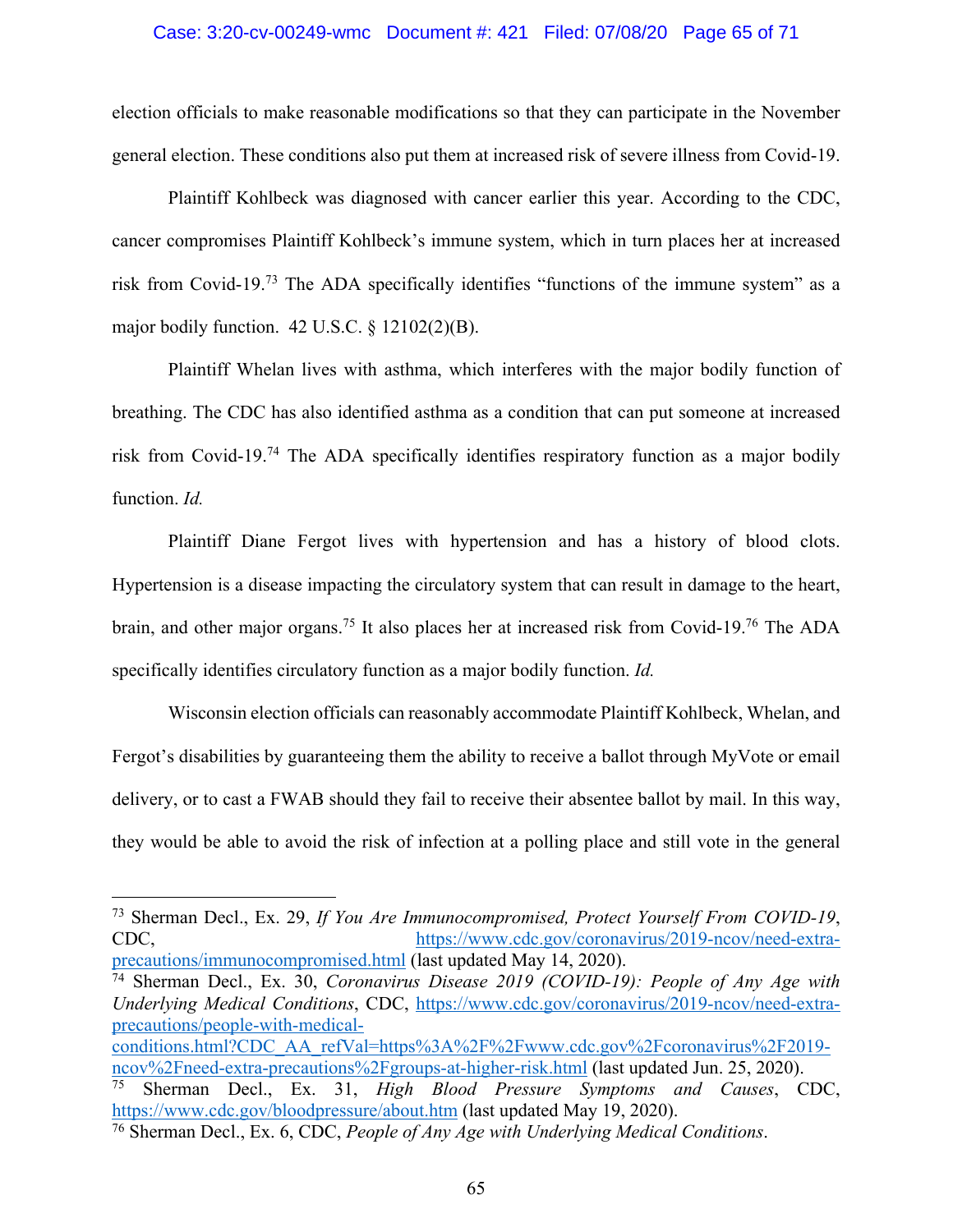# Case: 3:20-cv-00249-wmc Document #: 421 Filed: 07/08/20 Page 66 of 71

election. This accommodation would be "efficacious and proportional to the costs to implement it" because municipal clerks already electronically transmit ballots to military and overseas voters, and electronic transmission spares clerks' offices the time, effort, and expense of printing and mailing an absentee ballot. *Oconomowoc Residential Programs*, 300 F.3d at 784.

Plaintiff LWVWI has standing to seek fail-safe alternatives for ballot delivery failures on behalf of its members, who include Claire Whelan, and many of whom are at risk because they are above the age of 65. Cronmiller Decl. ¶ 7. It also has standing in its own right to seek this accommodation and waiver of the witness requirement, as Covid-19 has forced it to divert resources to conduct additional voter education on vote by mail. *Id.* ¶ 6. In the 2020 Spring Election, LWVWI conducted voter education and fielded calls from municipal clerks and voters in response to ballot delivery failures, and plans to do so again for the August and November elections. *Id.* ¶ 10-11, 13. With respect to the witness requirement, for the 2020 Spring Election, it "fielded calls, texts, emails, and social media messages from voters who were struggling to comply with the witness requirement, and LWVWI members offered to help voters by serving as Plaintiffs' witnesses." *Id.* 19. Two local chapters "worked with Meals on Wheels and educated its delivery people on how to serve as witnesses for people who live alone. LWVWI-Dane County also worked with the Dane County Voter ID Coalition to mobilize their Voter ID helpline to identify voters in need of a witness and to provide assistance as needed." *Id.* Until then, LWVWI had never needed to expend resources on voter education and assistance specific to the witness requirement—an injury directly attributable to the State's refusal to waive the requirement during the duration of the pandemic. *Id.* ¶ 9. LWVWI and its local chapters plan to make these efforts again for the November Election, though LWVWI anticipates that they will be unable to help all voters who will require assistance fulfilling the witness requirement. *Id.* **¶** 6, 11, 12.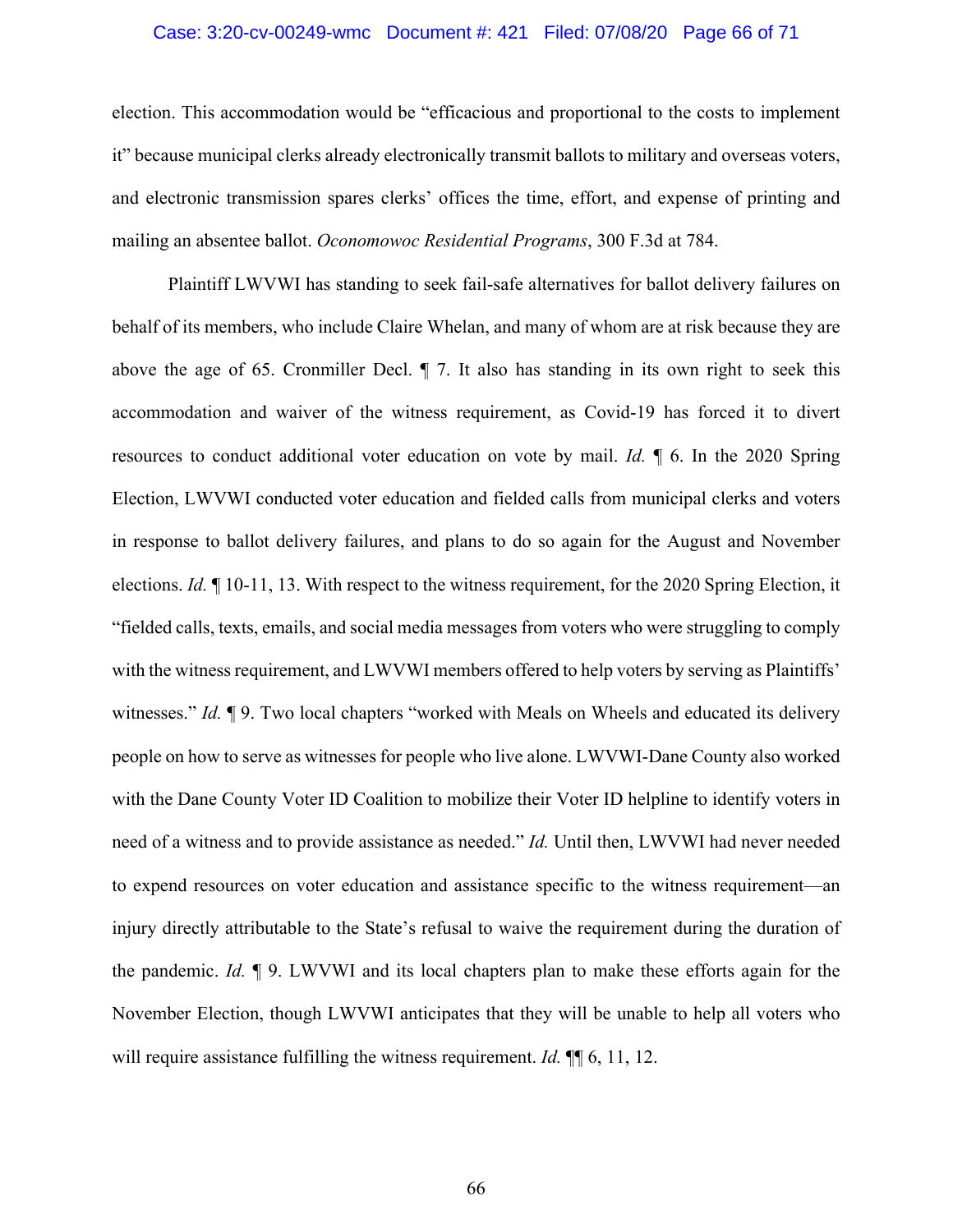# Case: 3:20-cv-00249-wmc Document #: 421 Filed: 07/08/20 Page 67 of 71

For these reasons, Plaintiffs are likely to succeed on the merits of their ADA claim. Accordingly, the Court should grant their requested relief.

# **3. Absent relief from this Court, Plaintiffs are certain to suffer irreparable harm because there is no way to regain one's right to vote after an election is held.**

The Seventh Circuit has stated that "[t]he existence of a continuing constitutional violation constitutes proof of an irreparable harm, and its remedy certainly would serve the public interest." *Preston v. Thompson*, 589 F.2d 300, 303 n.3 (7th Cir. 1978); *see also Ezell v. City of Chicago*, 651 F.3d 684, 697-700 (7th Cir. 2011) (finding irreparable harm when plaintiffs' Second Amendment rights were likely violated). "When constitutional rights are threatened or impaired, irreparable injury is presumed. A restriction on the fundamental right to vote therefore constitutes irreparable injury." *Obama for America v. Husted*, 697 F.3d 423, 436 (6th Cir. 2012) (citations omitted) (affirming preliminary injunction against law which imposed shorter in-person early voting period for nonmilitary Ohio voters than for military voters).

In virtually all circumstances implicating the exercise of voting rights, courts have found that the harm is irreparable because a violation of constitutional rights that implicate a voter's ability to cast a ballot cannot be redressed after the election. *Common Cause Ind. v. Lawson*, 327 F. Supp. 3d 1139, 1155 (S.D. Ind. 2018), *aff'd*, 937 F.3d 944 (7th Cir. 2019) ("A violation of the right to vote is presumptively an irreparable harm.") (citing *McCutcheon v. Fed. Election Comm'n*, 572 U.S. 185, 1440–41 (2014); *Reynolds v. Sims*, 377 U.S. 533, 555 (1964); *Elrod v. Burns*, 427 U.S. 347, 373-74 & n.29 (1976) (plurality opinion); *Ezell*, 651 F.3d at 699)) (additional citations omitted); *Dillard v. Crenshaw,* 640 F. Supp. 1347, 1363 (M.D. Ala. 1986) ("Abridgement or dilution of a right so fundamental as the right to vote constitutes irreparable injury.").

Absent relief from this Court, Plaintiffs are certain to suffer irreparable harm because there is no way to regain one's right to vote after an election is held. Plaintiffs will suffer loss of their right to vote if alternatives to mail delivery are not ordered by this Court. Plaintiffs Kohlbeck,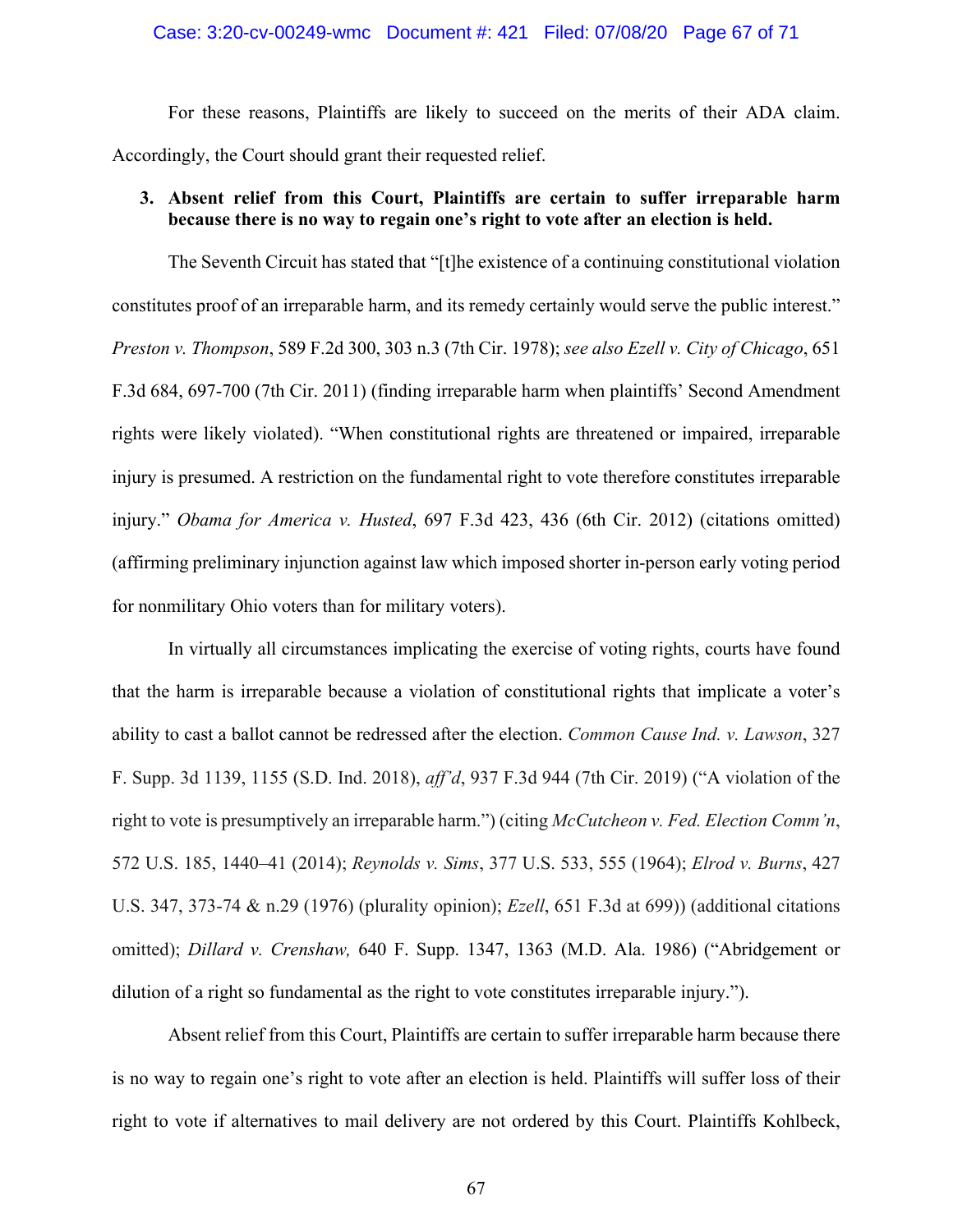## Case: 3:20-cv-00249-wmc Document #: 421 Filed: 07/08/20 Page 68 of 71

Diane Fergot, Gary Fergot, Bahr Olsan, and Sheila Jozwik, are all at elevated risk of suffering severe complications and even dying from Covid-19. They cannot safely vote in person and if, once again, no absentee ballot arrives in the mail and they have no recourse, such as online access and downloading or email delivery, they will lose their right to vote. Similarly, all of those Plaintifsf and Gregg Jozwik will either lose his right to vote without a fail-safe alternative or be unconstitutionally compelled to make a choice between their right to bodily integrity and their right to vote.

Once the election is held and the results are certified, the injury to these voters' constitutional rights will of course be irreparable. There is no adequate remedy at law, no damages, that can make a disenfranchised voter whole. In addition, the LWVWI and the Wisconsin Alliance will both be irreparably harmed because their members will be disenfranchised, and because both organizations will have expended resources, time, money, and effort to try to assist voters with voting absentee under these circumstances, including by helping them navigate absentee ballot delivery failures and safe compliance with the witness requirement.

# **4. The balance of hardships militates strongly in favor of an injunction.**

The element involving the balance of harms comes down to a requirement that injunctive relief "must do more good than harm." *Hoosier Energy Rural Elec. Co-op., Inc. v. John Hancock Life Ins. Co.,* 582 F.3d 721, 725 (7th Cir. 2009). The balancing requires the court "to choose the course of action that minimizes the cost of being mistaken" and "compare the potential irreparable harms faced by both parties to the suit – the irreparable harm risked by the moving party in the absence of a preliminary injunction against the irreparable harm risked by the nonmoving party if the preliminary injunction is granted." *Girl Scouts of Manitou Council*, 549 F.3d at 1100. The balancing of harms also impacts the threshold requirement of the plaintiff's likelihood of success: "[h]ow strong a claim on the merits [must be] depends on the balance of harms: the more net harm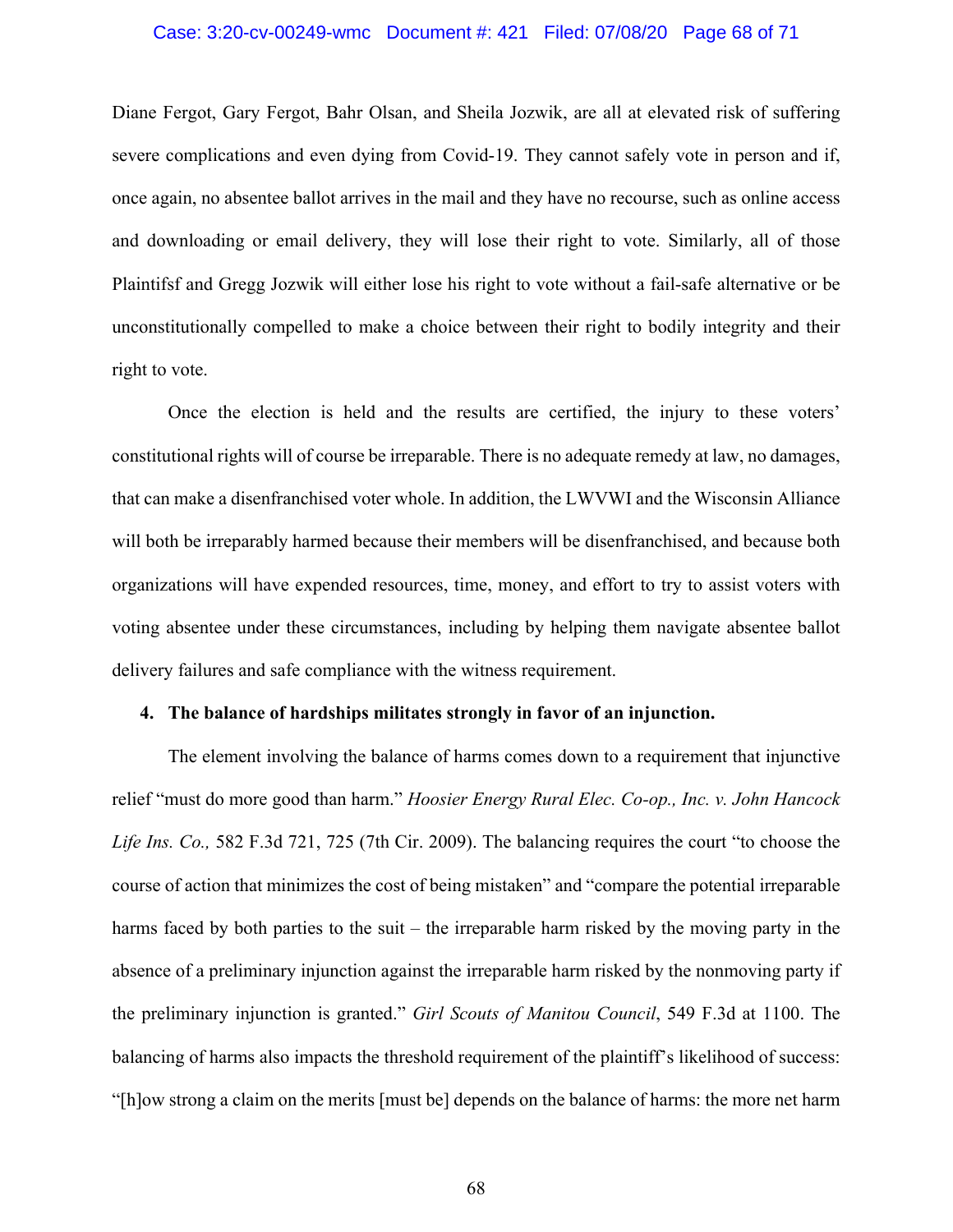#### Case: 3:20-cv-00249-wmc Document #: 421 Filed: 07/08/20 Page 69 of 71

an injunction can prevent, the weaker the plaintiff's claim on the merits can be while still supporting some preliminary relief." *Hoosier Energy*, 582 F.3d at 725. This "sliding scale" approach means that the "more likely it is that [the plaintiff] will win its case on the merits, the less the balance of harms need weigh in its favor." *Girl Scouts*, 549 F.3d at 1100.

If the court does not grant a preliminary injunction in this case, thousands of Wisconsinites isolated by the current Covid-19 crisis will be unable to cast a ballot that counts. There is little likelihood that extending online access and downloading and email delivery to all regular absentee voters or offering alternatives to the witness requirement will cause more harm to Wisconsin voters or the public than the disenfranchisement that would otherwise result from the court's failure to issue the requested injunction.

Additionally, there will be no increased administrative burden or costs for Defendants from relaxing the witnessing requirement by permitting remote witnessing without a signature. If anything, the administrative burden will likely be reduced. As to ordering alternative ballot delivery methods, the requested injunction will require some amount of work by Defendants to update the MyVote portal and WisVote, and to inform municipal clerks. First, WEC is already in updating MyVote and WisVote right now. Sherman Decl., Ex. 2, Wolfe Tr. at 159:4-13. And second, the U.S. Supreme Court has explicitly stated that constitutional rights do not bend to administrative convenience and financial considerations. *See, e.g., Tashjian v. Republican Party of Connecticut*, 479 U.S. 208, 218 (1986) (striking down Connecticut's closed primary law on First Amendment associational rights grounds) ("Costs of administration would likewise increase if a third major party should come into existence in Connecticut, thus requiring the State to fund a third major party primary. Additional voting machines, poll workers, and ballot materials would all be necessary under these circumstances as well. But the State could not forever protect the two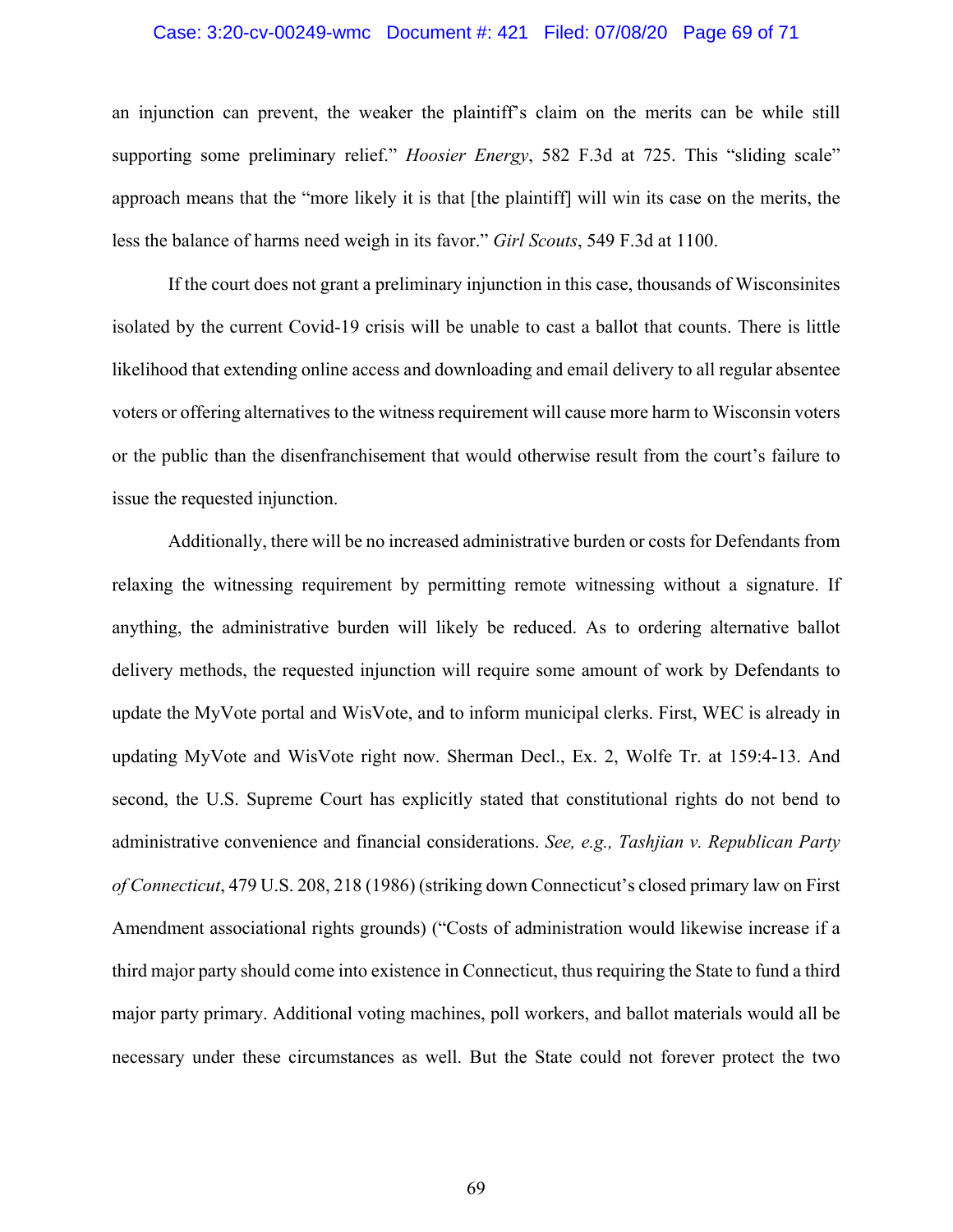existing major parties from competition solely on the ground that two major parties are all the public can afford.").

# **5. Ordering these alternatives for voters who do not receive their ballot in the mail or who are struggling to safely comply with the witness requirement would also advance the public's interest in maximizing eligible Wisconsin voters' participation and preventing the denial of voting rights.**

The balancing of harms also looks at the effect on nonparties and the public interest. The Seventh Circuit has stated that remedying a "continuing constitutional violation . . . certainly would serve the public interest." *Preston*, 589 F.2d at 303 n.3; *see also Joelner v. Vill. of Washington Park, Ill.*, 378 F.3d 613, 620 (7th Cir. 2004) ("Surely, upholding constitutional rights serves the public interest.") (quoting *Newsom v. Albemarle Cty. Sch. Bd.*, 354 F.3d 249, 261 (4th Cir. 2003)). Issuing a preliminary injunction to prevent the disenfranchisement of countless mail-in absentee voters would serve the public interest by vindicating constitutional rights and ensuring that the integrity and legitimacy of Wisconsin elections is not undermined or destroyed by the unconstitutional failure to afford voters who are at higher risk from Covid-19 alternatives to receive their absentee ballot and alternatives to the witness requirement. The public has a strong interest in the safeguarding of these individuals' fundamental voting rights.

# **CONCLUSION**

For the foregoing reasons, Plaintiffs respectfully request that the Court grant their motion for a preliminary injunction.

Dated: July 8, 2020 Respectfully submitted,

*/s/ Jon Sherman* Jon Sherman\* D.C. Bar No. 998271 Michelle Kanter Cohen\* D.C. Bar No. 989164 Cecilia Aguilera\* D.C. Bar No. 1617884 FAIR ELECTIONS CENTER 1825 K St. NW, Ste. 450